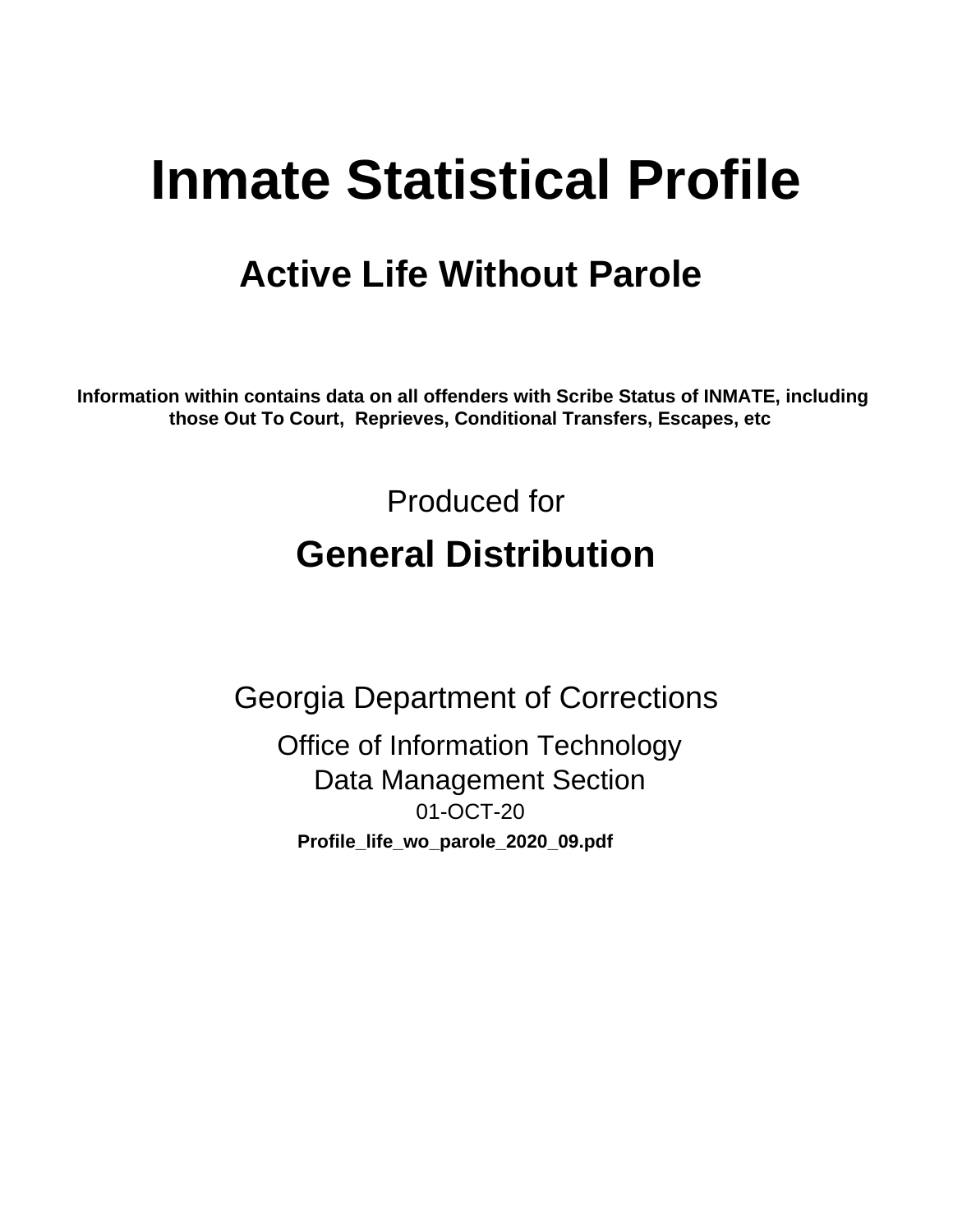#### **Inmate Statistical Profile 01-OCT-20** Contents

**Active Life Without Parole** 

Produced for General Distribution

## **Table of Contents**

|    | <b>Demographic information</b>                                        |
|----|-----------------------------------------------------------------------|
|    | 4 Current age, broken out in ten year age groups                      |
|    | 5 Race group                                                          |
|    | 6 Marital status, self-reported at entry to prison                    |
|    | 7 Number of Inmates with Dependents, self-reported at entry to prison |
|    | 8 Religious affiliation, self-reported at entry to prison             |
|    | 9 Home county - self-reported at entry to prison                      |
|    | 13 Employment status before prison, self-reported at entry to prison  |
|    | 14 Age at admission                                                   |
|    | 16 Height, measured at entry to prison                                |
|    | 17 Weight, measured at entry to prison                                |
|    | 18 Military service                                                   |
|    | <b>Correctional information</b>                                       |
|    | 19 Type of admission to prison                                        |
|    | 20 Current / last supervision level                                   |
|    | 21 Current / last institution type                                    |
|    | 22 Institution type - transitional centers                            |
|    | 23 Institution type - county prisons                                  |
|    | 24 Institution type - state prisons                                   |
|    | 25 Institution type - private prisons                                 |
|    | 26 Institution type - inmate boot camp                                |
|    | 27 Number of disciplinary reports                                     |
|    | 28 Number of transfers                                                |
|    | 29 Number of escapes                                                  |
|    | 30 Time served in current (or last) institution                       |
|    | Educational, psychological and physical information                   |
| 31 | Highest grade level attained                                          |
|    | 32 Culture fair IQ scores                                             |
|    | 33 Wide Range Achievement Test (WRAT) reading score                   |
|    | 34 Wide Range Achievement Test (WRAT) math score                      |
|    | 35 Wide Range Achievement Test (WRAT) spelling score                  |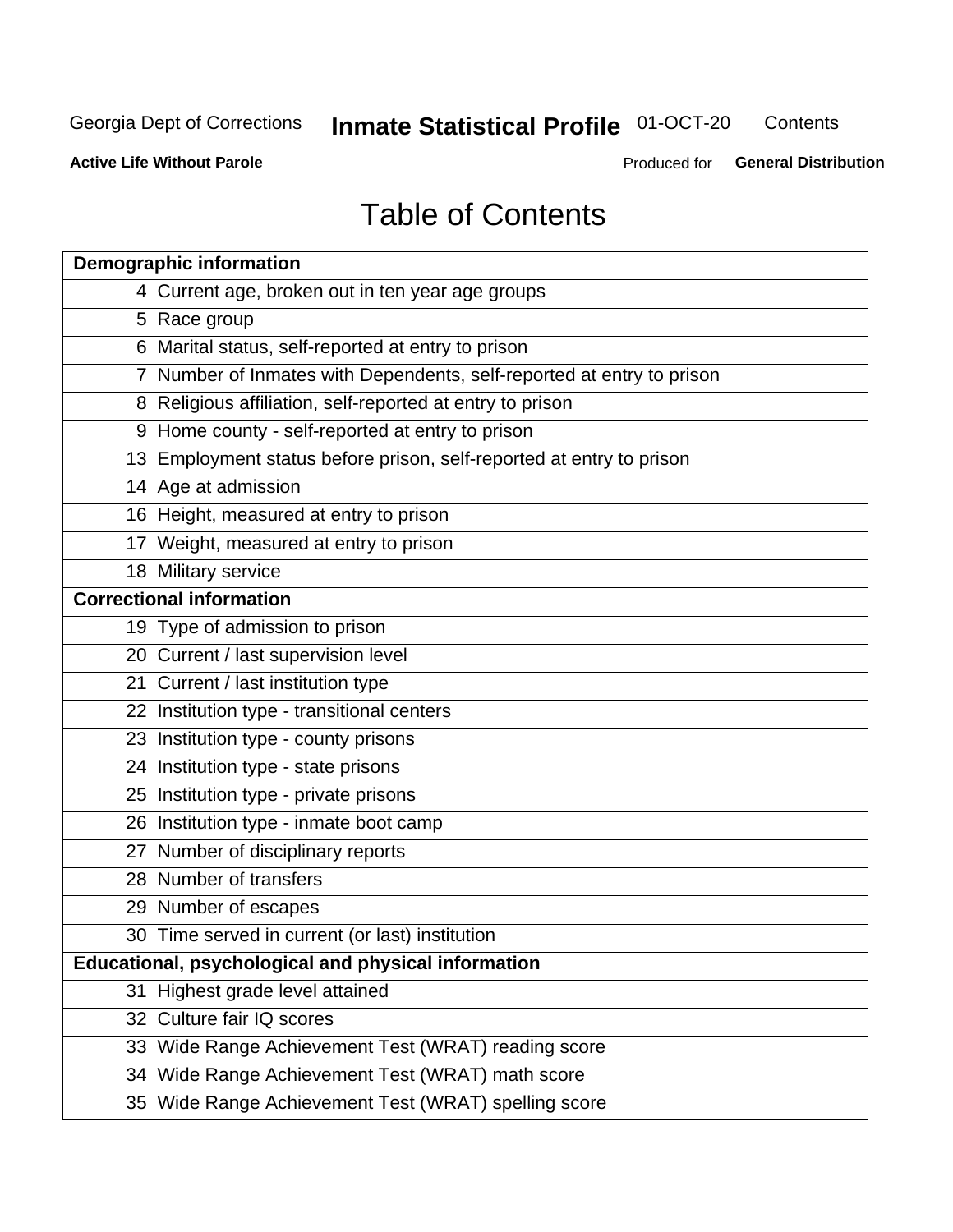## **Inmate Statistical Profile 01-OCT-20**

Contents

**Active Life Without Parole** 

Produced for General Distribution

## **Table of Contents**

| <b>Educational, psychological and physical information</b>       |
|------------------------------------------------------------------|
| 36 Current / last mental health treatment level                  |
| 37 PULHESDWIT medical scale - 'P' overall condition ('P'hysical) |
| 38 PULHESDWIT medical scale - 'U' upper body                     |
| 39 PULHESDWIT medical scale - 'L' lower body                     |
| 40 PULHESDWIT medical scale - 'H' hearing                        |
| 41 PULHESDWIT medical scale - 'E' vision                         |
| 42 PULHESDWIT medical scale -'S' psychiatric                     |
| 43 PULHESDWIT medical scale - 'D' dental                         |
| 44 PULHESDWIT medical scale - 'W' work ability                   |
| 45 PULHESDWIT medical scale - 'I' impairment                     |
| 46 PULHESDWIT medical scale - 'T' transportability               |
| <b>Crimes and criminal history information</b>                   |
| 47 Number of prior Georgia incarcerations                        |
| 48 Prison sentence in years                                      |
| 49 Primary offense, broken out into felonies vs misdemeanors     |
| 50 Primary offense, broken out into six broad crime categories   |
| 51 Primary offense, detailed offense code                        |
| 52 County of conviction of primary offense                       |
| 56 Circuit of conviction of primary offense                      |
| 58 Years served (jail + prison) in this incarceration            |
| <b>Medical information</b>                                       |
| 59 Results of most recent HIV test                               |
| 60 Results of most recent tuberculosis test                      |
| 61 Results of most recent syphilis test                          |
| 62 Results of most recent Hepatitis-C test                       |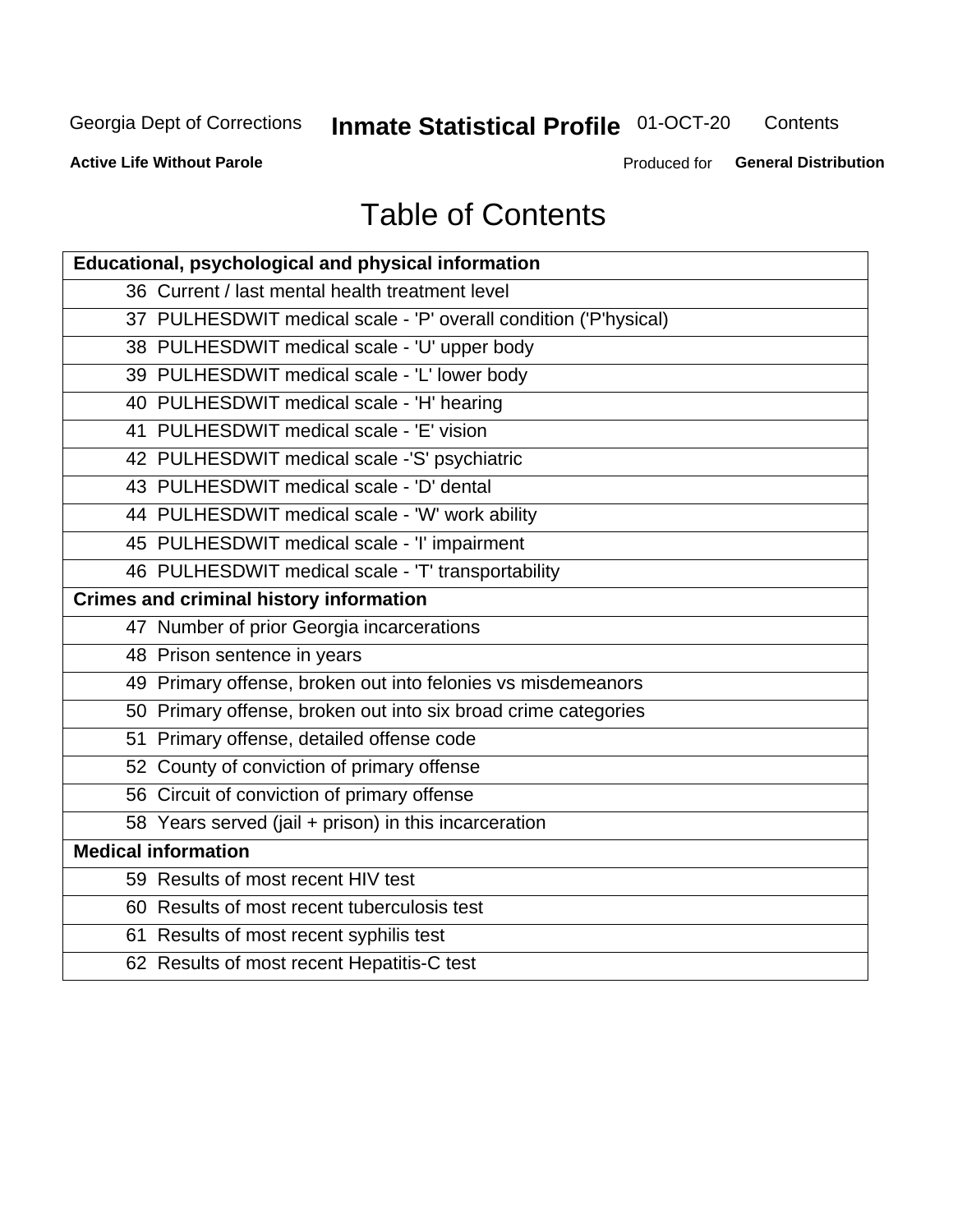#### **Active Life Without Parole**

#### Produced for General Distribution

## Current age, broken out in ten-year age groups

COL % - percent each COUNT is of its particular column

|                          |              | <b>Male</b> |         |              | <b>Female</b> |          |              | <b>Total</b> |
|--------------------------|--------------|-------------|---------|--------------|---------------|----------|--------------|--------------|
| <b>Current Age</b>       | <b>Count</b> | Col %       | Row %   | <b>Count</b> | Col %         | Row %    | <b>Total</b> | Col %        |
| <b>Teens (1-19)</b>      |              | 0.13%       | 100.00% |              |               |          |              | 0.12%        |
| <b>Twenties (20-29)</b>  | 227          | 14.27%      | 96.60%  | 8            | 13.79%        | $3.40\%$ | 235          | 14.25%       |
| Thirties (30-39)         | 448          | 28.16%      | 95.52%  | 21           | 36.21%        | 4.48%    | 469          | 28.44%       |
| <b>Forties (40-49)</b>   | 401          | 25.20%      | 95.70%  | 18           | 31.03%        | 4.30%    | 419          | 25.41%       |
| <b>Fifties (50-59)</b>   | 326          | 20.49%      | 97.90%  |              | 12.07%        | $2.10\%$ | 333          | 20.19%       |
| <b>Sixties (60-69)</b>   | 157          | 9.87%       | 97.52%  | 4            | $6.90\%$      | 2.48%    | 161          | 9.76%        |
| Seventy + (70 and above) | 30           | 1.89%       | 100.00% |              |               |          | 30           | 1.82%        |
| <b>Total Reported</b>    | 1,591        | 100%        | 96.48%  | 58           | 100%          | 3.52%    | 1,649        | 100%         |

| <b>Continued and</b><br>N<br>тек |      |          |      |
|----------------------------------|------|----------|------|
| $f \wedge f \wedge f$            | ,591 | co<br>วด | ,649 |

| Mean<br>(average)      | 43.50 | 40.95 | 43.41 |
|------------------------|-------|-------|-------|
| <b>Median (middle)</b> |       | 39.5  |       |
| Mode (most frequent)   | 39    | JJ    | 39    |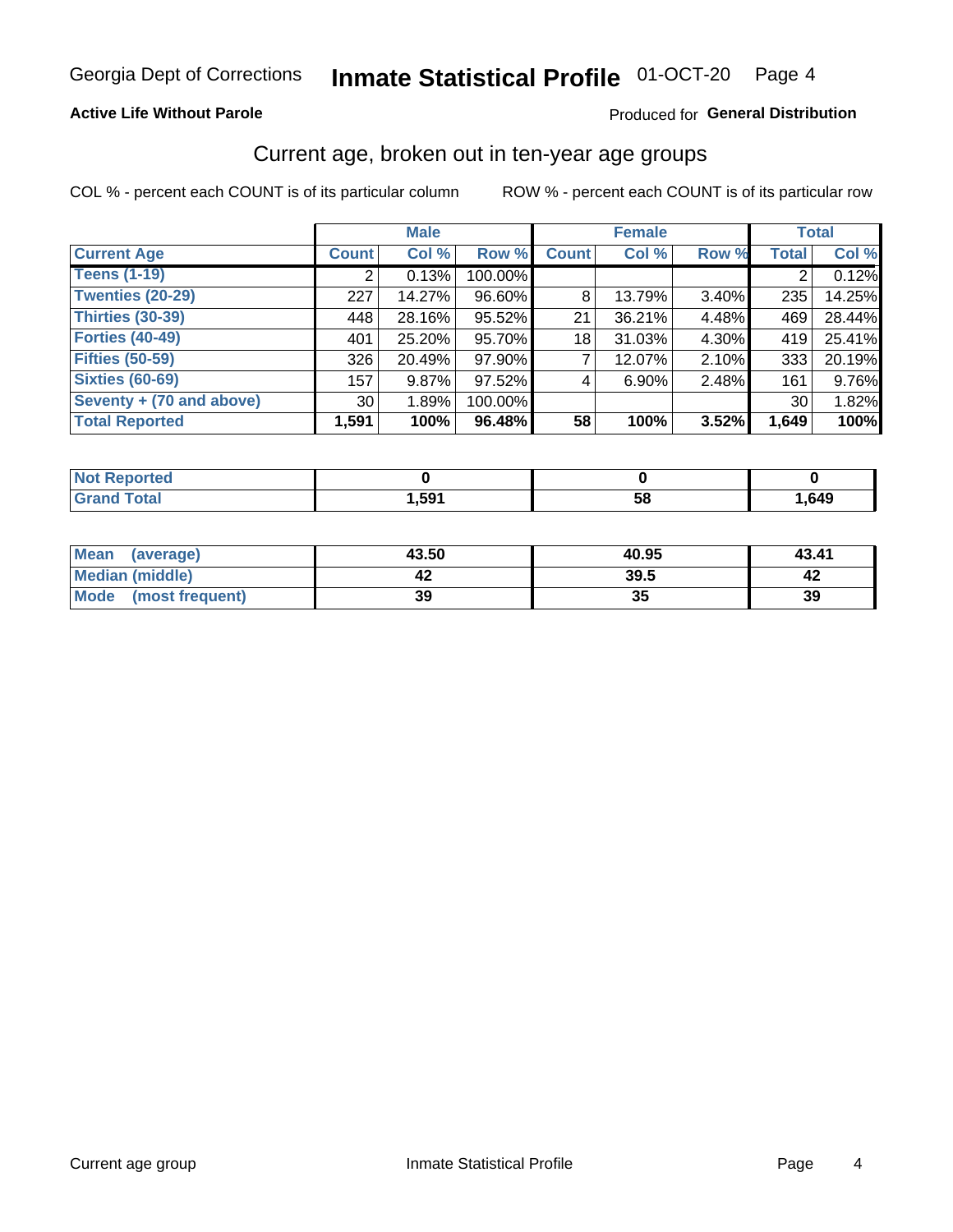#### Inmate Statistical Profile 01-OCT-20 Page 5

#### **Active Life Without Parole**

Produced for General Distribution

### Race group

COL % - percent each COUNT is of its particular column

|                       |                        |              | <b>Male</b> |           |                    | <b>Female</b> |       |       | <b>Total</b> |
|-----------------------|------------------------|--------------|-------------|-----------|--------------------|---------------|-------|-------|--------------|
|                       | <b>Race Group</b>      | <b>Count</b> | Col %       |           | <b>Row % Count</b> | Col %         | Row % | Total | Col %        |
|                       | <b>White</b>           | 334          | 20.99%      | 94.08%    | 21                 | 36.21%        | 5.92% | 355   | 21.53%       |
| $\mathbf{2}$          | <b>Black</b>           | 1,218        | 76.56%      | $97.21\%$ | 35                 | 60.34%        | 2.79% | 1,253 | 75.99%       |
| 6                     | <b>Asian</b>           | 6            | .38%        | 100.00%   |                    |               |       | 6     | .36%         |
| 10                    | <b>Hispanic</b>        | 32           | 2.01%       | 94.12%    | ◠                  | 3.45%         | 5.88% | 34    | 2.06%        |
| $12 \,$               | <b>Native American</b> |              | .06%        | 100.00%   |                    |               |       |       | .06%         |
| <b>Total Reported</b> |                        | 1,591        | 100%        | 96.48%    | 58                 | 100%          | 3.52% | 1,649 | 100%         |

| neo         |      |    |      |
|-------------|------|----|------|
| $f = 4 - 7$ | .591 | 58 | ,649 |

| –•••• |  | M |  |  |  |
|-------|--|---|--|--|--|
|-------|--|---|--|--|--|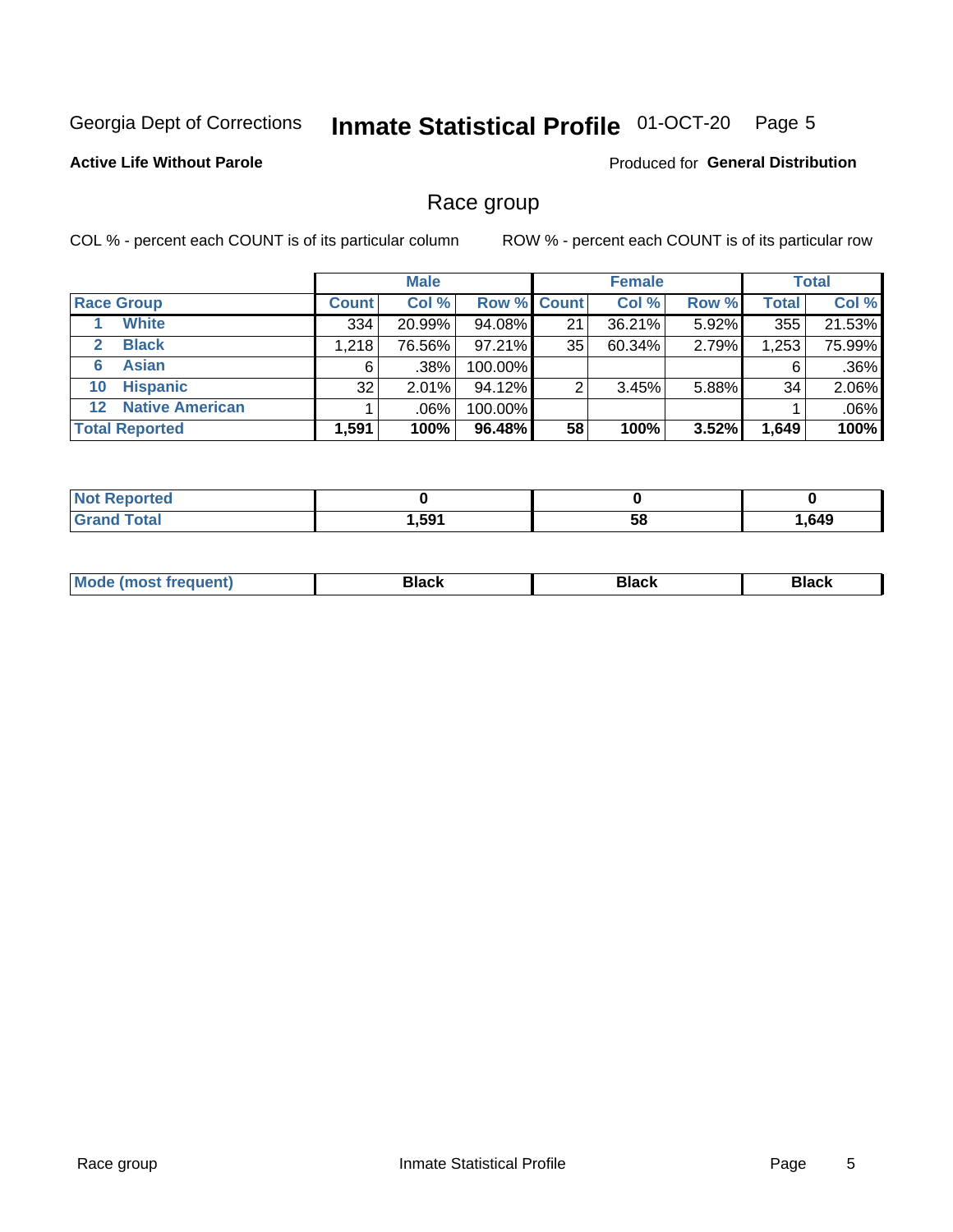#### Inmate Statistical Profile 01-OCT-20 Page 6

#### **Active Life Without Parole**

#### **Produced for General Distribution**

## Marital status, self-reported at entry to prison

COL % - percent each COUNT is of its particular column

|                            | <b>Male</b>  |        |        |              | <b>Female</b> | <b>Total</b> |              |        |
|----------------------------|--------------|--------|--------|--------------|---------------|--------------|--------------|--------|
| <b>Marital Status</b>      | <b>Count</b> | Col %  | Row %  | <b>Count</b> | Col %         | Row %        | <b>Total</b> | Col %  |
| <b>Unknown</b><br>$\bf{0}$ | 16           | 1.01%  | 94.12% |              | 1.72%         | 5.88%        | 17           | 1.03%  |
| <b>Divorced</b><br>D       | 121          | 7.61%  | 96.80% | 4            | $6.90\%$      | 3.20%        | 125          | 7.58%  |
| <b>Married</b><br>М        | 210          | 13.20% | 95.02% | 11           | 18.97%        | 4.98%        | 221          | 13.40% |
| <b>Separated</b><br>S.     | 47           | 2.95%  | 88.68% | 6            | 10.34%        | 11.32%       | 53           | 3.21%  |
| <b>Unmarried</b><br>U      | 1,158        | 72.78% | 97.47% | 30           | 51.72%        | 2.53%        | 1,188        | 72.04% |
| <b>Widow</b><br>W          | 39           | 2.45%  | 86.67% | 6            | 10.34%        | 13.33%       | 45           | 2.73%  |
| <b>Total Reported</b>      | 1,591        | 100%   | 96.48% | 58           | 100%          | 3.52%        | 1,649        | 100%   |

| prtea<br>NOT |      |    |      |
|--------------|------|----|------|
| <b>Total</b> | ,591 | ວດ | ,649 |

|  | M | . | Unmarried | າmarried<br>_____ |
|--|---|---|-----------|-------------------|
|--|---|---|-----------|-------------------|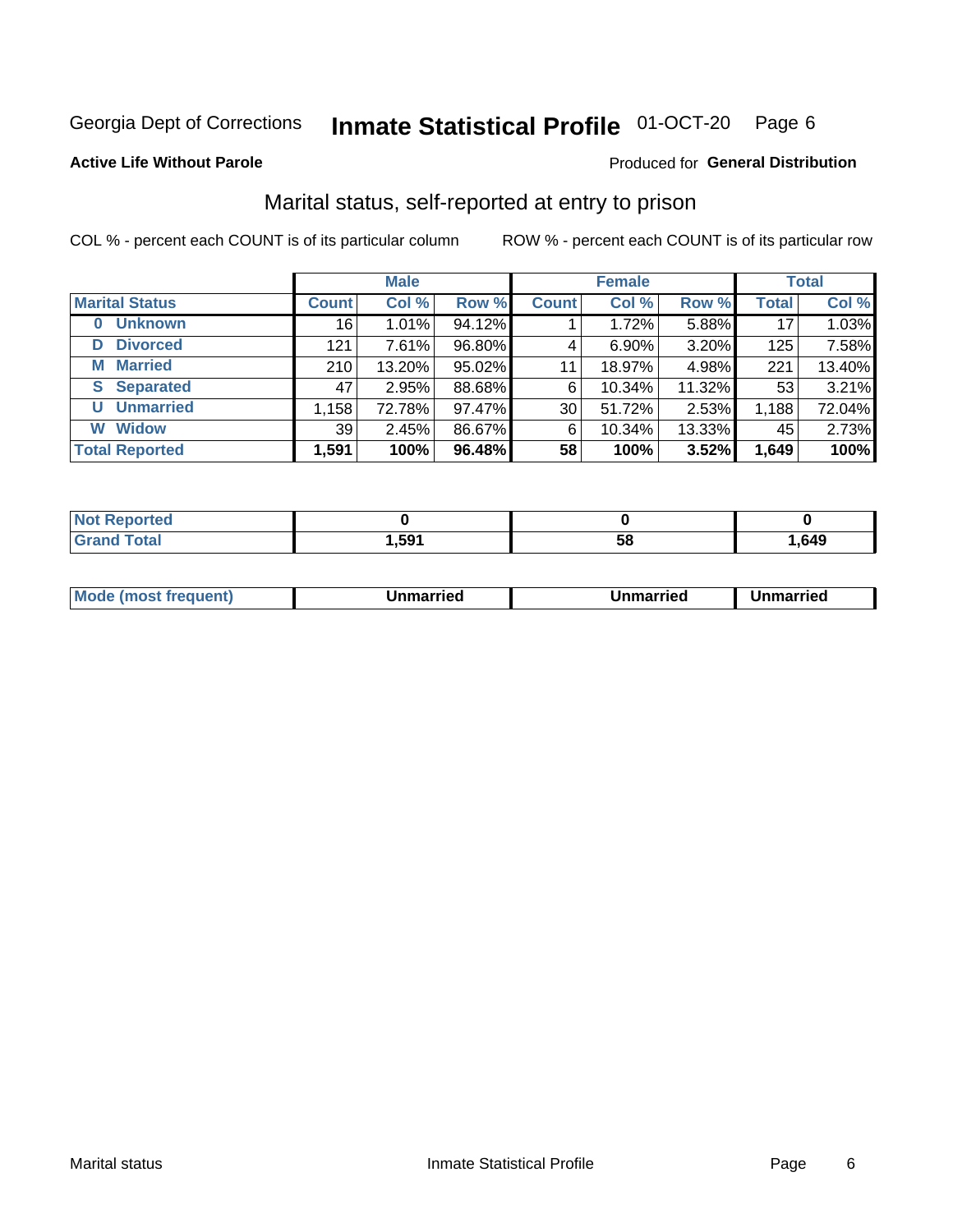#### Inmate Statistical Profile 01-OCT-20 Page 7

#### **Active Life Without Parole**

#### Produced for General Distribution

### Number of Inmates with Dependents, Self-Reported at Entry to Prison

COL % - percent each COUNT is of its particular column

|                             |                 | <b>Male</b> |         |              | <b>Female</b> |       |              | <b>Total</b> |
|-----------------------------|-----------------|-------------|---------|--------------|---------------|-------|--------------|--------------|
| <b>Number of dependents</b> | <b>Count</b>    | Col %       | Row %   | <b>Count</b> | Col %         | Row % | <b>Total</b> | Col %        |
| $\bf{0}$                    | 389             | 31.96%      | 95.11%  | 20           | 38.46%        | 4.89% | 409          | 32.23%       |
|                             | 285             | 23.42%      | 96.94%  | 9            | 17.31%        | 3.06% | 294          | 23.17%       |
| $\overline{2}$              | 215             | 17.67%      | 96.85%  |              | 13.46%        | 3.15% | 222          | 17.49%       |
| 3                           | 143             | 11.75%      | 94.08%  | 9            | 17.31%        | 5.92% | 152          | 11.98%       |
| 4                           | 92              | 7.56%       | 96.84%  | 3            | 5.77%         | 3.16% | 95           | 7.49%        |
| 5                           | 39 <sub>1</sub> | 3.20%       | 92.86%  | 3            | 5.77%         | 7.14% | 42           | 3.31%        |
| 6                           | 24              | 1.97%       | 96.00%  |              | 1.92%         | 4.00% | 25           | 1.97%        |
| 7                           | 13              | 1.07%       | 100.00% |              |               |       | 13           | 1.02%        |
| 8                           | 7               | 0.58%       | 100.00% |              |               |       | 7            | 0.55%        |
| $\boldsymbol{9}$            | 3               | 0.25%       | 100.00% |              |               |       | 3            | 0.24%        |
| Over <sub>10</sub>          | 7               | 0.58%       | 100.00% |              |               |       | 7            | 0.55%        |
| <b>Total Reported</b>       | 1,217           | 100%        | 95.90%  | 52           | 100%          | 4.10% | 1,269        | 100%         |

| $\sim$<br>$\sim$ |          | 380  |
|------------------|----------|------|
| .591             | . .<br>◡ | .649 |

| <b>Mean</b><br>(average) | 1.60 | - 72<br>I. I J |
|--------------------------|------|----------------|
| Median (middle)          |      |                |
| Mode<br>(most frequent)  |      |                |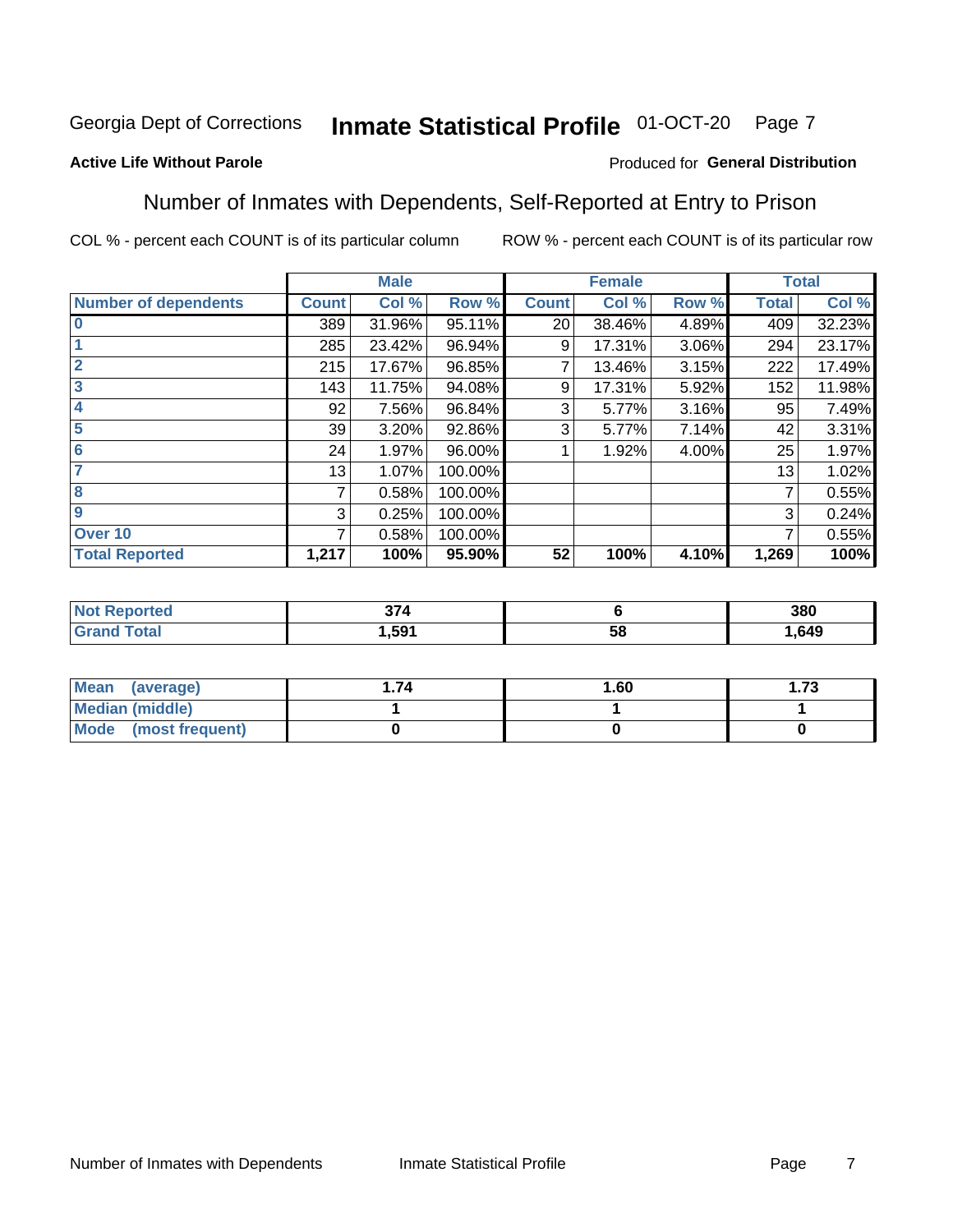#### Inmate Statistical Profile 01-OCT-20 Page 8

#### **Active Life Without Parole**

#### Produced for General Distribution

## Religious affiliation, self-reported at entry to prison

COL % - percent each COUNT is of its particular column

|                         |                              |                | <b>Male</b> |         |                | <b>Female</b> |         | <b>Total</b>   |        |
|-------------------------|------------------------------|----------------|-------------|---------|----------------|---------------|---------|----------------|--------|
|                         | <b>Religious Affiliation</b> | <b>Count</b>   | Col %       | Row %   | <b>Count</b>   | Col %         | Row %   | <b>Total</b>   | Col %  |
| 1                       | <b>Islam</b>                 | 92             | 11.07%      | 96.84%  | 3              | 6.52%         | 3.16%   | 95             | 10.83% |
| $\overline{2}$          | <b>Catholic</b>              | 23             | 2.77%       | 88.46%  | 3              | 6.52%         | 11.54%  | 26             | 2.96%  |
| $\overline{\mathbf{3}}$ | <b>Baptist</b>               | 395            | 47.53%      | 94.27%  | 24             | 52.17%        | 5.73%   | 419            | 47.78% |
| 4                       | <b>Methodist</b>             | 12             | 1.44%       | 92.31%  | 1              | 2.17%         | 7.69%   | 13             | 1.48%  |
| 7                       | <b>Church Of God</b>         | 3              | .36%        | 100.00% |                |               |         | 3              | .34%   |
| 8                       | <b>Holiness</b>              | 15             | 1.81%       | 88.24%  | $\overline{2}$ | 4.35%         | 11.76%  | 17             | 1.94%  |
| $\overline{9}$          | <b>Jewish</b>                | 3              | .36%        | 100.00% |                |               |         | 3              | .34%   |
| 10                      | <b>Anglican</b>              | 1              | .12%        | 100.00% |                |               |         | 1              | .11%   |
| 11                      | <b>Greek Orthodox</b>        |                |             |         | 1              | 2.17%         | 100.00% |                | .11%   |
| 12                      | <b>Hindu</b>                 | $\overline{2}$ | .24%        | 100.00% |                |               |         | $\overline{2}$ | .23%   |
| 13                      | <b>Buddhist</b>              | 3              | .36%        | 100.00% |                |               |         | 3              | .34%   |
| 16                      | <b>Seventh Day Adventist</b> | 6              | .72%        | 100.00% |                |               |         | 6              | .68%   |
| $\overline{17}$         | <b>Jehovah Witness</b>       | 12             | 1.44%       | 92.31%  | 1              | 2.17%         | 7.69%   | 13             | 1.48%  |
| 18                      | <b>Latter Day Saints</b>     | 1              | .12%        | 100.00% |                |               |         |                | .11%   |
| 20                      | <b>Other Prot</b>            | 72             | 8.66%       | 98.63%  | 1              | 2.17%         | 1.37%   | 73             | 8.32%  |
| $\overline{21}$         | <b>Messianic Judaism</b>     |                |             |         | 6              | 13.04%        | 100.00% | 6              | .68%   |
| 23                      | <b>Hebrew Israelite</b>      | 1              | .12%        | 100.00% |                |               |         |                | .11%   |
| 25                      | <b>Native American</b>       | 1              | .12%        | 100.00% |                |               |         |                | .11%   |
| 28                      | <b>Rastafari</b>             | 1              | .12%        | 100.00% |                |               |         | 1              | .11%   |
| 30                      | <b>No Religion</b>           | 28             | 3.37%       | 96.55%  | 1              | 2.17%         | 3.45%   | 29             | 3.31%  |
| 31                      | Christian -                  | 61             | 7.34%       | 95.31%  | 3              | 6.52%         | 4.69%   | 64             | 7.30%  |
|                         | <b>Unspecified</b>           |                |             |         |                |               |         |                |        |
| 96                      | <b>None</b>                  | 99             | 11.91%      | 100.00% |                |               |         | 99             | 11.29% |
|                         | <b>Total Reported</b>        | 831            | 100%        | 94.75%  | 46             | 100%          | 5.25%   | 877            | 100%   |

| . . | 700<br>טס י |           | 770<br><u>.</u> |
|-----|-------------|-----------|-----------------|
|     | .591        | 5Е<br>ິບເ | .649            |

| Mode (most frequ<br>aptist<br>Nuent) | ˈaɒtist | ʿaptis |
|--------------------------------------|---------|--------|
|--------------------------------------|---------|--------|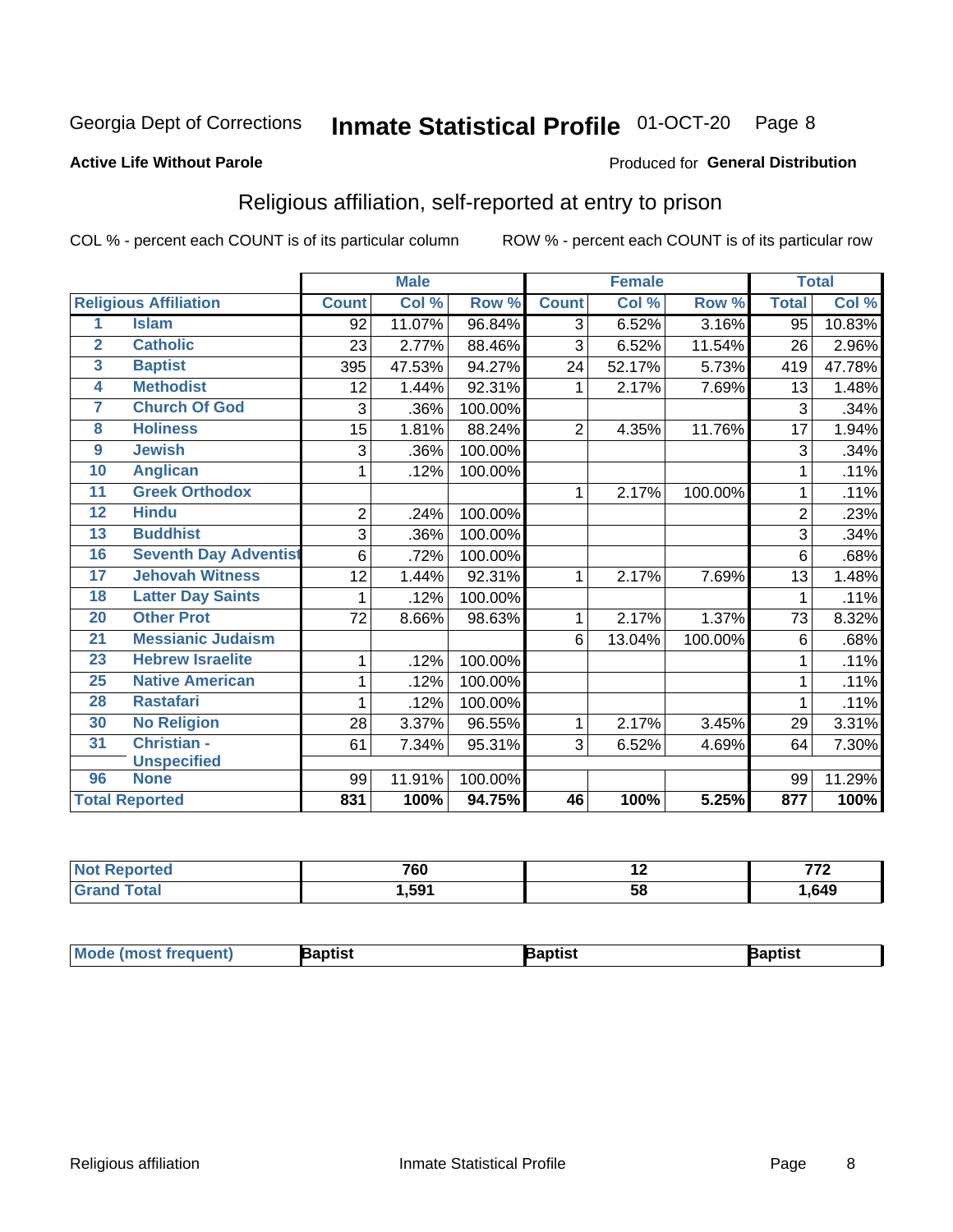#### Inmate Statistical Profile 01-OCT-20 Page 9

#### **Active Life Without Parole**

#### Produced for General Distribution

## Home county, self-reported at entry to prison

COL % - percent each COUNT is of its particular column

|     |                             |                         | <b>Male</b> |         |                | <b>Female</b> |        | <b>Total</b>            |        |
|-----|-----------------------------|-------------------------|-------------|---------|----------------|---------------|--------|-------------------------|--------|
|     | <b>Home County</b>          | <b>Count</b>            | Col %       | Row %   | <b>Count</b>   | Col %         | Row %  | <b>Total</b>            | Col %  |
| 000 | <b>Unknown</b>              | 309                     | 19.42%      | 94.79%  | 17             | 29.31%        | 5.21%  | 326                     | 19.77% |
| 001 | <b>Appling County</b>       | 6                       | .38%        | 100.00% |                |               |        | 6                       | .36%   |
| 002 | <b>Atkinson County</b>      | $\overline{2}$          | .13%        | 100.00% |                |               |        | $\overline{2}$          | .12%   |
| 003 | <b>Bacon County</b>         | $\mathbf 1$             | .06%        | 100.00% |                |               |        | 1                       | .06%   |
| 004 | <b>Baker County</b>         | $\overline{2}$          | .13%        | 100.00% |                |               |        | $\overline{2}$          | .12%   |
| 005 | <b>Baldwin County</b>       | 3                       | .19%        | 100.00% |                |               |        | 3                       | .18%   |
| 006 | <b>Banks County</b>         | $\mathbf{1}$            | .06%        | 100.00% |                |               |        | 1                       | .06%   |
| 007 | <b>Barrow County</b>        | 9                       | .57%        | 100.00% |                |               |        | 9                       | .55%   |
| 008 | <b>Bartow County</b>        | 12                      | .75%        | 100.00% |                |               |        | 12                      | .73%   |
| 009 | <b>Ben Hill County</b>      | 7                       | .44%        | 100.00% |                |               |        | $\overline{7}$          | .42%   |
| 010 | <b>Berrien County</b>       | 4                       | .25%        | 100.00% |                |               |        | $\overline{\mathbf{4}}$ | .24%   |
| 011 | <b>Bibb County</b>          | 41                      | 2.58%       | 97.62%  | 1              | 1.72%         | 2.38%  | 42                      | 2.55%  |
| 012 | <b>Bleckley County</b>      | 1                       | .06%        | 100.00% |                |               |        | 1                       | .06%   |
| 013 | <b>Brantley County</b>      | $\mathbf 1$             | .06%        | 100.00% |                |               |        | 1                       | .06%   |
| 014 | <b>Brooks County</b>        | 3                       | .19%        | 100.00% |                |               |        | 3                       | .18%   |
| 015 | <b>Bryan County</b>         | $\mathbf 1$             | .06%        | 100.00% |                |               |        | 1                       | .06%   |
| 016 | <b>Bulloch County</b>       | 4                       | .25%        | 100.00% |                |               |        | $\overline{4}$          | .24%   |
| 017 | <b>Burke County</b>         | 11                      | .69%        | 100.00% |                |               |        | 11                      | .67%   |
| 018 | <b>Butts County</b>         | 4                       | .25%        | 100.00% |                |               |        | 4                       | .24%   |
| 019 | <b>Calhoun County</b>       | $\mathbf 1$             | .06%        | 100.00% |                |               |        | 1                       | .06%   |
| 020 | <b>Camden County</b>        | 5                       | .31%        | 100.00% |                |               |        | 5                       | .30%   |
| 021 | <b>Candler County</b>       | 5                       | .31%        | 100.00% |                |               |        | 5                       | .30%   |
| 022 | <b>Carroll County</b>       | 6                       | .38%        | 85.71%  | 1              | 1.72%         | 14.29% | 7                       | .42%   |
| 023 | <b>Catoosa County</b>       | 5                       | .31%        | 100.00% |                |               |        | 5                       | .30%   |
| 025 | <b>Chatham County</b>       | 58                      | 3.65%       | 100.00% |                |               |        | 58                      | 3.52%  |
| 026 | <b>Chattahoochee County</b> | $\mathbf 1$             | .06%        | 100.00% |                |               |        | 1                       | .06%   |
| 027 | <b>Chattooga County</b>     | $\mathbf 1$             | .06%        | 100.00% |                |               |        | 1                       | .06%   |
| 028 | <b>Cherokee County</b>      | 8                       | .50%        | 100.00% |                |               |        | 8                       | .49%   |
| 029 | <b>Clarke County</b>        | 24                      | 1.51%       | 96.00%  | 1              | 1.72%         | 4.00%  | 25                      | 1.52%  |
| 030 | <b>Clay County</b>          | $\overline{2}$          | .13%        | 100.00% |                |               |        | $\overline{2}$          | .12%   |
| 031 | <b>Clayton County</b>       | 58                      | 3.65%       | 95.08%  | $\mathsf 3$    | 5.17%         | 4.92%  | 61                      | 3.70%  |
| 033 | <b>Cobb County</b>          | 52                      | 3.27%       | 98.11%  | 1              | 1.72%         | 1.89%  | 53                      | 3.21%  |
| 034 | <b>Coffee County</b>        | $\overline{7}$          | .44%        | 77.78%  | $\overline{2}$ | 3.45%         | 22.22% | $\boldsymbol{9}$        | .55%   |
| 035 | <b>Colquitt County</b>      | $\overline{2}$          | .13%        | 100.00% |                |               |        | $\overline{2}$          | .12%   |
| 036 | <b>Columbia County</b>      | $\overline{9}$          | .57%        | 100.00% |                |               |        | $\boldsymbol{9}$        | .55%   |
| 037 | <b>Cook County</b>          | $\overline{\mathbf{4}}$ | .25%        | 100.00% |                |               |        | 4                       | .24%   |
| 038 | <b>Coweta County</b>        | 6                       | .38%        | 100.00% |                |               |        | 6                       | .36%   |
| 040 | <b>Crisp County</b>         | 5                       | .31%        | 100.00% |                |               |        | 5                       | .30%   |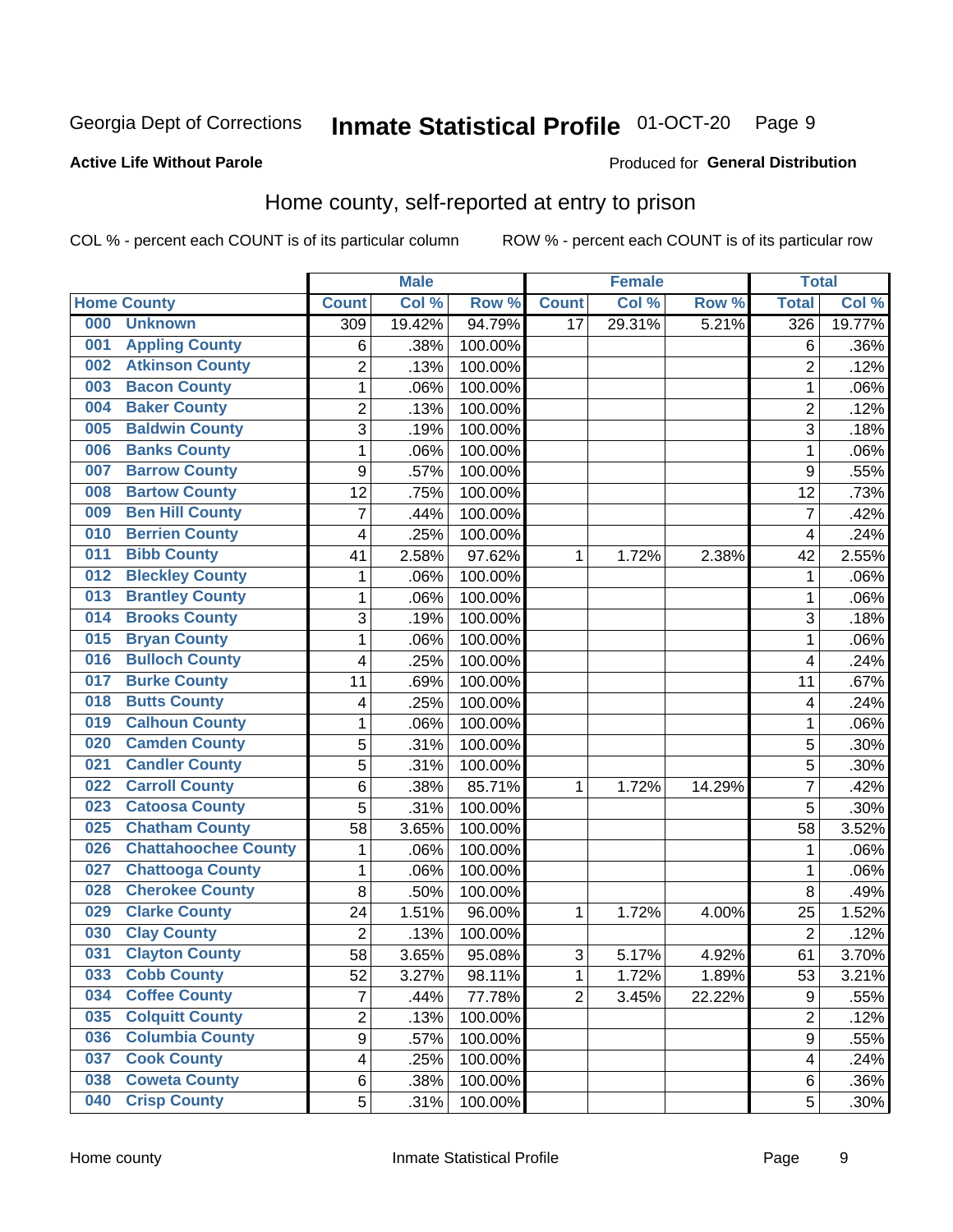#### Inmate Statistical Profile 01-OCT-20 Page 10

#### **Active Life Without Parole**

#### **Produced for General Distribution**

## Home county, self-reported at entry to prison

COL % - percent each COUNT is of its particular column

|     |                          |                         | <b>Male</b> |         |                | <b>Female</b>       |         | <b>Total</b>            |        |
|-----|--------------------------|-------------------------|-------------|---------|----------------|---------------------|---------|-------------------------|--------|
|     | <b>Home County</b>       | <b>Count</b>            | Col %       | Row %   | <b>Count</b>   | Col %               | Row %   | <b>Total</b>            | Col %  |
| 043 | <b>Decatur County</b>    | 6                       | .38%        | 100.00% |                |                     |         | 6                       | .36%   |
| 044 | <b>Dekalb County</b>     | 115                     | 7.23%       | 99.14%  | 1              | $\overline{1.72\%}$ | .86%    | 116                     | 7.03%  |
| 045 | <b>Dodge County</b>      | 1                       | .06%        | 100.00% |                |                     |         | 1                       | .06%   |
| 046 | <b>Dooly County</b>      | 1                       | .06%        | 100.00% |                |                     |         | 1                       | .06%   |
| 047 | <b>Dougherty County</b>  | 25                      | 1.57%       | 92.59%  | $\overline{2}$ | 3.45%               | 7.41%   | 27                      | 1.64%  |
| 048 | <b>Douglas County</b>    | 17                      | 1.07%       | 100.00% |                |                     |         | 17                      | 1.03%  |
| 049 | <b>Early County</b>      | 3                       | .19%        | 100.00% |                |                     |         | 3                       | .18%   |
| 051 | <b>Effingham County</b>  | 5                       | .31%        | 100.00% |                |                     |         | 5                       | .30%   |
| 052 | <b>Elbert County</b>     | $\overline{2}$          | .13%        | 100.00% |                |                     |         | $\overline{2}$          | .12%   |
| 053 | <b>Emanuel County</b>    | 5                       | .31%        | 100.00% |                |                     |         | 5                       | .30%   |
| 054 | <b>Evans County</b>      |                         |             |         | 1              | 1.72%               | 100.00% | 1                       | .06%   |
| 056 | <b>Fayette County</b>    | 7                       | .44%        | 100.00% |                |                     |         | $\overline{7}$          | .42%   |
| 057 | <b>Floyd County</b>      | 21                      | 1.32%       | 91.30%  | $\overline{2}$ | 3.45%               | 8.70%   | 23                      | 1.39%  |
| 058 | <b>Forsyth County</b>    | 3                       | .19%        | 60.00%  | $\overline{2}$ | 3.45%               | 40.00%  | 5                       | .30%   |
| 059 | <b>Franklin County</b>   | 3                       | .19%        | 100.00% |                |                     |         | 3                       | .18%   |
| 060 | <b>Fulton County</b>     | 184                     | 11.57%      | 97.87%  | 4              | 6.90%               | 2.13%   | 188                     | 11.40% |
| 061 | <b>Gilmer County</b>     | $\overline{2}$          | .13%        | 100.00% |                |                     |         | $\overline{2}$          | .12%   |
| 063 | <b>Glynn County</b>      | 13                      | .82%        | 100.00% |                |                     |         | 13                      | .79%   |
| 064 | <b>Gordon County</b>     | 8                       | .50%        | 100.00% |                |                     |         | 8                       | .49%   |
| 066 | <b>Greene County</b>     | 3                       | .19%        | 100.00% |                |                     |         | 3                       | .18%   |
| 067 | <b>Gwinnett County</b>   | 49                      | 3.08%       | 94.23%  | 3              | 5.17%               | 5.77%   | 52                      | 3.15%  |
| 068 | <b>Habersham County</b>  | $\overline{2}$          | .13%        | 100.00% |                |                     |         | $\overline{2}$          | .12%   |
| 069 | <b>Hall County</b>       | 14                      | .88%        | 93.33%  | 1              | 1.72%               | 6.67%   | 15                      | .91%   |
| 070 | <b>Hancock County</b>    | 2                       | .13%        | 100.00% |                |                     |         | $\overline{2}$          | .12%   |
| 071 | <b>Haralson County</b>   | 3                       | .19%        | 100.00% |                |                     |         | 3                       | .18%   |
| 072 | <b>Harris County</b>     | 4                       | .25%        | 100.00% |                |                     |         | $\overline{\mathbf{4}}$ | .24%   |
| 073 | <b>Hart County</b>       | 3                       | .19%        | 100.00% |                |                     |         | 3                       | .18%   |
| 074 | <b>Heard County</b>      | 1                       | .06%        | 100.00% |                |                     |         | 1                       | .06%   |
| 075 | <b>Henry County</b>      | 14                      | .88%        | 93.33%  | 1              | 1.72%               | 6.67%   | 15                      | .91%   |
| 076 | <b>Houston County</b>    | 21                      | 1.32%       | 95.45%  | 1              | 1.72%               | 4.55%   | 22                      | 1.33%  |
| 078 | <b>Jackson County</b>    | 11                      | .69%        | 100.00% |                |                     |         | 11                      | .67%   |
| 079 | <b>Jasper County</b>     | 1                       | .06%        | 100.00% |                |                     |         | 1                       | .06%   |
| 080 | <b>Jeff Davis County</b> | $\mathbf{1}$            | .06%        | 100.00% |                |                     |         | 1                       | .06%   |
| 081 | <b>Jefferson County</b>  | $\overline{7}$          | .44%        | 87.50%  | 1              | 1.72%               | 12.50%  | 8                       | .49%   |
| 082 | <b>Jenkins County</b>    | $\overline{2}$          | .13%        | 100.00% |                |                     |         | $\overline{2}$          | .12%   |
| 083 | <b>Johnson County</b>    | $\mathbf{1}$            | .06%        | 100.00% |                |                     |         | 1                       | .06%   |
| 084 | <b>Jones County</b>      | $\mathbf{1}$            | .06%        | 50.00%  | 1              | 1.72%               | 50.00%  | $\overline{2}$          | .12%   |
| 087 | <b>Laurens County</b>    | $\overline{\mathbf{4}}$ | .25%        | 100.00% |                |                     |         | $\overline{\mathbf{4}}$ | .24%   |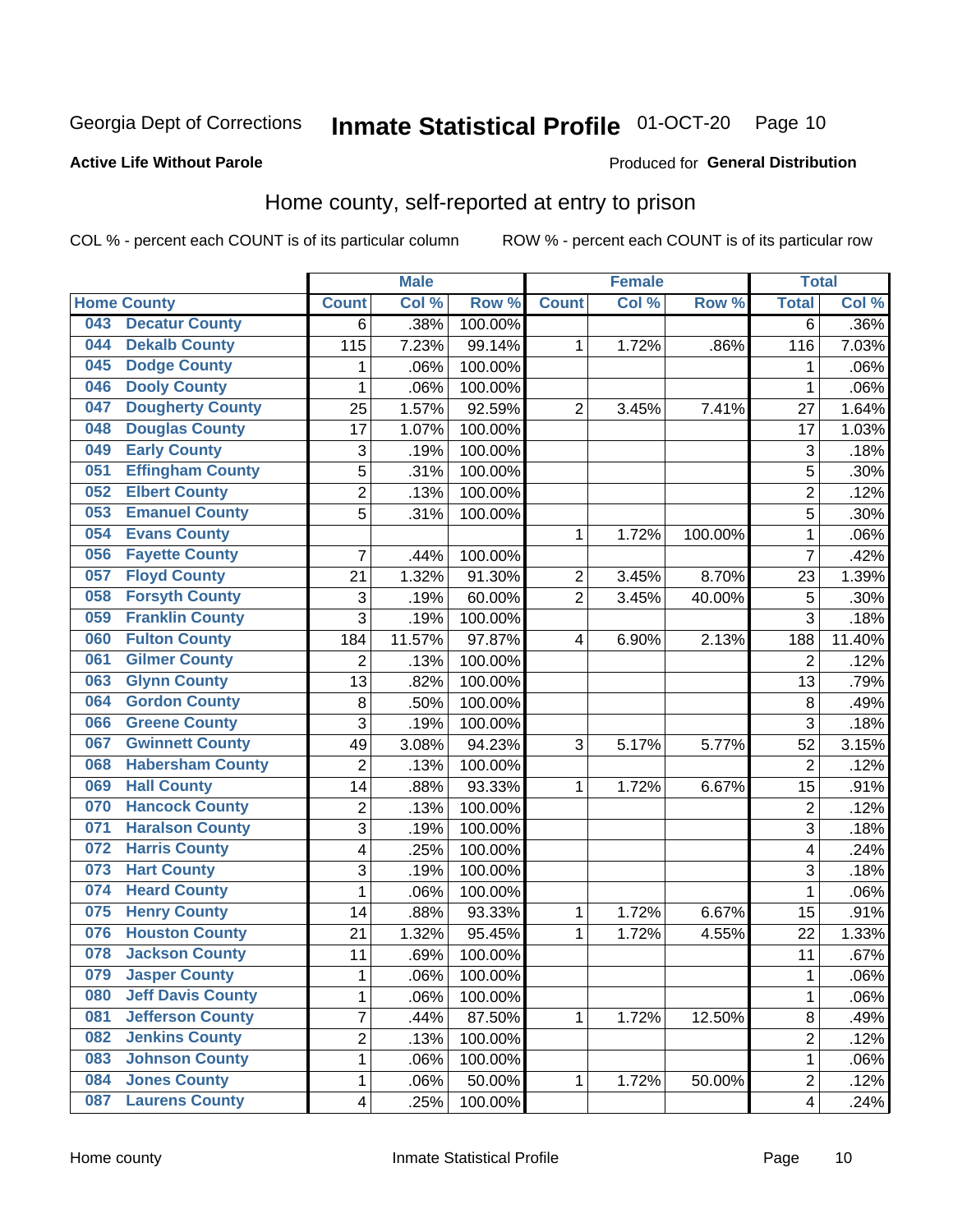## Inmate Statistical Profile 01-OCT-20 Page 11

#### **Active Life Without Parole**

#### Produced for General Distribution

## Home county, self-reported at entry to prison

COL % - percent each COUNT is of its particular column

|                  |                          |                         | <b>Male</b> |         |              | <b>Female</b> |         | <b>Total</b>   |       |
|------------------|--------------------------|-------------------------|-------------|---------|--------------|---------------|---------|----------------|-------|
|                  | <b>Home County</b>       | <b>Count</b>            | Col %       | Row %   | <b>Count</b> | Col%          | Row %   | <b>Total</b>   | Col % |
| 088              | <b>Lee County</b>        | 3                       | .19%        | 100.00% |              |               |         | 3              | .18%  |
| 089              | <b>Liberty County</b>    | 11                      | .69%        | 91.67%  | 1            | 1.72%         | 8.33%   | 12             | .73%  |
| 090              | <b>Lincoln County</b>    | $\overline{c}$          | .13%        | 100.00% |              |               |         | $\overline{c}$ | .12%  |
| 091              | <b>Long County</b>       | $\mathbf{1}$            | .06%        | 100.00% |              |               |         | 1              | .06%  |
| 092              | <b>Lowndes County</b>    | 10                      | .63%        | 100.00% |              |               |         | 10             | .61%  |
| 093              | <b>Lumpkin County</b>    | $\overline{2}$          | .13%        | 100.00% |              |               |         | $\overline{2}$ | .12%  |
| 094              | <b>Macon County</b>      | 1                       | .06%        | 100.00% |              |               |         | 1              | .06%  |
| 095              | <b>Madison County</b>    | $\mathbf{1}$            | .06%        | 100.00% |              |               |         | 1              | .06%  |
| 096              | <b>Marion County</b>     | $\mathbf{1}$            | .06%        | 100.00% |              |               |         | 1              | .06%  |
| 097              | <b>Mcduffie County</b>   | 3                       | .19%        | 100.00% |              |               |         | 3              | .18%  |
| 098              | <b>Mcintosh County</b>   | $\mathbf{1}$            | .06%        | 100.00% |              |               |         | 1              | .06%  |
| 099              | <b>Meriwether County</b> | $\sqrt{3}$              | .19%        | 100.00% |              |               |         | 3              | .18%  |
| 100              | <b>Miller County</b>     | $\overline{c}$          | .13%        | 100.00% |              |               |         | $\overline{c}$ | .12%  |
| 101              | <b>Mitchell County</b>   | $\overline{2}$          | .13%        | 100.00% |              |               |         | $\overline{2}$ | .12%  |
| 102              | <b>Monroe County</b>     | 6                       | .38%        | 100.00% |              |               |         | 6              | .36%  |
| 103              | <b>Montgomery County</b> | $\mathbf{1}$            | .06%        | 100.00% |              |               |         | 1              | .06%  |
| 104              | <b>Morgan County</b>     | $\overline{2}$          | .13%        | 100.00% |              |               |         | $\overline{2}$ | .12%  |
| 106              | <b>Muscogee County</b>   | 32                      | 2.01%       | 100.00% |              |               |         | 32             | 1.94% |
| 107              | <b>Newton County</b>     | 8                       | .50%        | 80.00%  | 2            | 3.45%         | 20.00%  | 10             | .61%  |
| 108              | <b>Oconee County</b>     |                         |             |         | 1            | 1.72%         | 100.00% | 1              | .06%  |
| 109              | <b>Oglethorpe County</b> | $\overline{\mathbf{4}}$ | .25%        | 100.00% |              |               |         | 4              | .24%  |
| 110              | <b>Paulding County</b>   | 10                      | .63%        | 100.00% |              |               |         | 10             | .61%  |
| 111              | <b>Peach County</b>      | $\mathbf 1$             | .06%        | 100.00% |              |               |         | 1              | .06%  |
| 112              | <b>Pickens County</b>    | $\mathbf{1}$            | .06%        | 100.00% |              |               |         | 1              | .06%  |
| 113              | <b>Pierce County</b>     | 6                       | .38%        | 100.00% |              |               |         | 6              | .36%  |
| 114              | <b>Pike County</b>       | 3                       | .19%        | 100.00% |              |               |         | 3              | .18%  |
| $\overline{115}$ | <b>Polk County</b>       | 5                       | .31%        | 100.00% |              |               |         | 5              | .30%  |
| 117              | <b>Putnam County</b>     | $\sqrt{5}$              | .31%        | 83.33%  | 1            | 1.72%         | 16.67%  | 6              | .36%  |
| 119              | <b>Rabun County</b>      | $\overline{2}$          | .13%        | 100.00% |              |               |         | $\overline{2}$ | .12%  |
| 120              | <b>Randolph County</b>   | $\overline{2}$          | .13%        | 100.00% |              |               |         | $\overline{2}$ | .12%  |
| 121              | <b>Richmond County</b>   | 56                      | 3.52%       | 94.92%  | 3            | 5.17%         | 5.08%   | 59             | 3.58% |
| 122              | <b>Rockdale County</b>   | 8                       | .50%        | 100.00% |              |               |         | 8              | .49%  |
| 124              | <b>Screven County</b>    | $\mathbf 1$             | .06%        | 100.00% |              |               |         | 1              | .06%  |
| 125              | <b>Seminole County</b>   | $\overline{2}$          | .13%        | 100.00% |              |               |         | $\overline{2}$ | .12%  |
| 126              | <b>Spalding County</b>   | 14                      | .88%        | 100.00% |              |               |         | 14             | .85%  |
| 127              | <b>Stephens County</b>   | $\overline{2}$          | .13%        | 66.67%  | 1            | 1.72%         | 33.33%  | 3              | .18%  |
| 128              | <b>Stewart County</b>    | $\mathbf 1$             | .06%        | 100.00% |              |               |         | 1              | .06%  |
| 129              | <b>Sumter County</b>     | 5                       | .31%        | 100.00% |              |               |         | 5              | .30%  |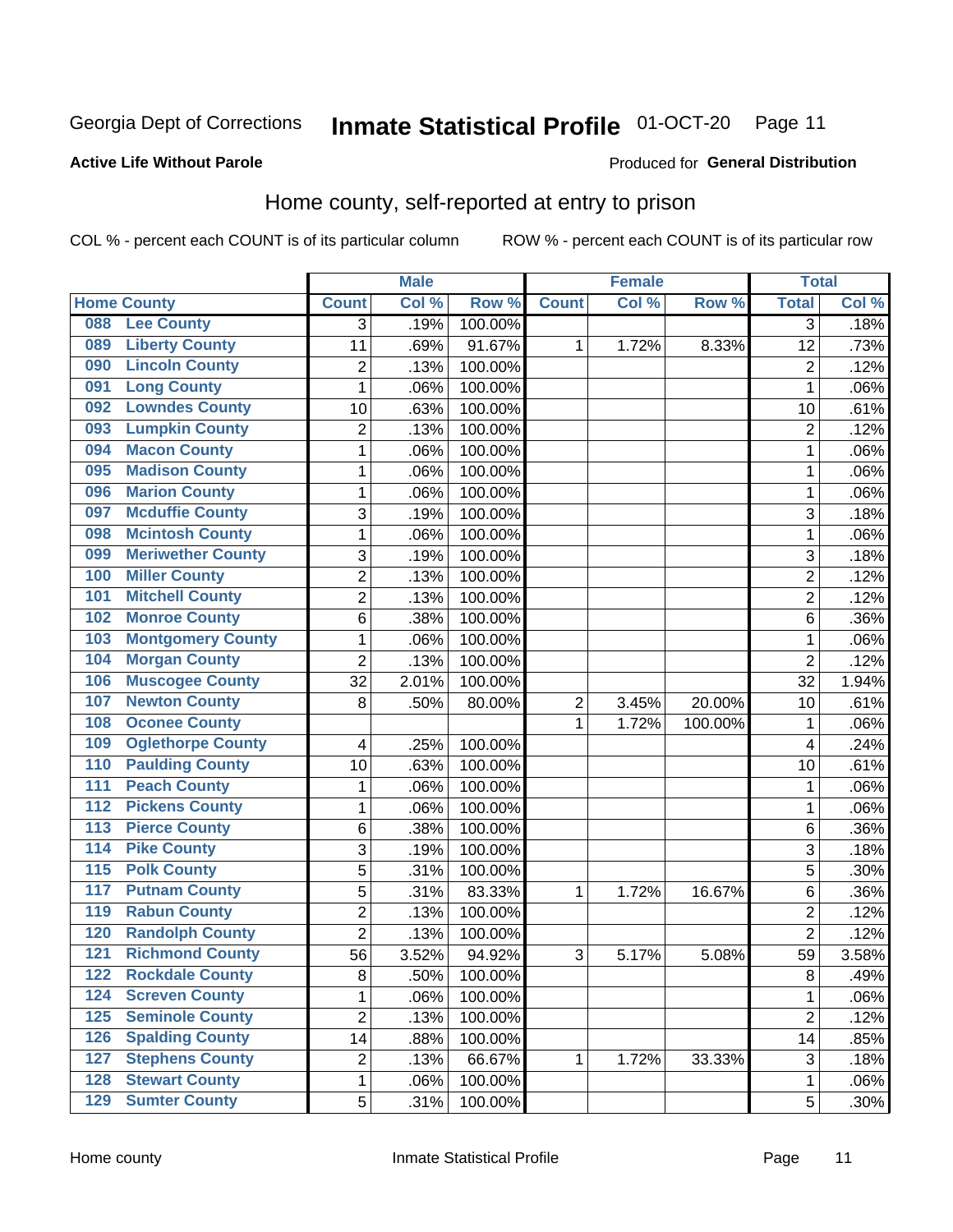## Inmate Statistical Profile 01-OCT-20 Page 12

#### **Active Life Without Parole**

#### Produced for General Distribution

### Home county, self-reported at entry to prison

COL % - percent each COUNT is of its particular column

|     |                                      |                | <b>Male</b> |         | <b>Female</b>   |       |        | <b>Total</b>   |      |
|-----|--------------------------------------|----------------|-------------|---------|-----------------|-------|--------|----------------|------|
|     | <b>Home County</b>                   | <b>Count</b>   | Col %       | Row %   | <b>Count</b>    | Col % | Row %  | <b>Total</b>   | Col% |
| 132 | <b>Tattnall County</b>               | 7              | .44%        | 100.00% |                 |       |        | 7              | .42% |
| 133 | <b>Taylor County</b>                 | 1              | .06%        | 100.00% |                 |       |        |                | .06% |
| 134 | <b>Telfair County</b>                | $\overline{2}$ | .13%        | 100.00% |                 |       |        | $\overline{2}$ | .12% |
| 136 | <b>Thomas County</b>                 | 4              | .25%        | 100.00% |                 |       |        | 4              | .24% |
| 137 | <b>Tift County</b>                   | 10             | .63%        | 100.00% |                 |       |        | 10             | .61% |
| 138 | <b>Toombs County</b>                 | 10             | .63%        | 100.00% |                 |       |        | 10             | .61% |
| 140 | <b>Treutlen County</b>               | 4              | .25%        | 100.00% |                 |       |        | 4              | .24% |
| 141 | <b>Troup County</b>                  | 6              | .38%        | 100.00% |                 |       |        | 6              | .36% |
| 143 | <b>Twiggs County</b>                 | $\overline{2}$ | .13%        | 100.00% |                 |       |        | $\overline{2}$ | .12% |
| 144 | <b>Union County</b>                  | 1              | .06%        | 100.00% |                 |       |        | 1              | .06% |
| 145 | <b>Upson County</b>                  | 5              | .31%        | 100.00% |                 |       |        | 5              | .30% |
| 146 | <b>Walker County</b>                 | 3              | .19%        | 75.00%  | 1               | 1.72% | 25.00% | 4              | .24% |
| 147 | <b>Walton County</b>                 | 15             | .94%        | 100.00% |                 |       |        | 15             | .91% |
| 148 | <b>Ware County</b>                   | 12             | .75%        | 100.00% |                 |       |        | 12             | .73% |
| 149 | <b>Warren County</b>                 | $\overline{2}$ | .13%        | 66.67%  | $\mathbf{1}$    | 1.72% | 33.33% | 3              | .18% |
| 150 | <b>Washington County</b>             | 7              | .44%        | 100.00% |                 |       |        | 7              | .42% |
| 151 | <b>Wayne County</b>                  | 9              | .57%        | 100.00% |                 |       |        | 9              | .55% |
| 153 | <b>Wheeler County</b>                | 1              | .06%        | 100.00% |                 |       |        | 1              | .06% |
| 154 | <b>White County</b>                  | 1              | .06%        | 50.00%  | 1               | 1.72% | 50.00% | $\overline{2}$ | .12% |
| 155 | <b>Whitfield County</b>              | 12             | .75%        | 100.00% |                 |       |        | 12             | .73% |
| 156 | <b>Wilcox County</b>                 | 1              | .06%        | 100.00% |                 |       |        | 1              | .06% |
| 157 | <b>Wilkes County</b>                 | 4              | .25%        | 100.00% |                 |       |        | 4              | .24% |
| 158 | <b>Wilkinson County</b>              | $\overline{2}$ | .13%        | 100.00% |                 |       |        | $\overline{2}$ | .12% |
| 159 | <b>Worth County</b>                  | $\mathbf{1}$   | .06%        | 100.00% |                 |       |        | 1              | .06% |
| 999 | Other Custody/Out Of                 | 3              | .19%        | 100.00% |                 |       |        | 3              | .18% |
|     | <b>State</b><br><b>Total Rported</b> | 1,591          | 100%        | 96.48%  | $\overline{58}$ | 100%  | 3.52%  | 1,649          | 100% |

| τeα<br>$\sim$ |      |    |      |
|---------------|------|----|------|
| _____         | .591 | ၁၀ | ,649 |

| Mode (most frequent) | <b>Fulton County</b> | <b>Fulton County</b> | <b>Fulton County</b> |
|----------------------|----------------------|----------------------|----------------------|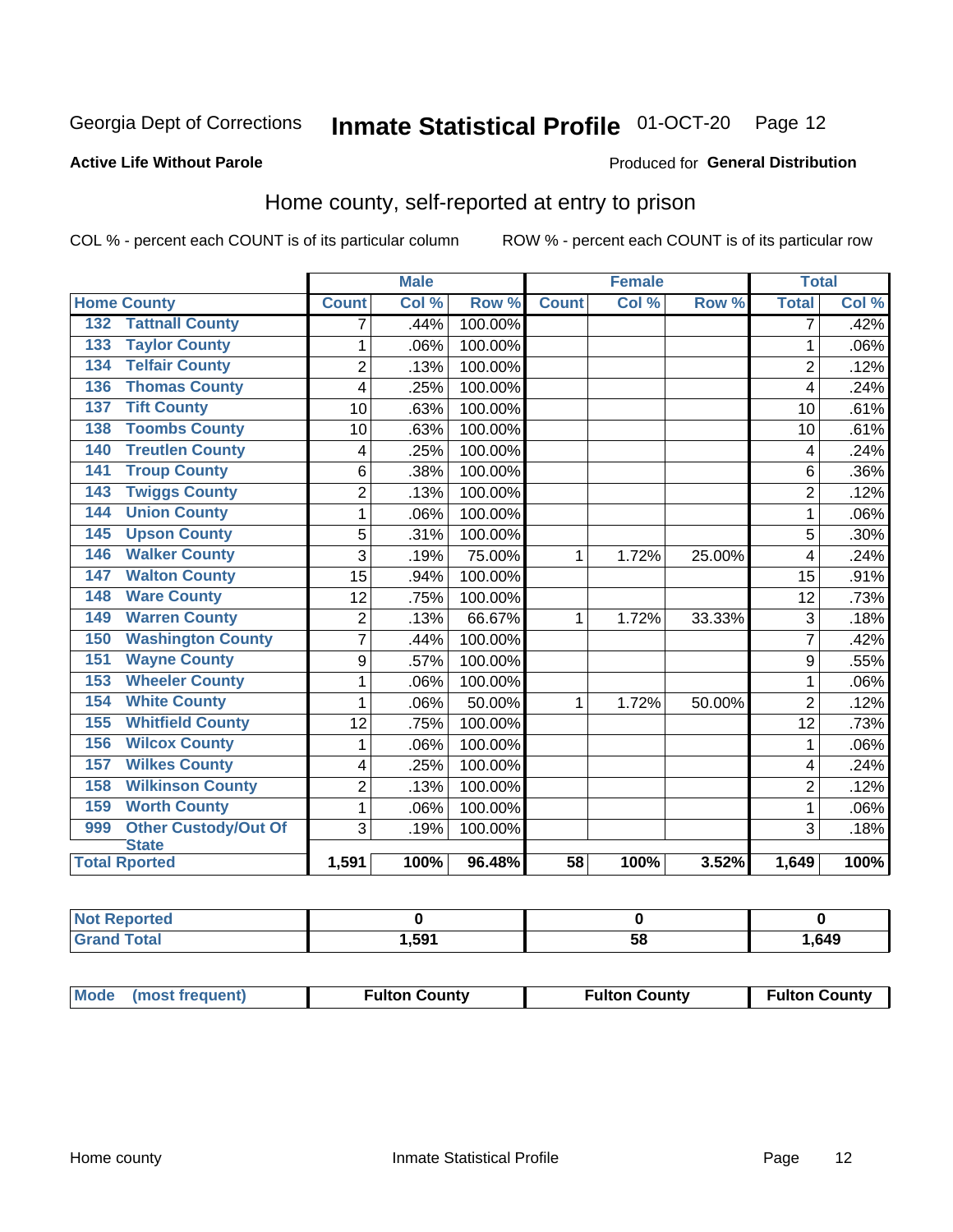#### Inmate Statistical Profile 01-OCT-20 Page 13

#### **Active Life Without Parole**

#### Produced for General Distribution

## Employment status before prison, self-reported at entry to prison

COL % - percent each COUNT is of its particular column

|                          |                     | <b>Male</b>  |        |         | <b>Female</b> |        |        | <b>Total</b> |        |
|--------------------------|---------------------|--------------|--------|---------|---------------|--------|--------|--------------|--------|
| <b>Employment Status</b> |                     | <b>Count</b> | Col %  | Row %   | <b>Count</b>  | Col %  | Row %  | Total        | Col %  |
| 01                       | <b>Full Time</b>    | 518          | 45.28% | 96.10%  | 21            | 47.73% | 3.90%  | 539          | 45.37% |
| 02                       | <b>Part Time</b>    | 75           | 6.56%  | 100.00% |               |        |        | 75           | 6.31%  |
| 03                       | Unempl $<$ 6M       | 70           | 6.12%  | 98.59%  |               | 2.27%  | 1.41%  | 71           | 5.98%  |
| 04                       | Unempl > 6M         | 289          | 25.26% | 94.75%  | 16            | 36.36% | 5.25%  | 305          | 25.67% |
| 05                       | <b>Never Worked</b> | 105          | 9.18%  | 100.00% |               |        |        | 105          | 8.84%  |
| 06                       | <b>Student</b>      | 34           | 2.97%  | 100.00% |               |        |        | 34           | 2.86%  |
| 07                       | <b>Incapable</b>    | 53           | 4.63%  | 89.83%  | 6             | 13.64% | 10.17% | 59           | 4.97%  |
| <b>Total Reported</b>    |                     | 1,144        | 100%   | 96.3%   | 44            | 100%   | 3.7%   | 1,188        | 100%   |

| $\overline{\phantom{a}}$ | ız | 404  |
|--------------------------|----|------|
| $  -$                    |    | י טי |
| .591                     | ວເ |      |

| Mc | ∴ul! | ----<br>ıme<br>w |
|----|------|------------------|
|    |      |                  |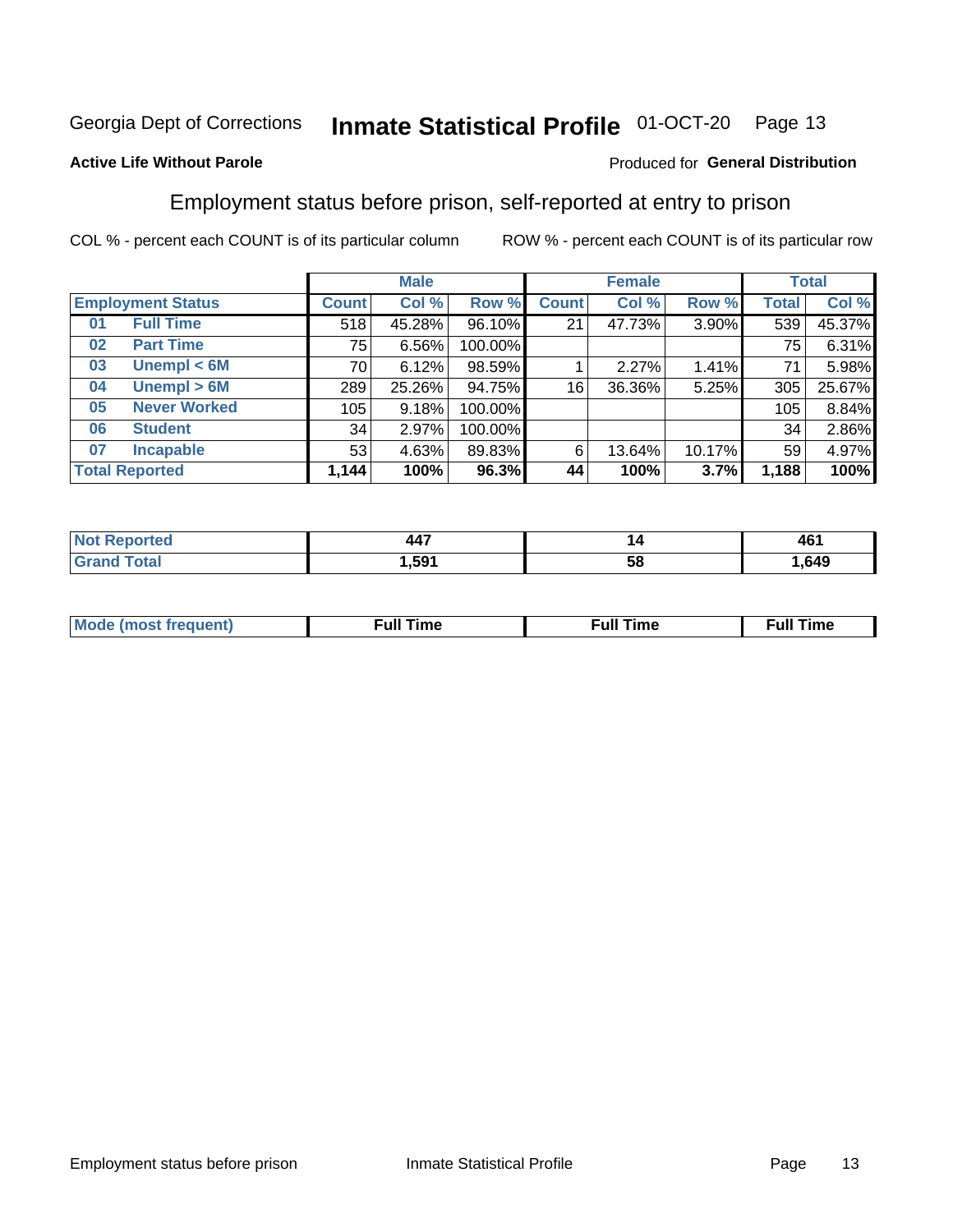#### **Active Life Without Parole**

Produced for General Distribution

### Age at admission

COL % - percent each COUNT is of its particular column

|                         |              | <b>Male</b> |         |                | <b>Female</b> |        |              | <b>Total</b> |
|-------------------------|--------------|-------------|---------|----------------|---------------|--------|--------------|--------------|
| <b>Age At Admission</b> | <b>Count</b> | Col %       | Row %   | <b>Count</b>   | Col %         | Row %  | <b>Total</b> | Col %        |
| 15                      | 2            | 0.13%       | 100.00% |                |               |        | 2            | 0.12%        |
| 16                      | 1            | 0.06%       | 100.00% |                |               |        | 1            | 0.06%        |
| $\overline{17}$         | 8            | 0.50%       | 100.00% |                |               |        | 8            | 0.49%        |
| 18                      | 9            | 0.57%       | 100.00% |                |               |        | 9            | 0.55%        |
| 19                      | 22           | 1.38%       | 100.00% |                |               |        | 22           | 1.33%        |
| $\overline{20}$         | 43           | 2.70%       | 97.73%  | 1              | 1.72%         | 2.27%  | 44           | 2.67%        |
| 21                      | 36           | 2.26%       | 94.74%  | $\overline{2}$ | 3.45%         | 5.26%  | 38           | 2.30%        |
| 22                      | 64           | 4.02%       | 96.97%  | $\overline{2}$ | 3.45%         | 3.03%  | 66           | 4.00%        |
| 23                      | 55           | 3.46%       | 98.21%  | 1              | 1.72%         | 1.79%  | 56           | 3.40%        |
| 24                      | 57           | 3.58%       | 95.00%  | 3              | 5.17%         | 5.00%  | 60           | 3.64%        |
| $\overline{25}$         | 70           | 4.40%       | 94.59%  | 4              | 6.90%         | 5.41%  | 74           | 4.49%        |
| 26                      | 74           | 4.65%       | 97.37%  | $\overline{2}$ | 3.45%         | 2.63%  | 76           | 4.61%        |
| $\overline{27}$         | 63           | 3.96%       | 94.03%  | 4              | 6.90%         | 5.97%  | 67           | 4.06%        |
| 28                      | 70           | 4.40%       | 97.22%  | $\overline{2}$ | 3.45%         | 2.78%  | 72           | 4.37%        |
| 29                      | 69           | 4.34%       | 98.57%  | 1              | 1.72%         | 1.43%  | 70           | 4.24%        |
| 30                      | 54           | 3.39%       | 100.00% |                |               |        | 54           | 3.27%        |
| 31                      | 70           | 4.40%       | 98.59%  | 1              | 1.72%         | 1.41%  | 71           | 4.31%        |
| 32                      | 65           | 4.09%       | 95.59%  | 3              | 5.17%         | 4.41%  | 68           | 4.12%        |
| 33                      | 53           | 3.33%       | 96.36%  | $\overline{2}$ | 3.45%         | 3.64%  | 55           | 3.34%        |
| 34                      | 35           | 2.20%       | 92.11%  | 3              | 5.17%         | 7.89%  | 38           | 2.30%        |
| 35                      | 43           | 2.70%       | 95.56%  | $\overline{2}$ | 3.45%         | 4.44%  | 45           | 2.73%        |
| 36                      | 54           | 3.39%       | 96.43%  | $\overline{2}$ | 3.45%         | 3.57%  | 56           | 3.40%        |
| $\overline{37}$         | 45           | 2.83%       | 97.83%  | 1              | 1.72%         | 2.17%  | 46           | 2.79%        |
| 38                      | 52           | 3.27%       | 100.00% |                |               |        | 52           | 3.15%        |
| 39                      | 39           | 2.45%       | 86.67%  | 6              | 10.34%        | 13.33% | 45           | 2.73%        |
| 40                      | 35           | 2.20%       | 94.59%  | $\overline{2}$ | 3.45%         | 5.41%  | 37           | 2.24%        |
| 41                      | 42           | 2.64%       | 95.45%  | $\overline{2}$ | 3.45%         | 4.55%  | 44           | 2.67%        |
| 42                      | 35           | 2.20%       | 100.00% |                |               |        | 35           | 2.12%        |
| 43                      | 30           | 1.89%       | 93.75%  | $\overline{2}$ | 3.45%         | 6.25%  | 32           | 1.94%        |
| 44                      | 24           | 1.51%       | 92.31%  | $\overline{2}$ | 3.45%         | 7.69%  | 26           | 1.58%        |
| 45                      | 33           | 2.07%       | 97.06%  | 1              | 1.72%         | 2.94%  | 34           | 2.06%        |
| 46                      | 25           | 1.57%       | 89.29%  | 3              | 5.17%         | 10.71% | 28           | 1.70%        |
| 47                      | 29           | 1.82%       | 100.00% |                |               |        | 29           | 1.76%        |
| 48                      | 25           | 1.57%       | 89.29%  | 3              | 5.17%         | 10.71% | 28           | 1.70%        |
| 49                      | 24           | 1.51%       | 100.00% |                |               |        | 24           | 1.46%        |
| 50                      | 26           | 1.63%       | 100.00% |                |               |        | 26           | 1.58%        |
| $\overline{51}$         | 11           | 0.69%       | 100.00% |                |               |        | 11           | 0.67%        |
| 52                      | 14           | 0.88%       | 100.00% |                |               |        | 14           | 0.85%        |
| 53                      | 16           | 1.01%       | 100.00% |                |               |        | 16           | 0.97%        |
| 54                      | 11           | 0.69%       | 100.00% |                |               |        | 11           | 0.67%        |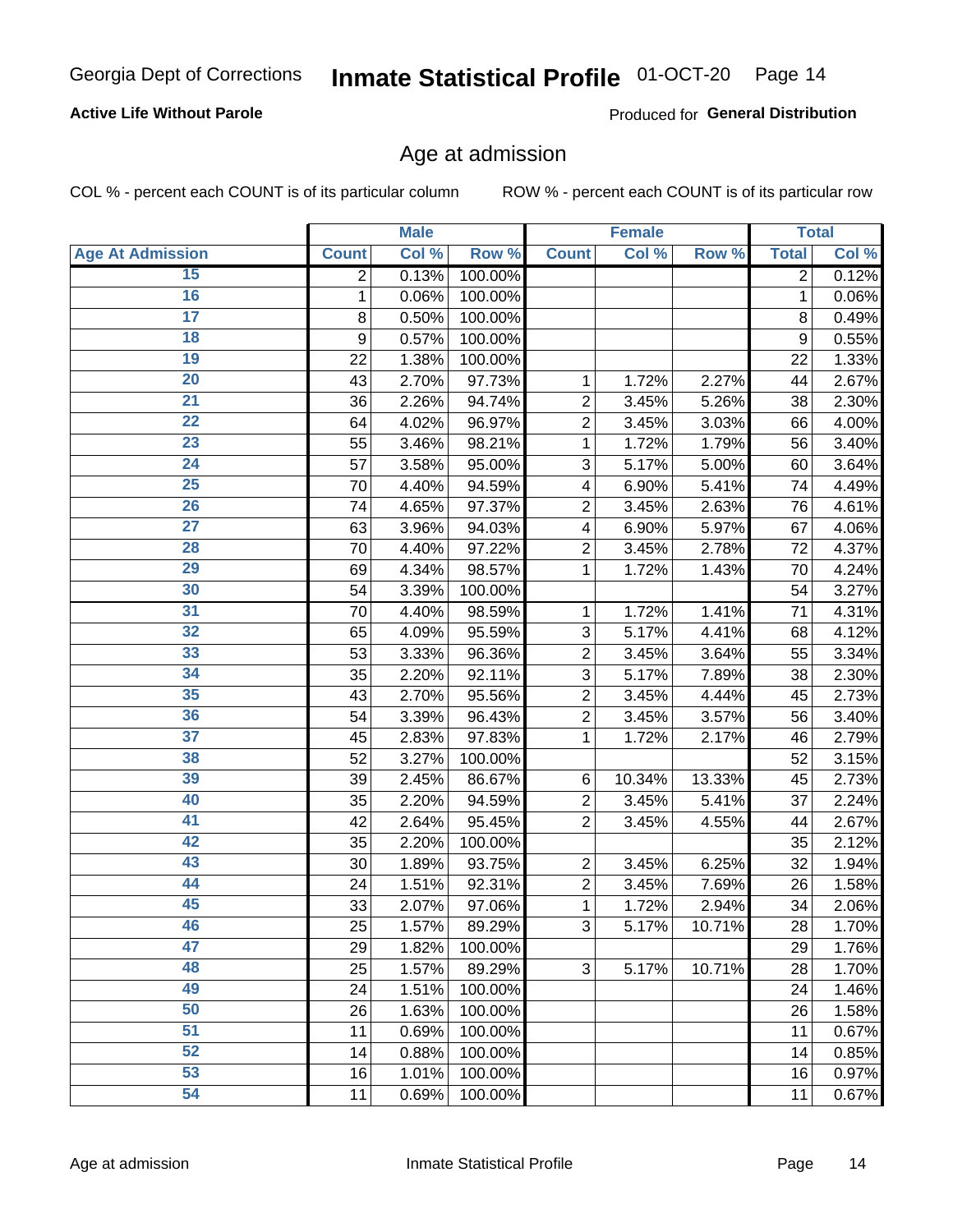#### **Active Life Without Parole**

Produced for General Distribution

## Age at admission

COL % - percent each COUNT is of its particular column

|                         |              | <b>Male</b> |         |              | <b>Female</b> |       |                | <b>Total</b> |
|-------------------------|--------------|-------------|---------|--------------|---------------|-------|----------------|--------------|
| <b>Age At Admission</b> | <b>Count</b> | Col %       | Row %   | <b>Count</b> | Col %         | Row % | <b>Total</b>   | Col %        |
| 55                      | 12           | 0.75%       | 92.31%  |              | 1.72%         | 7.69% | 13             | 0.79%        |
| 56                      | 7            | 0.44%       | 100.00% |              |               |       |                | 0.42%        |
| 57                      | 9            | 0.57%       | 100.00% |              |               |       | 9              | 0.55%        |
| 58                      | 6            | 0.38%       | 100.00% |              |               |       | 6              | 0.36%        |
| 59                      | 5            | 0.31%       | 100.00% |              |               |       | 5              | $0.30\%$     |
| 60                      | 3            | 0.19%       | 100.00% |              |               |       | 3              | 0.18%        |
| 61                      | 2            | 0.13%       | 100.00% |              |               |       | 2              | 0.12%        |
| 62                      | 2            | 0.13%       | 100.00% |              |               |       | 2              | 0.12%        |
| 63                      |              | 0.06%       | 100.00% |              |               |       |                | 0.06%        |
| 64                      | 3            | 0.19%       | 100.00% |              |               |       | 3              | 0.18%        |
| 65                      |              | 0.06%       | 100.00% |              |               |       |                | 0.06%        |
| 66                      | 2            | 0.13%       | 100.00% |              |               |       | 2              | 0.12%        |
| 67                      | 2            | 0.13%       | 100.00% |              |               |       | 2              | 0.12%        |
| 69                      | 2            | 0.13%       | 100.00% |              |               |       | $\overline{2}$ | 0.12%        |
| 73                      |              | 0.06%       | 100.00% |              |               |       |                | 0.06%        |
| <b>Total Reported</b>   | 1,591        | 100%        | 96.48%  | 58           | 100%          | 3.52% | 1,649          | 100%         |

| <b>Not Reported</b> |      |   |       |
|---------------------|------|---|-------|
| <b>Total</b>        | ,591 | ວ | 1,649 |

| <b>Mean</b><br>(average) | 33.91    | 34 | 33.91     |
|--------------------------|----------|----|-----------|
| <b>Median (middle)</b>   | ^^<br>JŁ |    | n g<br>34 |
| Mode<br>(most frequent)  | 26       | 39 | 26        |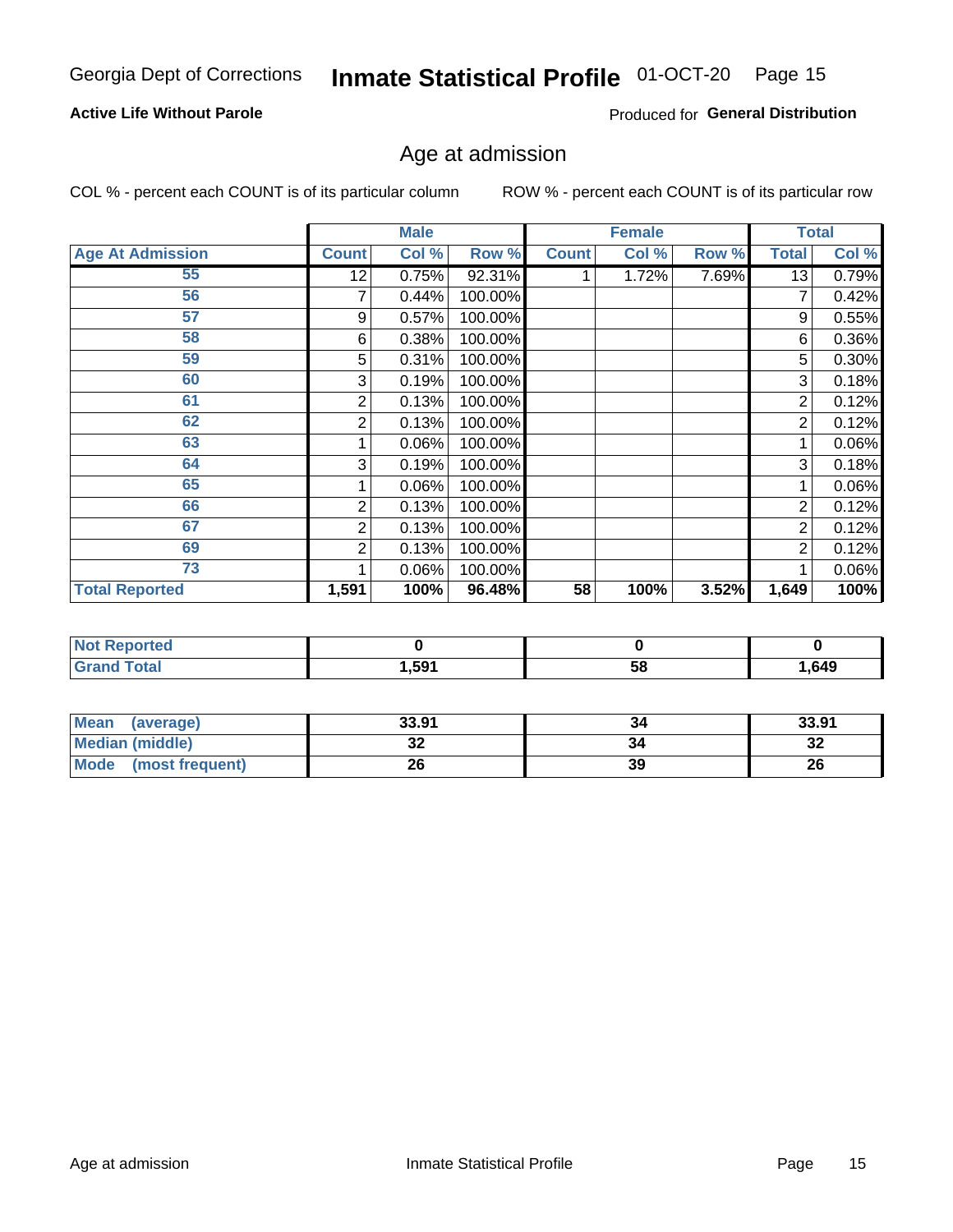#### **Active Life Without Parole**

#### Produced for General Distribution

### Height, measured at entry to prison

COL % - percent each COUNT is of its particular column

|                         |                | <b>Male</b> |         |                 | <b>Female</b> |         |                | <b>Total</b> |
|-------------------------|----------------|-------------|---------|-----------------|---------------|---------|----------------|--------------|
| <b>Height</b>           | <b>Count</b>   | Col %       | Row %   | <b>Count</b>    | Col %         | Row %   | <b>Total</b>   | Col %        |
| $\overline{\mathbf{0}}$ | 6              | 0.38%       | 100.00% |                 |               |         | 6              | $0.36\%$     |
| 4'10"                   |                |             |         | $\mathbf{1}$    | 1.72%         | 100.00% | 1              | 0.06%        |
| 5'00''                  | 4              | 0.25%       | 100.00% |                 |               |         | 4              | 0.24%        |
| 5'01"                   | 4              | 0.25%       | 80.00%  | 1               | 1.72%         | 20.00%  | 5              | 0.30%        |
| 5'02"                   | 8              | 0.50%       | 72.73%  | 3               | 5.17%         | 27.27%  | 11             | 0.67%        |
| 5'03''                  | 13             | 0.82%       | 50.00%  | 13              | 22.41%        | 50.00%  | 26             | 1.58%        |
| 5'04"                   | 19             | 1.19%       | 63.33%  | 11              | 18.97%        | 36.67%  | 30             | 1.82%        |
| 5'05"                   | 42             | 2.64%       | 82.35%  | 9               | 15.52%        | 17.65%  | 51             | 3.09%        |
| 5'06''                  | 106            | 6.66%       | 95.50%  | 5               | 8.62%         | 4.50%   | 111            | 6.73%        |
| 5'07''                  | 111            | 6.98%       | 93.28%  | 8               | 13.79%        | 6.72%   | 119            | 7.22%        |
| 5'08''                  | 162            | 10.18%      | 99.39%  | 1               | 1.72%         | 0.61%   | 163            | 9.88%        |
| 5'09''                  | 208            | 13.07%      | 99.05%  | $\overline{2}$  | 3.45%         | 0.95%   | 210            | 12.73%       |
| 5'10''                  | 188            | 11.82%      | 98.95%  | $\overline{2}$  | 3.45%         | 1.05%   | 190            | 11.52%       |
| 5'11''                  | 197            | 12.38%      | 100.00% |                 |               |         | 197            | 11.95%       |
| 6'00''                  | 172            | 10.81%      | 99.42%  | $\mathbf{1}$    | 1.72%         | 0.58%   | 173            | 10.49%       |
| 6'01''                  | 133            | 8.36%       | 99.25%  | 1.              | 1.72%         | 0.75%   | 134            | 8.13%        |
| 6'02"                   | 105            | 6.60%       | 100.00% |                 |               |         | 105            | 6.37%        |
| 6'03''                  | 54             | 3.39%       | 100.00% |                 |               |         | 54             | 3.27%        |
| 6'04"                   | 35             | 2.20%       | 100.00% |                 |               |         | 35             | 2.12%        |
| 6'05"                   | 12             | 0.75%       | 100.00% |                 |               |         | 12             | 0.73%        |
| 6'06''                  | $\overline{7}$ | 0.44%       | 100.00% |                 |               |         | $\overline{7}$ | 0.42%        |
| 6'07''                  | $\overline{2}$ | 0.13%       | 100.00% |                 |               |         | $\overline{2}$ | 0.12%        |
| 6'08''                  | 1              | 0.06%       | 100.00% |                 |               |         | $\mathbf 1$    | 0.06%        |
| 6'11''                  | $\overline{2}$ | 0.13%       | 100.00% |                 |               |         | $\overline{2}$ | 0.12%        |
| <b>Total Reported</b>   | 1,591          | 100%        | 96.48%  | $\overline{58}$ | 100%          | 3.52%   | 1,649          | 100%         |

| <b>NOT</b><br>rted<br>менон<br>$\sim$ |       |    |      |
|---------------------------------------|-------|----|------|
| $f$ oto $f$                           | . 591 | 58 | .649 |

| <b>Mean</b> | (average)       | 5'10" | 5'05" | 5'10" |  |
|-------------|-----------------|-------|-------|-------|--|
|             |                 |       |       |       |  |
| Mode        | (most frequent) | 5'09" | 5'03" | 5'09" |  |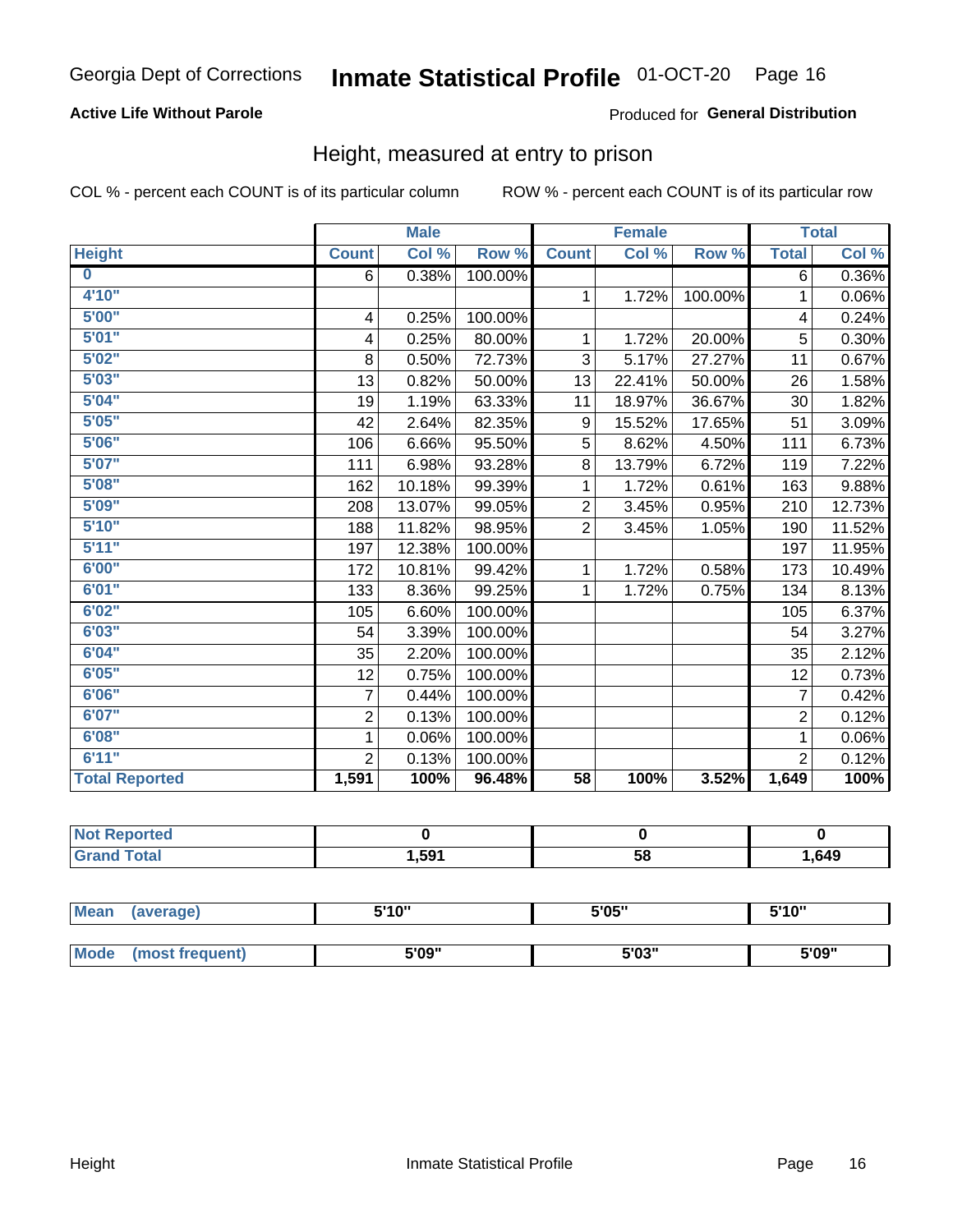**Active Life Without Parole** 

Produced for General Distribution

## Weight, measured at entry to prison

|                          |                         | <b>Male</b> |         |                  | <b>Female</b>    |         |                         | <b>Total</b> |  |
|--------------------------|-------------------------|-------------|---------|------------------|------------------|---------|-------------------------|--------------|--|
| <b>Weight</b>            | <b>Count</b>            | Col %       | Row %   | <b>Count</b>     | Col %            | Row %   | <b>Total</b>            | Col %        |  |
| 100 - 109 pounds         | 1                       | 0.06%       | 50.00%  | 1                | 1.72%            | 50.00%  | $\overline{2}$          | 0.12%        |  |
| 110 - 119 pounds         | $\overline{\mathbf{4}}$ | 0.25%       | 66.67%  | $\overline{2}$   | 3.45%            | 33.33%  | $\overline{6}$          | 0.36%        |  |
| 120 - 129 pounds         | 7                       | 0.44%       | 70.00%  | $\overline{3}$   | 5.17%            | 30.00%  | 10                      | 0.61%        |  |
| 130 - 139 pounds         | 47                      | 2.96%       | 95.92%  | $\overline{2}$   | 3.45%            | 4.08%   | 49                      | 2.98%        |  |
| 140 - 149 pounds         | 98                      | 6.17%       | 96.08%  | 4                | 6.90%            | 3.92%   | 102                     | 6.20%        |  |
| 150 - 159 pounds         | 150                     | 9.45%       | 93.75%  | 10               | 17.24%           | 6.25%   | 160                     | 9.72%        |  |
| 160 - 169 pounds         | 199                     | 12.53%      | 97.55%  | $\overline{5}$   | 8.62%            | 2.45%   | 204                     | 12.39%       |  |
| 170 - 179 pounds         | 206                     | 12.97%      | 98.56%  | 3                | 5.17%            | 1.44%   | 209                     | 12.70%       |  |
| 180 - 189 pounds         | 207                     | 13.04%      | 98.57%  | 3                | 5.17%            | 1.43%   | 210                     | 12.76%       |  |
| 190 - 199 pounds         | 132                     | 8.31%       | 94.96%  | $\overline{7}$   | 12.07%           | 5.04%   | 139                     | 8.44%        |  |
| 200 - 209 pounds         | 141                     | 8.88%       | 95.27%  | $\overline{7}$   | 12.07%           | 4.73%   | 148                     | 8.99%        |  |
| 210 - 219 pounds         | 93                      | 5.86%       | 95.88%  | 4                | 6.90%            | 4.12%   | 97                      | 5.89%        |  |
| 220 - 229 pounds         | 97                      | 6.11%       | 100.00% |                  |                  |         | 97                      | 5.89%        |  |
| 230 - 239 pounds         | 55                      | 3.46%       | 98.21%  | $\mathbf{1}$     | 1.72%            | 1.79%   | 56                      | 3.40%        |  |
| 240 - 249 pounds         | 47                      | 2.96%       | 100.00% |                  |                  |         | 47                      | 2.86%        |  |
| 250 - 259 pounds         | 32                      | 2.02%       | 96.97%  | $\mathbf{1}$     | 1.72%            | 3.03%   | 33                      | 2.00%        |  |
| 260 - 269 pounds         | 18                      | 1.13%       | 100.00% |                  |                  |         | 18                      | 1.09%        |  |
| 270 - 279 pounds         | 17                      | 1.07%       | 94.44%  | $\mathbf 1$      | 1.72%            | 5.56%   | 18                      | 1.09%        |  |
| 280 - 289 pounds         | 14                      | 0.88%       | 93.33%  | $\mathbf{1}$     | 1.72%            | 6.67%   | 15                      | 0.91%        |  |
| 290 - 299 pounds         | 5                       | 0.31%       | 71.43%  | $\overline{2}$   | 3.45%            | 28.57%  | $\boldsymbol{7}$        | 0.43%        |  |
| 300 - 309 pounds         | 5                       | 0.31%       | 100.00% |                  |                  |         | 5                       | 0.30%        |  |
| 320 - 329 pounds         | 3                       | 0.19%       | 100.00% |                  |                  |         | 3                       | 0.18%        |  |
| 330 - 339 pounds         | 5                       | 0.31%       | 100.00% |                  |                  |         | $\overline{5}$          | 0.30%        |  |
| 350 - 359 pounds         | 1                       | 0.06%       | 100.00% |                  |                  |         | $\mathbf{1}$            | 0.06%        |  |
| 360 - 369 pounds         | $\mathbf 1$             | 0.06%       | 100.00% |                  |                  |         | $\mathbf 1$             | 0.06%        |  |
| 370 - 379 pounds         | 1                       | 0.06%       | 100.00% |                  |                  |         | $\mathbf{1}$            | 0.06%        |  |
| 390 - 399 pounds         |                         |             |         | 1                | 1.72%            | 100.00% | $\mathbf{1}$            | 0.06%        |  |
| 400 pounds and over      | $\overline{2}$          | 0.13%       | 100.00% |                  |                  |         | $\overline{2}$          | 0.12%        |  |
| <b>Total Reported</b>    | 1,588                   | 100%        | 96.48%  | $\overline{58}$  | 100%             | 3.52%   | 1,646                   | 100%         |  |
|                          |                         |             |         |                  |                  |         |                         |              |  |
| <b>Not Reported</b>      | $\overline{\mathbf{3}}$ |             | 0       |                  |                  |         | $\overline{\mathbf{3}}$ |              |  |
| <b>Grand Total</b>       |                         | 1,591       |         |                  | $\overline{58}$  |         |                         | 1,649        |  |
| <b>Mean</b><br>(average) |                         | 188         |         | 183              |                  |         | 188                     |              |  |
| <b>Median (middle)</b>   |                         | 180         |         |                  | $\overline{176}$ |         | 180                     |              |  |
| Mode (most frequent)     |                         | 180         |         | $\overline{200}$ |                  |         | <b>180</b>              |              |  |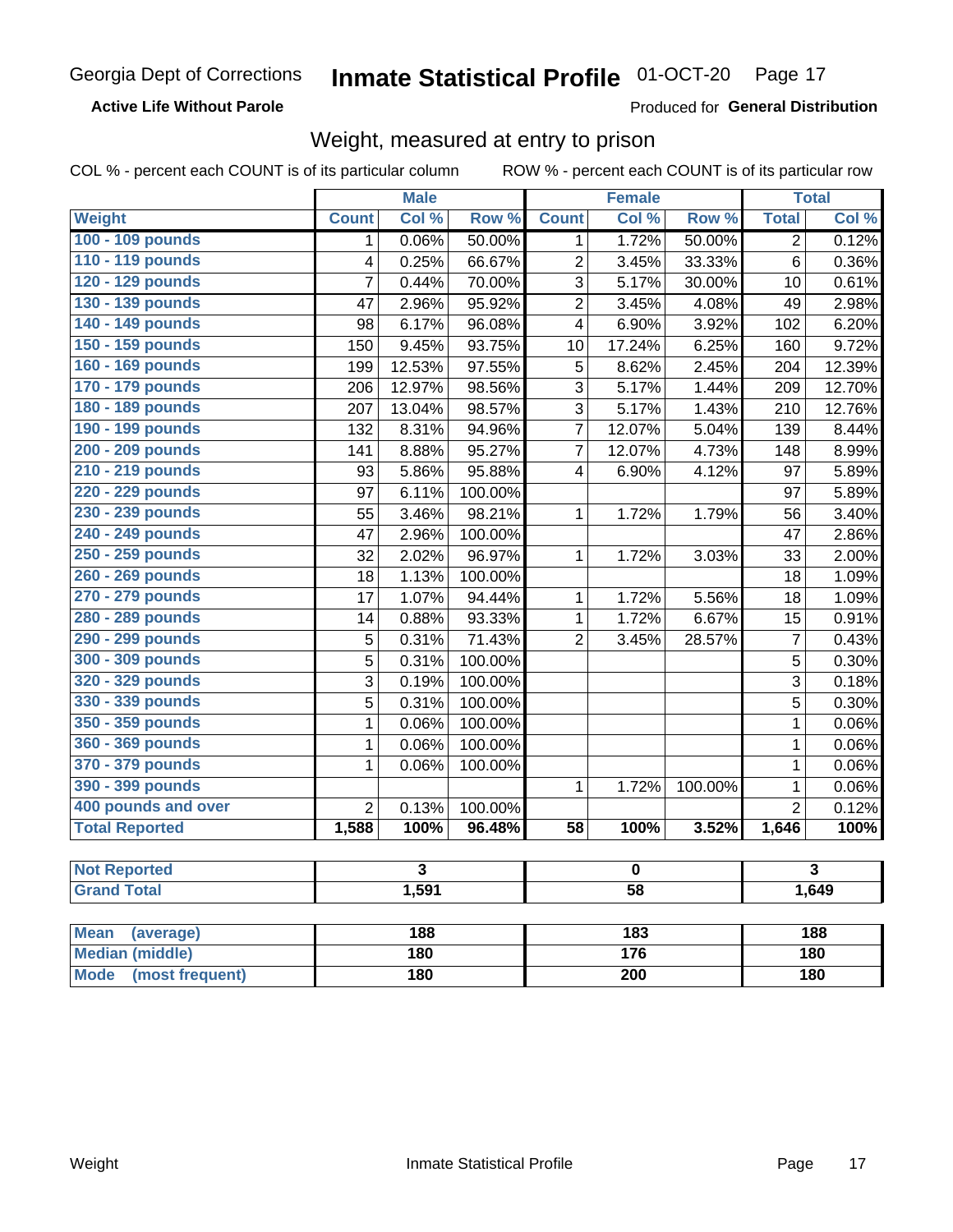## Inmate Statistical Profile 01-OCT-20 Page 18

#### **Active Life Without Parole**

#### Produced for General Distribution

## Veterans validated by Veteran's Administration

COL % - percent each COUNT is of its particular column

|                          |              | <b>Male</b> |                    | <b>Female</b> |       |              | <b>Total</b> |
|--------------------------|--------------|-------------|--------------------|---------------|-------|--------------|--------------|
| <b>Military service</b>  | <b>Count</b> | Col %       | <b>Row % Count</b> | Col %         | Row % | <b>Total</b> | Col %        |
| <b>Others</b><br>0       | 52           | 40.94%      | 100.00%            |               |       | 52           | 40.63%       |
| <b>Air Force</b>         | 48           | 37.80%      | 97.96%             | 100.00%       | 2.04% | 49           | 38.28%       |
| <b>Army</b>              | 6            | 4.72%       | 100.00%            |               |       | 6            | 4.69%        |
| <b>Navy</b><br>3         | 8            | $6.30\%$    | 100.00%            |               |       | 8            | 6.25%        |
| <b>Coast Guard</b><br>5. | 13           | 10.24%      | 100.00%            |               |       | 13           | 10.16%       |
| <b>Total Reported</b>    | 127          | 100%        | $99.22\%$          | 100%          | .78%  | 128          | 100%         |

| rteo        | .464 | --<br>JI | EO <sub>4</sub><br>ا ۷۵. ا<br>__ |
|-------------|------|----------|----------------------------------|
| $C = 4 - 7$ | ,591 | 58       | ,649                             |

| <b>Moo.</b> |
|-------------|
|-------------|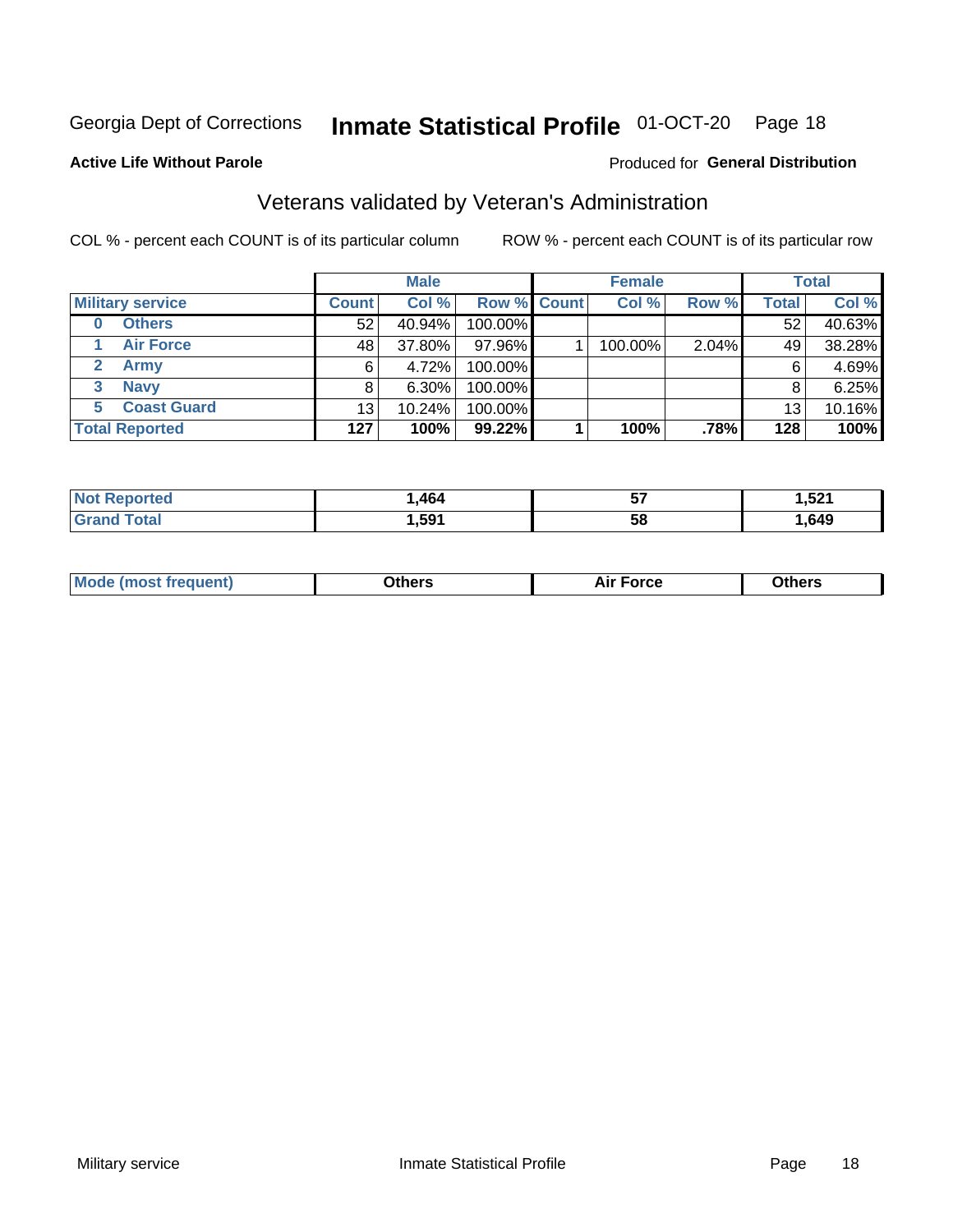#### Inmate Statistical Profile 01-OCT-20 Page 19

**Active Life Without Parole** 

Produced for General Distribution

## Type of admission to prison

COL % - percent each COUNT is of its particular column

|                                      |                 | <b>Male</b> |                    |    | <b>Female</b> |       |              | <b>Total</b> |
|--------------------------------------|-----------------|-------------|--------------------|----|---------------|-------|--------------|--------------|
| <b>Type of Admission</b>             | <b>Count</b>    | Col %       | <b>Row % Count</b> |    | Col %         | Row % | <b>Total</b> | Col %        |
| <b>New Sentence</b><br>52            | 1,503           | 94.47%      | 96.28%             | 58 | 100.00%       | 3.72% | 1,561        | 94.66%       |
| <b>Probation Rev Partial</b><br>53   | 9               | .57%        | 100.00%            |    |               |       | 9            | .55%         |
| <b>Probation Rev Remainder</b><br>54 | 24              | 1.51%       | 100.00%            |    |               |       | 24           | 1.46%        |
| <b>Parole Rev New Sentence</b><br>55 | 22              | 1.38%       | 100.00%            |    |               |       | 22           | 1.33%        |
| <b>Parole Rev No New</b><br>56       | 19              | 1.19%       | 100.00%            |    |               |       | 19           | 1.15%        |
| <b>Sentence</b>                      |                 |             |                    |    |               |       |              |              |
| <b>Life W/O Parole</b><br>70         | 13 <sub>1</sub> | .82%        | 100.00%            |    |               |       | 13           | .79%         |
| <b>Unknown</b><br>82                 |                 | $.06\%$     | 100.00%            |    |               |       |              | .06%         |
| <b>Total Reported</b>                | 1,591           | 100%        | 96.48%             | 58 | 100%          | 3.52% | 1,649        | 100%         |

| Reported<br><b>NOT</b> |       |    |      |
|------------------------|-------|----|------|
| <b>Total</b><br>"Gran. | 1,591 | วง | .649 |

| Mode (most frequent) | <b>New Sentence</b> | <b>New Sentence</b> | <b>New Sentence</b> |
|----------------------|---------------------|---------------------|---------------------|
|                      |                     |                     |                     |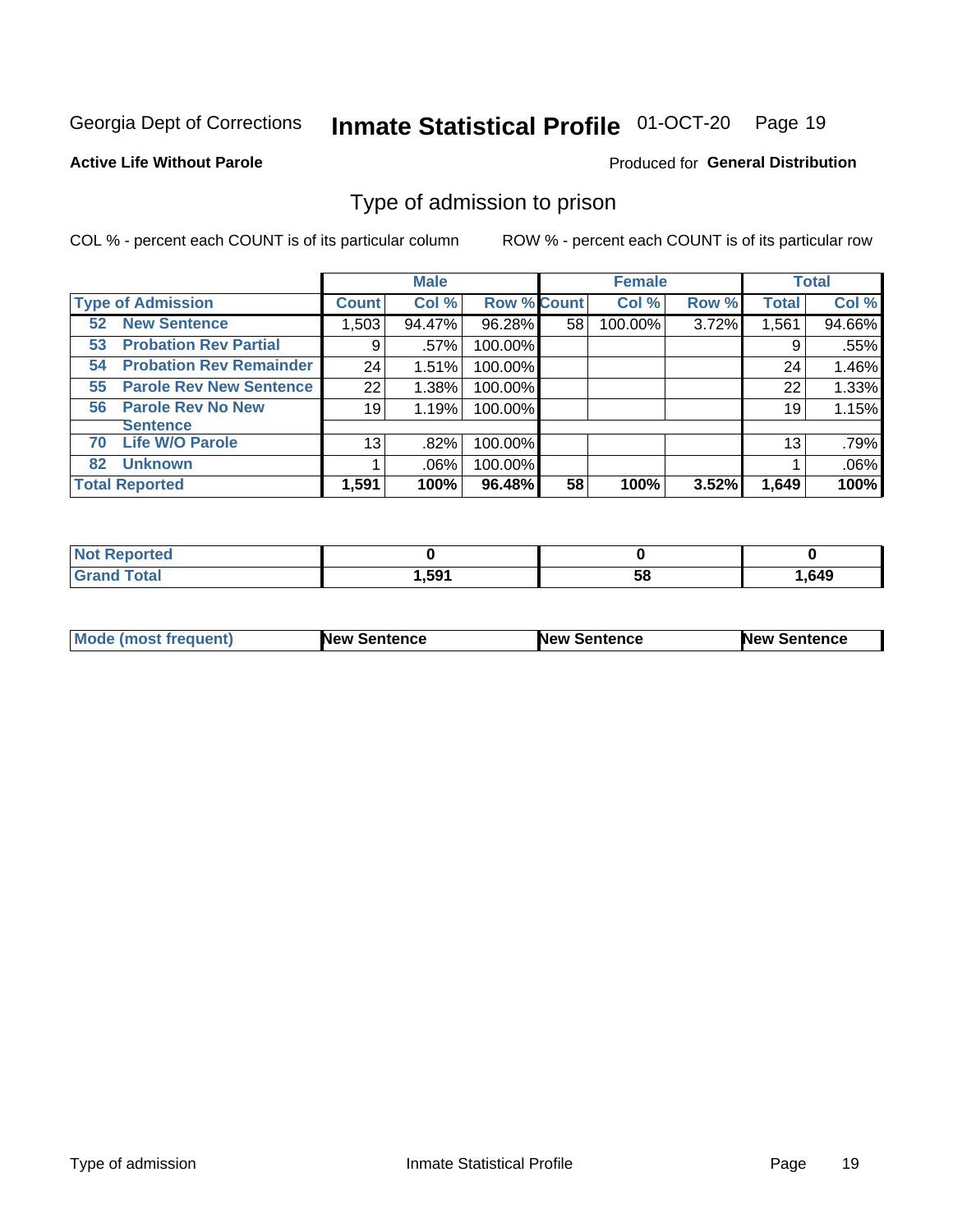## Inmate Statistical Profile 01-OCT-20 Page 20

**Active Life Without Parole** 

#### Produced for General Distribution

## Current / last supervision level

COL % - percent each COUNT is of its particular column

|                        |              | <b>Male</b> |                    |                 | <b>Female</b> |          |       | <b>Total</b> |
|------------------------|--------------|-------------|--------------------|-----------------|---------------|----------|-------|--------------|
| <b>Security Status</b> | <b>Count</b> | Col%        | <b>Row % Count</b> |                 | Col %         | Row %    | Total | Col %        |
| 4 Medium               |              | 13%         | $100.00\%$         |                 | .00%          |          |       | .12%         |
| 5 Close                | .589         | $99.87\%$   | 96.48%             | 58 <sub>1</sub> | 100.00%       | $3.52\%$ | 1,647 | 99.88%       |
| <b>Total Reported</b>  | 1,591        | 100%        | 96.48%             | 58              | 100%          | 3.52%    | 1,649 | 100%         |

| <b>Still being diagnosed</b> |       |    |       |
|------------------------------|-------|----|-------|
| <b>Not Reported</b>          |       |    |       |
| <b>Grand Total</b>           | 1,591 | 58 | 1,649 |

| <b>Mode (most frequent)</b> | Close | ∵lose | Close |
|-----------------------------|-------|-------|-------|
|                             |       |       |       |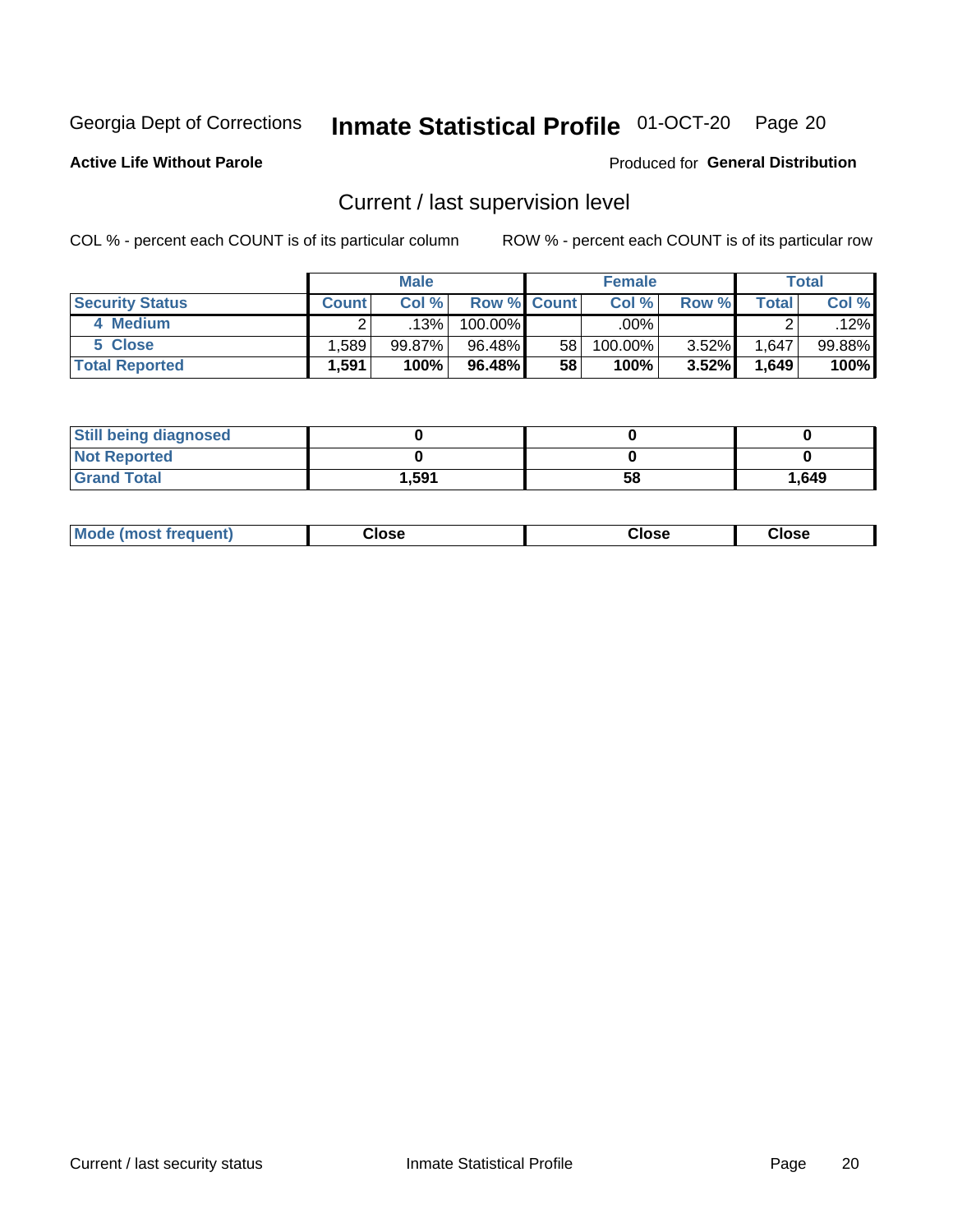## Inmate Statistical Profile 01-OCT-20 Page 21

**Active Life Without Parole** 

Produced for General Distribution

## Current / last type of institution

COL % - percent each COUNT is of its particular column

|                            |              | <b>Male</b> |                    |                 | <b>Female</b> |          |             | <b>Total</b> |
|----------------------------|--------------|-------------|--------------------|-----------------|---------------|----------|-------------|--------------|
| <b>Type of Institution</b> | <b>Count</b> | Col%        | <b>Row % Count</b> |                 | Col %         | Row %    | $\tau$ otal | Col %        |
| <b>State Prison</b>        | 1.591        | $100.00\%$  | 96.48%             | 58 <sub>1</sub> | $100.00\%$    | $3.52\%$ | 1,649       | 100.00%      |
| <b>Total Reported</b>      | 1,591        | 100%        | 96.48%             | 58              | $100\%$ .     | $3.52\%$ | 1,649       | 100%         |

| тео           |      |    |      |
|---------------|------|----|------|
| $- - - - - -$ | ,591 | ၁၀ | ,649 |

| <b>Mode (most frequent)</b> | State Prison | <b>State Prison</b> | State<br>⊦ Prisonl |
|-----------------------------|--------------|---------------------|--------------------|
|                             |              |                     |                    |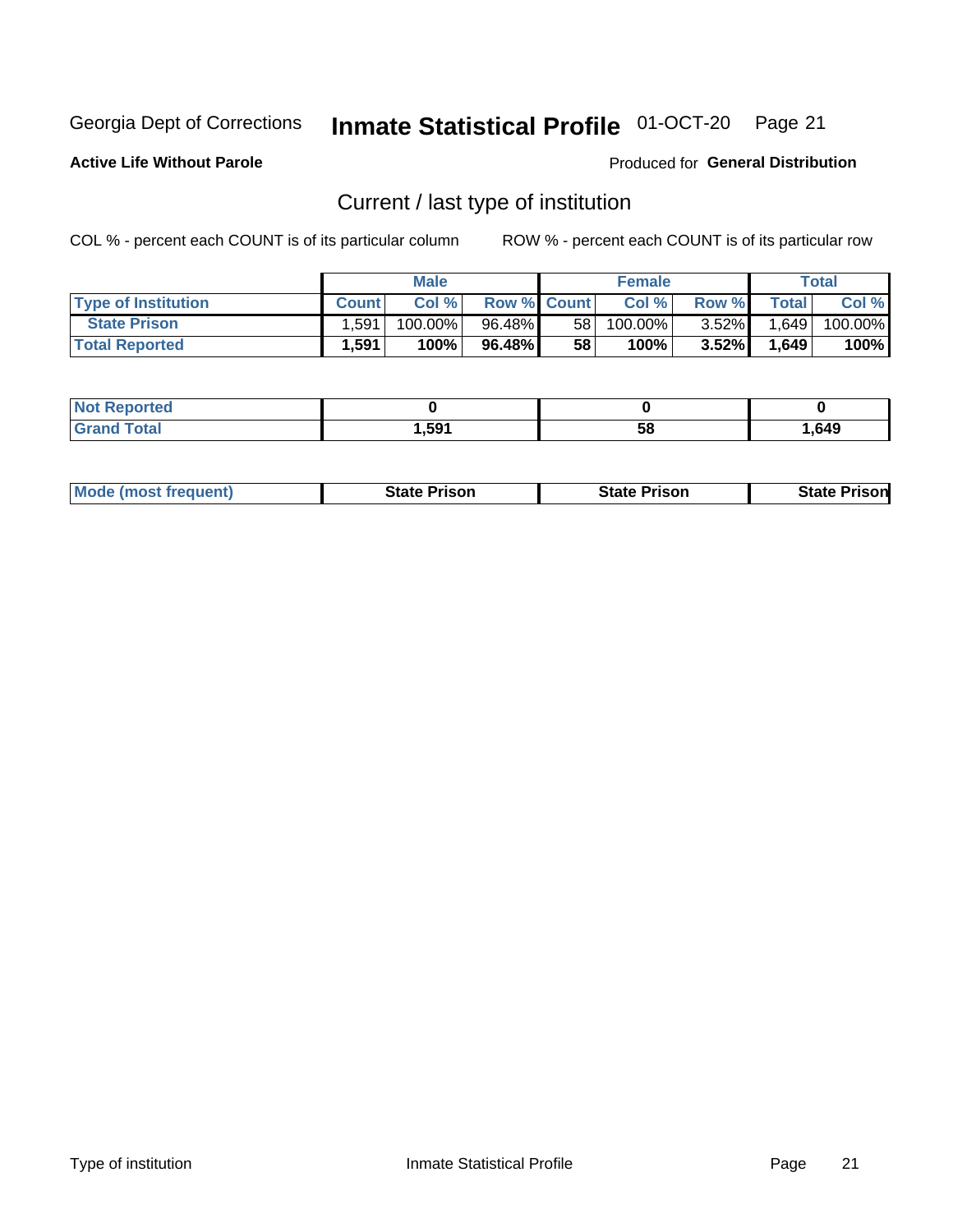## Inmate Statistical Profile 01-OCT-20 Page 22

#### **Active Life Without Parole**

#### Produced for General Distribution

## Institution type - transitional centers

COL % - percent each COUNT is of its particular column

|                                                  | <b>Male</b> |                    | <b>Female</b> |             | Total |
|--------------------------------------------------|-------------|--------------------|---------------|-------------|-------|
| <b>Institution Type - Trans. Centers Count  </b> | Col%        | <b>Row % Count</b> | Col %         | Row % Total | Col % |
| <b>Total Reported</b>                            |             |                    |               |             |       |

| <b>Reported</b><br><b>NOT</b><br>$\sim$            |  |  |
|----------------------------------------------------|--|--|
| $f$ $f \circ f \circ f$<br>$C = 1$<br><b>TULAI</b> |  |  |

| Mode (most frequent) | <b>Null</b> | <b>Null</b> | <b>Null</b> |
|----------------------|-------------|-------------|-------------|
|                      |             |             |             |
|                      |             |             |             |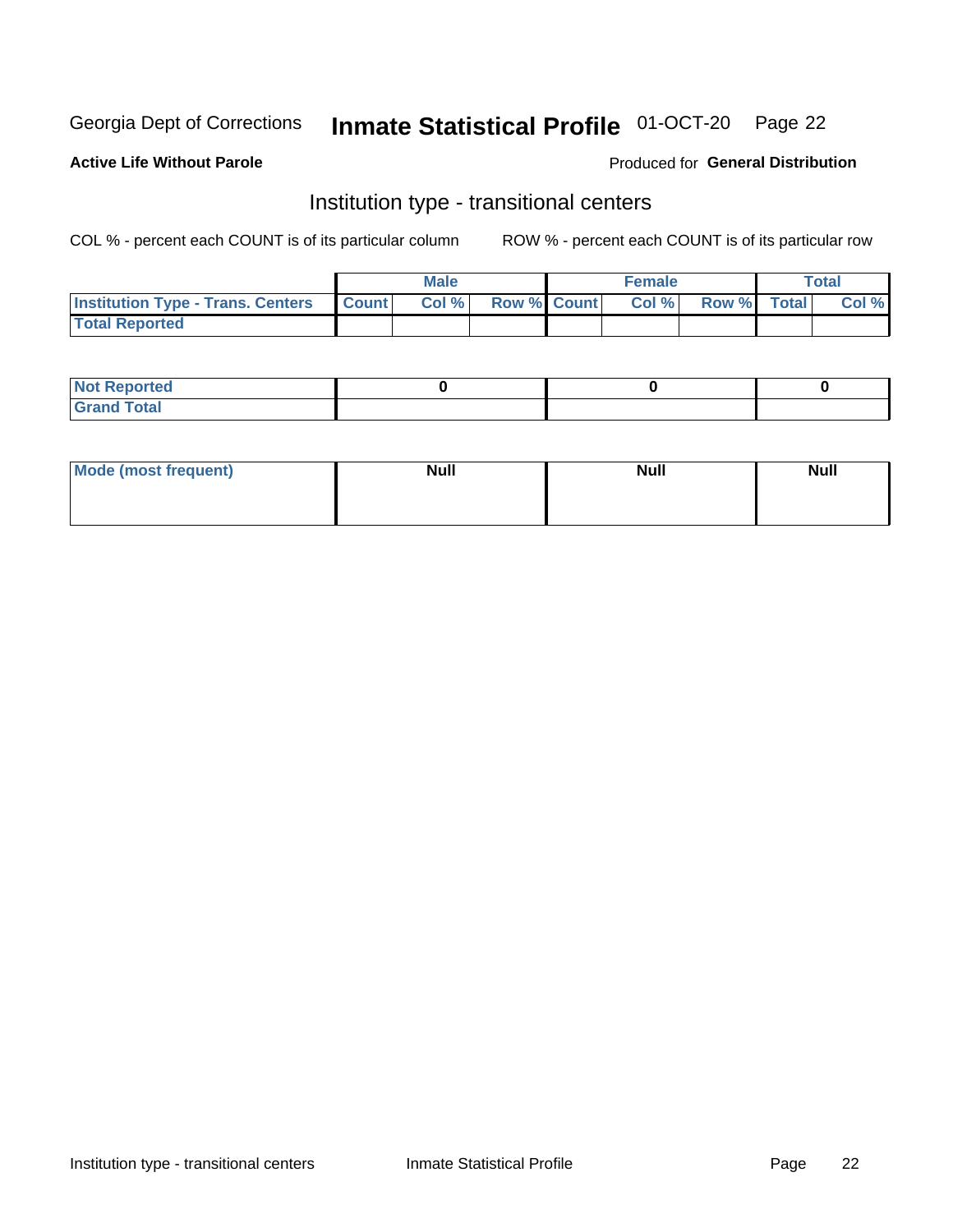## Inmate Statistical Profile 01-OCT-20 Page 23

**Active Life Without Parole** 

Produced for General Distribution

### Institution type - county prisons

COL % - percent each COUNT is of its particular column

|                                                    | <b>Male</b> |       |  | <b>Female</b> |                          |             | <b>Total</b> |       |
|----------------------------------------------------|-------------|-------|--|---------------|--------------------------|-------------|--------------|-------|
| <b>Institution Type - County Prisons   Count  </b> |             | Col % |  |               | <b>Row % Count Col %</b> | Row % Total |              | Col % |
| <b>Total Reported</b>                              |             |       |  |               |                          |             |              |       |

| <b>Not</b><br>: Reported<br> |  |  |
|------------------------------|--|--|
| <b>Total</b><br>---          |  |  |

| Mode (most frequent) | <b>Null</b> | <b>Null</b><br><b>Null</b> |
|----------------------|-------------|----------------------------|
|                      |             |                            |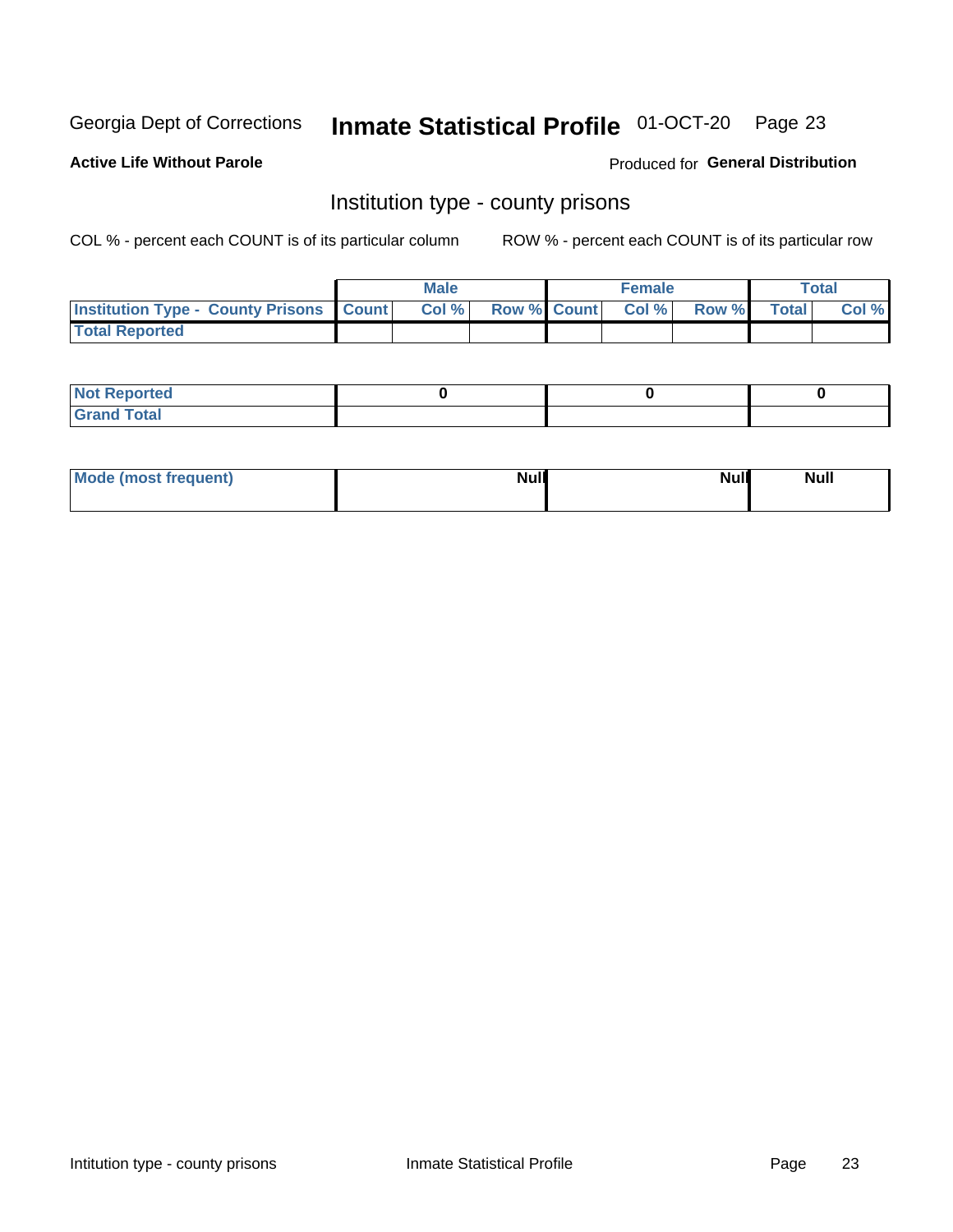#### Inmate Statistical Profile 01-OCT-20 Page 24

#### **Active Life Without Parole**

#### Produced for General Distribution

### Institution type - state prisons

COL % - percent each COUNT is of its particular column

|                                         | <b>Male</b>  |                           |         | <b>Female</b>   |                               |         | <b>Total</b>   |                              |  |
|-----------------------------------------|--------------|---------------------------|---------|-----------------|-------------------------------|---------|----------------|------------------------------|--|
| <b>Institution Type - State Prisons</b> | <b>Count</b> | Col %                     | Row %   | <b>Count</b>    | Col %                         | Row %   | <b>Total</b>   | Col %                        |  |
| <b>Arrendale State Prison</b>           |              |                           |         | 30              | 51.72%                        | 100.00% | 30             | 1.82%                        |  |
| <b>Augusta State Med. Prison</b>        | 84           | 5.28%                     | 100.00% |                 |                               |         | 84             | 5.09%                        |  |
| <b>Autry State Prison</b>               | 2            | .13%                      | 100.00% |                 |                               |         | 2              | .12%                         |  |
| <b>Baldwin State Prison</b>             | 55           | 3.46%                     | 100.00% |                 |                               |         | 55             | 3.34%                        |  |
| <b>Calhoun State Prison</b>             | 2            | .13%                      | 100.00% |                 |                               |         | $\overline{2}$ | .12%                         |  |
| <b>Central State Prison</b>             | 4            | .25%                      | 100.00% |                 |                               |         | 4              | .24%                         |  |
| <b>Coastal State Prison</b>             | 3            | .19%                      | 100.00% |                 |                               |         | 3              | .18%                         |  |
| <b>Ga Diag Class Prison</b>             | 23           | 1.45%                     | 100.00% |                 |                               |         | 23             | 1.39%                        |  |
| <b>Ga State Prison</b>                  | 54           | 3.39%                     | 100.00% |                 |                               |         | 54             | 3.27%                        |  |
| <b>Hancock State Prison</b>             | 166          | 10.43%                    | 100.00% |                 |                               |         | 166            | 10.07%                       |  |
| <b>Hays State Prison</b>                | 135          | 8.49%                     | 100.00% |                 |                               |         | 135            | 8.19%                        |  |
| <b>Johnson State Prison</b>             | 1            | .06%                      | 100.00% |                 |                               |         |                | .06%                         |  |
| <b>Macon State Prison</b>               | 311          | 19.55%                    | 100.00% |                 |                               |         | 311            | 18.86%                       |  |
| <b>Phillips State Prison</b>            | 34           | 2.14%                     | 100.00% |                 |                               |         | 34             | 2.06%                        |  |
| <b>Pulaski State Prison</b>             |              |                           |         | 28              | 48.28%                        | 100.00% | 28             | 1.70%                        |  |
| <b>Smith State Prison</b>               | 215          | 13.51%                    | 100.00% |                 |                               |         | 215            | 13.04%                       |  |
| <b>Special Management Unit</b>          | 23           | 1.45%                     | 100.00% |                 |                               |         | 23             | 1.39%                        |  |
| <b>Telfair State Prison</b>             | 230          | 14.46%                    | 100.00% |                 |                               |         | 230            | 13.95%                       |  |
| <b>Valdosta State Prison</b>            | 127          | 7.98%                     | 100.00% |                 |                               |         | 127            | 7.70%                        |  |
| <b>Ware State Prison</b>                | 122          | 7.67%                     | 100.00% |                 |                               |         | 122            | 7.40%                        |  |
| <b>Total Reported</b>                   | 1,591        | 100%                      | 96.48%  | $\overline{58}$ | 100%                          | 3.52%   | 1,649          | 100%                         |  |
| <b>Not Reported</b>                     |              | 0                         |         | $\bf{0}$        |                               |         | $\bf{0}$       |                              |  |
| <b>Grand Total</b>                      |              | 1,591                     |         | $\overline{58}$ |                               |         |                | 1,649                        |  |
| <b>Mode (most frequent)</b>             |              |                           |         |                 |                               |         |                |                              |  |
|                                         |              | <b>Macon State Prison</b> |         |                 | <b>Arrendale State Prison</b> |         |                | <b>Macon State</b><br>Prison |  |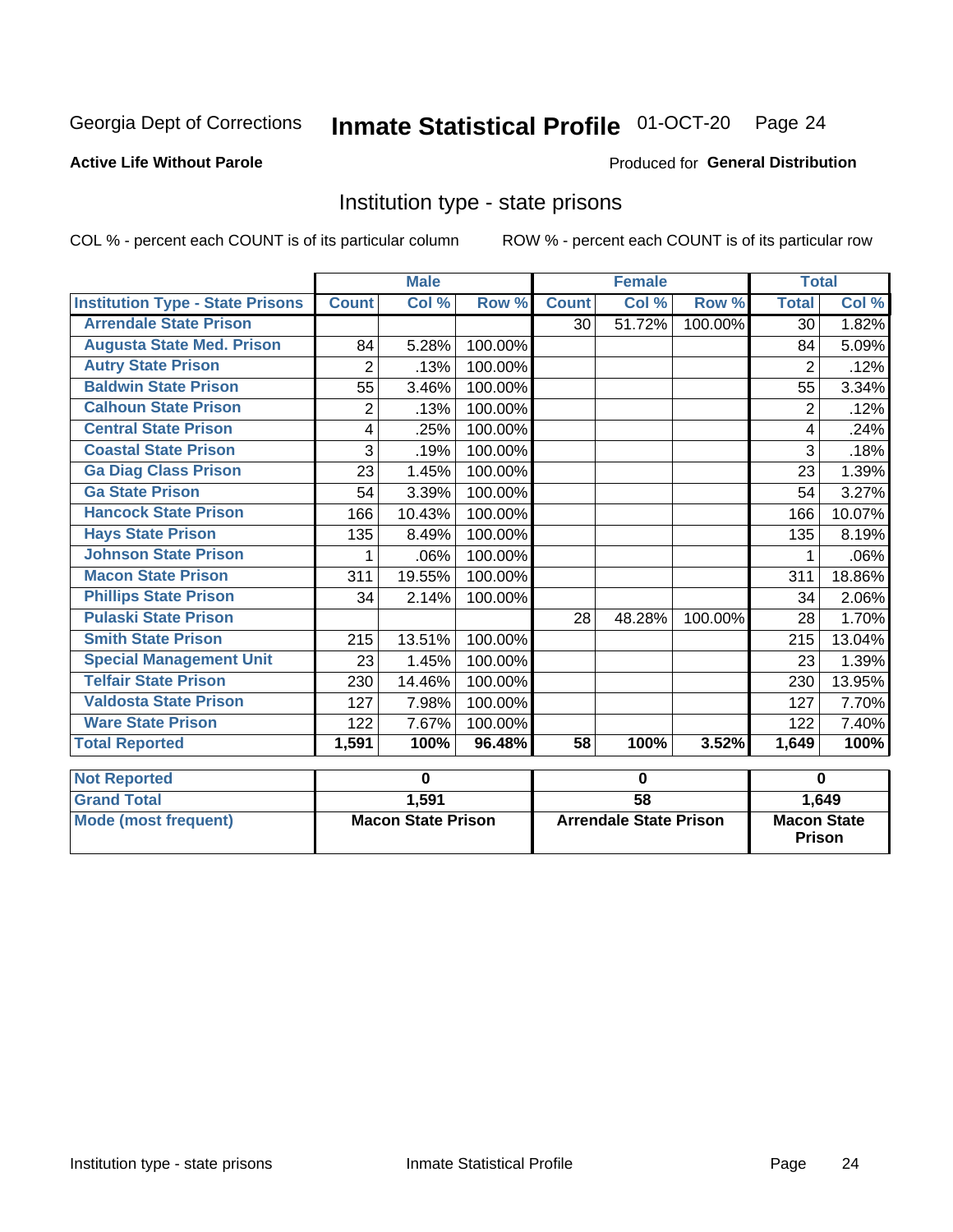## Inmate Statistical Profile 01-OCT-20 Page 25

#### **Active Life Without Parole**

#### Produced for General Distribution

## Institution type - private prisons

COL % - percent each COUNT is of its particular column

|                                                     | <b>Male</b> |       |                    | <b>Female</b> |       |             | Total |       |
|-----------------------------------------------------|-------------|-------|--------------------|---------------|-------|-------------|-------|-------|
| <b>Institution Type - Private Prisons   Count  </b> |             | Col % | <b>Row % Count</b> |               | Col % | Row % Total |       | Col % |
| <b>Total Reported</b>                               |             |       |                    |               |       |             |       |       |

| Not Reported           |  |  |
|------------------------|--|--|
| <b>Cotal</b><br>______ |  |  |

| Moc<br>`auent) | <b>Null</b> | <b>Null</b> | _____ |
|----------------|-------------|-------------|-------|
|                |             |             |       |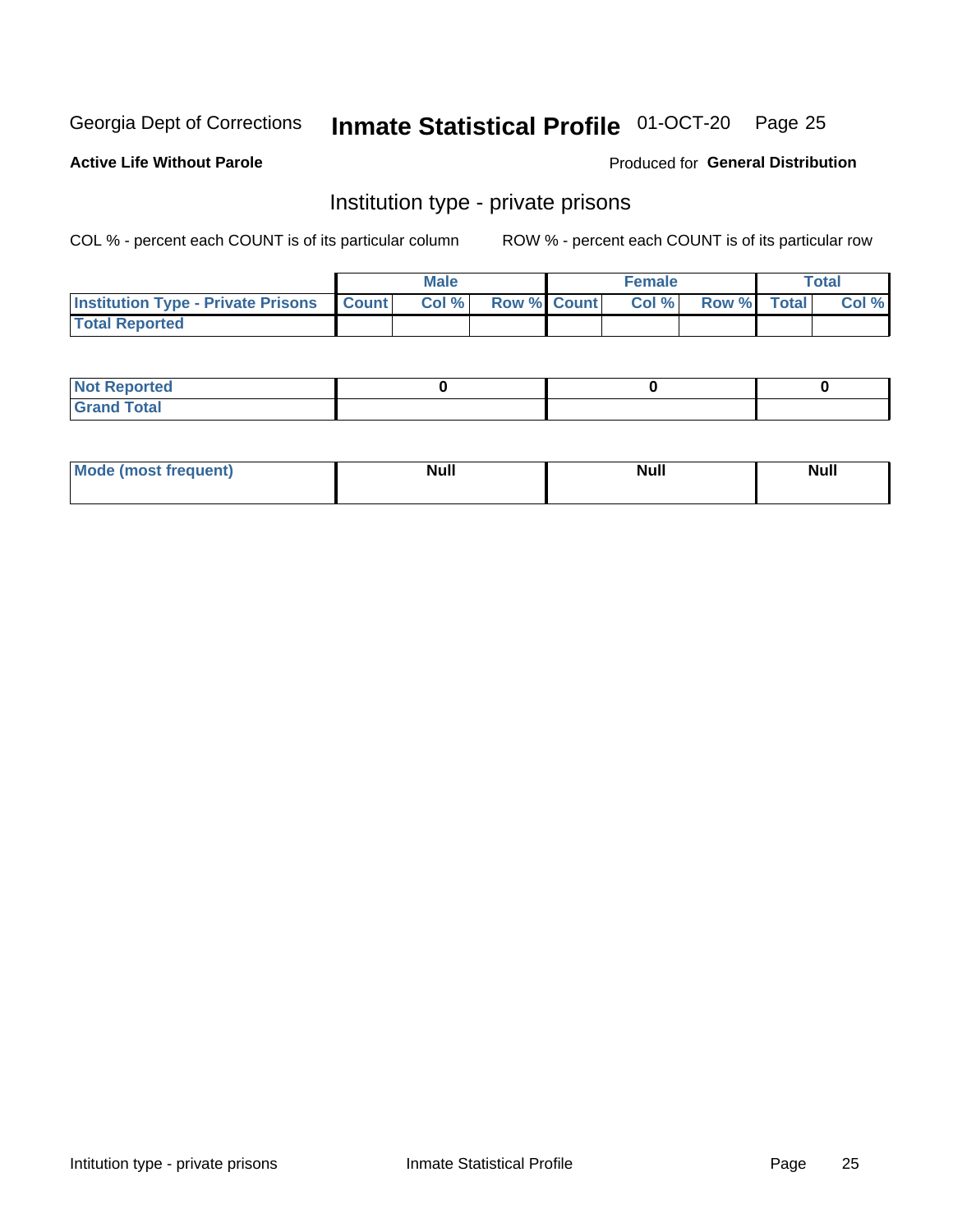## Inmate Statistical Profile 01-OCT-20 Page 26

#### **Active Life Without Parole**

#### Produced for General Distribution

## Institution type - inmate boot camp

COL % - percent each COUNT is of its particular column

|                                      | <b>Male</b>     |       |              |              | <b>Female</b> | <b>Total</b> |  |       |
|--------------------------------------|-----------------|-------|--------------|--------------|---------------|--------------|--|-------|
| <b>Institution Type - Boot Camps</b> | <b>I</b> Count⊥ | Col % | <b>Row %</b> | <b>Count</b> | Col %         | Row % Total  |  | Col % |
| <b>Total Rported</b>                 |                 |       |              |              |               |              |  |       |

| <b>Not Reported</b>            |  |  |
|--------------------------------|--|--|
| <b>Total</b><br>C <sub>r</sub> |  |  |

| Mod<br>uamo | Nul.<br>$- - - - - -$ | <b>Null</b> | . .<br>uu.<br>------ |
|-------------|-----------------------|-------------|----------------------|
|             |                       |             |                      |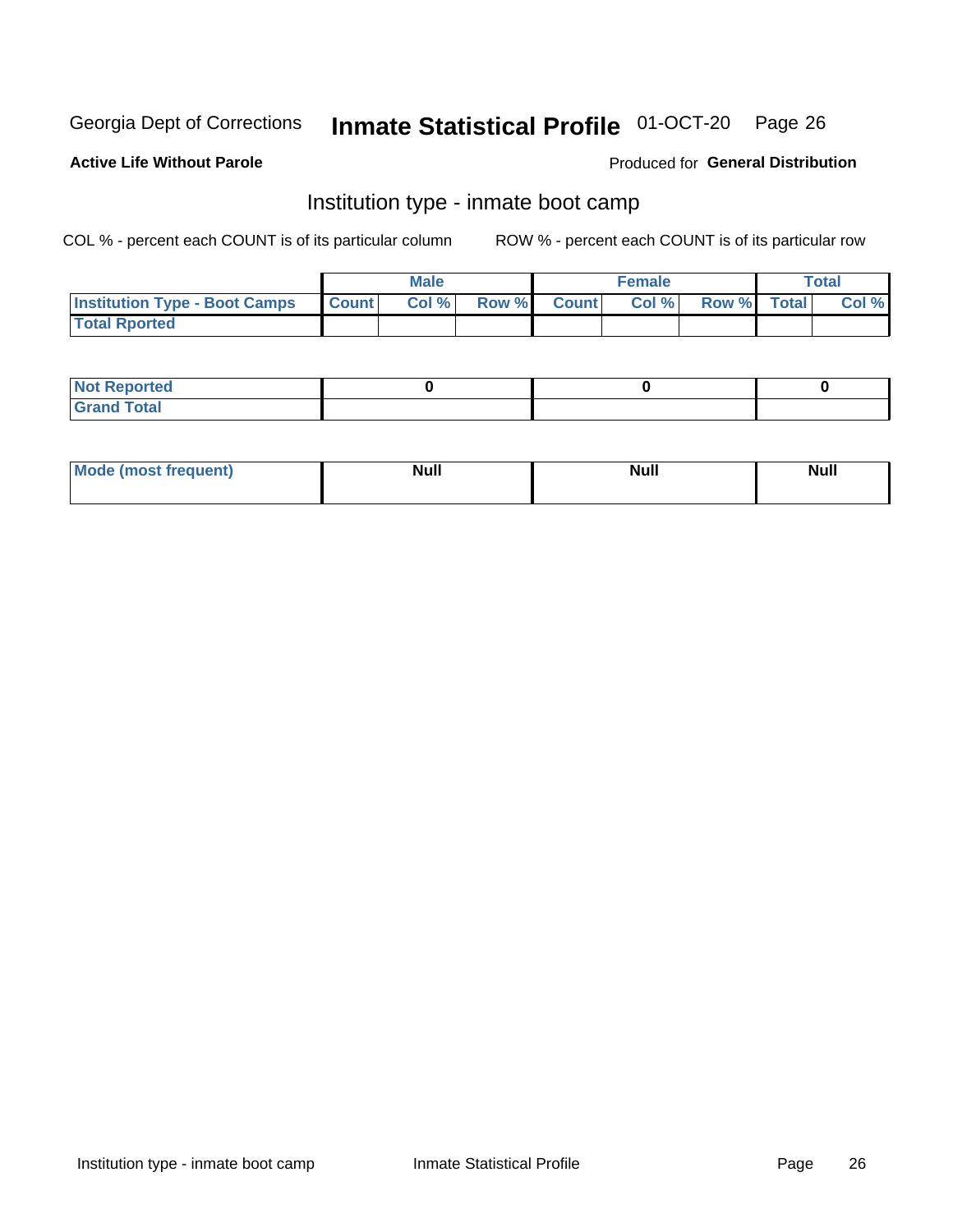## Inmate Statistical Profile 01-OCT-20 Page 27

**Active Life Without Parole** 

#### Produced for General Distribution

## Number of disciplinary reports

COL % - percent each COUNT is of its particular column

|                                       | <b>Male</b>  |        |        | <b>Female</b> |        |          | <b>Total</b> |        |
|---------------------------------------|--------------|--------|--------|---------------|--------|----------|--------------|--------|
| <b>Number of Disciplinary Reports</b> | <b>Count</b> | Col %  | Row %  | <b>Count</b>  | Col %  | Row %    | Total        | Col %  |
|                                       | 462          | 29.04% | 95.65% | 21            | 36.21% | 4.35%    | 483          | 29.29% |
|                                       | 213          | 13.39% | 95.95% | 9             | 15.52% | 4.05%    | 222          | 13.46% |
| $\mathbf{2}$                          | 150          | 9.43%  | 94.94% | 8             | 13.79% | 5.06%    | 158          | 9.58%  |
| 3                                     | 124          | 7.79%  | 95.38% | 6             | 10.34% | 4.62%    | 130          | 7.88%  |
|                                       | 79           | 4.97%  | 96.34% | 3             | 5.17%  | $3.66\%$ | 82           | 4.97%  |
| 5                                     | 68           | 4.27%  | 97.14% | 2             | 3.45%  | 2.86%    | 70           | 4.24%  |
| <b>More Than 5</b>                    | 495          | 31.11% | 98.21% | 9             | 15.52% | 1.79%    | 504          | 30.56% |
| <b>Total Reported</b>                 | 1,591        | 100%   | 96.48% | 58            | 100%   | 3.52%    | 1,649        | 100%   |

| NO<br>τеο |       |    |      |
|-----------|-------|----|------|
| Гоtal     | 591.، | Ⴢჾ | .649 |

| Mean (average)       | 6.58 | 4.05 | 6.49 |
|----------------------|------|------|------|
| Median (middle)      |      |      |      |
| Mode (most frequent) |      |      |      |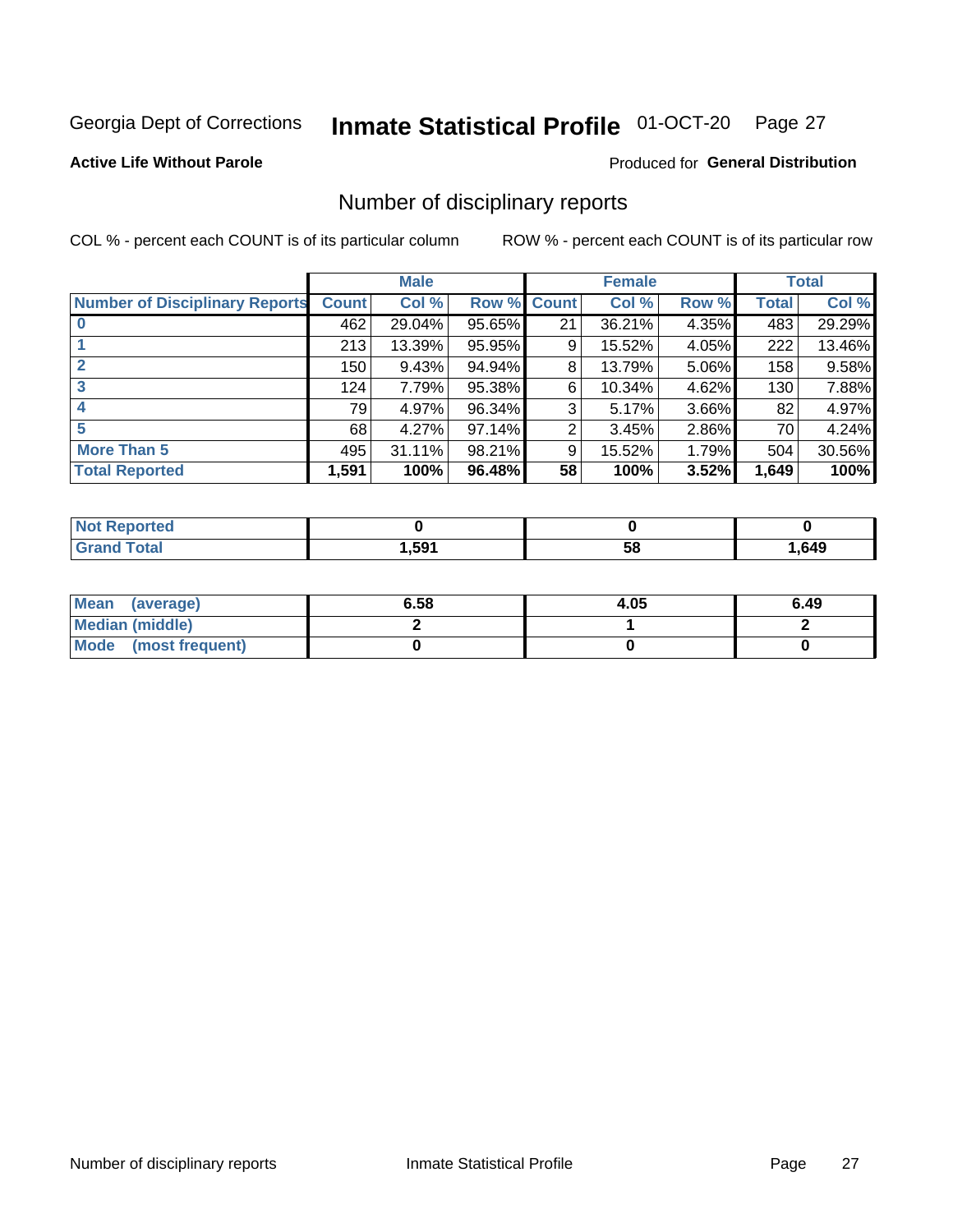## Inmate Statistical Profile 01-OCT-20 Page 28

#### **Active Life Without Parole**

#### **Produced for General Distribution**

## Number of transfers

COL % - percent each COUNT is of its particular column

|                            | <b>Male</b>  |        | <b>Female</b> |    |        | <b>Total</b> |       |        |
|----------------------------|--------------|--------|---------------|----|--------|--------------|-------|--------|
| <b>Number of Transfers</b> | <b>Count</b> | Col %  | Row % Count   |    | Col %  | Row %        | Total | Col %  |
|                            | 15           | 0.94%  | 65.22%        | 8  | 13.79% | 34.78%       | 23    | 1.39%  |
|                            | 417          | 26.21% | 94.77%        | 23 | 39.66% | 5.23%        | 440   | 26.68% |
| 2                          | 234          | 14.71% | 94.35%        | 14 | 24.14% | 5.65%        | 248   | 15.04% |
| 3                          | 179          | 11.25% | 96.24%        | 7  | 12.07% | $3.76\%$     | 186   | 11.28% |
| 4                          | 123          | 7.73%  | 99.19%        |    | 1.72%  | 0.81%        | 124   | 7.52%  |
| 5                          | 94           | 5.91%  | 98.95%        |    | 1.72%  | 1.05%        | 95    | 5.76%  |
| <b>More Than 5</b>         | 529          | 33.25% | 99.25%        | 4  | 6.90%  | 0.75%        | 533   | 32.32% |
| <b>Total Reported</b>      | 1,591        | 100%   | 96.48%        | 58 | 100%   | 3.52%        | 1,649 | 100%   |

| NO<br>τеο |       |    |      |
|-----------|-------|----|------|
| Гоtal     | 591.، | Ⴢჾ | .649 |

| Mean (average)         | 5.97 | 1.95 | 5.83 |
|------------------------|------|------|------|
| <b>Median (middle)</b> |      |      |      |
| Mode (most frequent)   |      |      |      |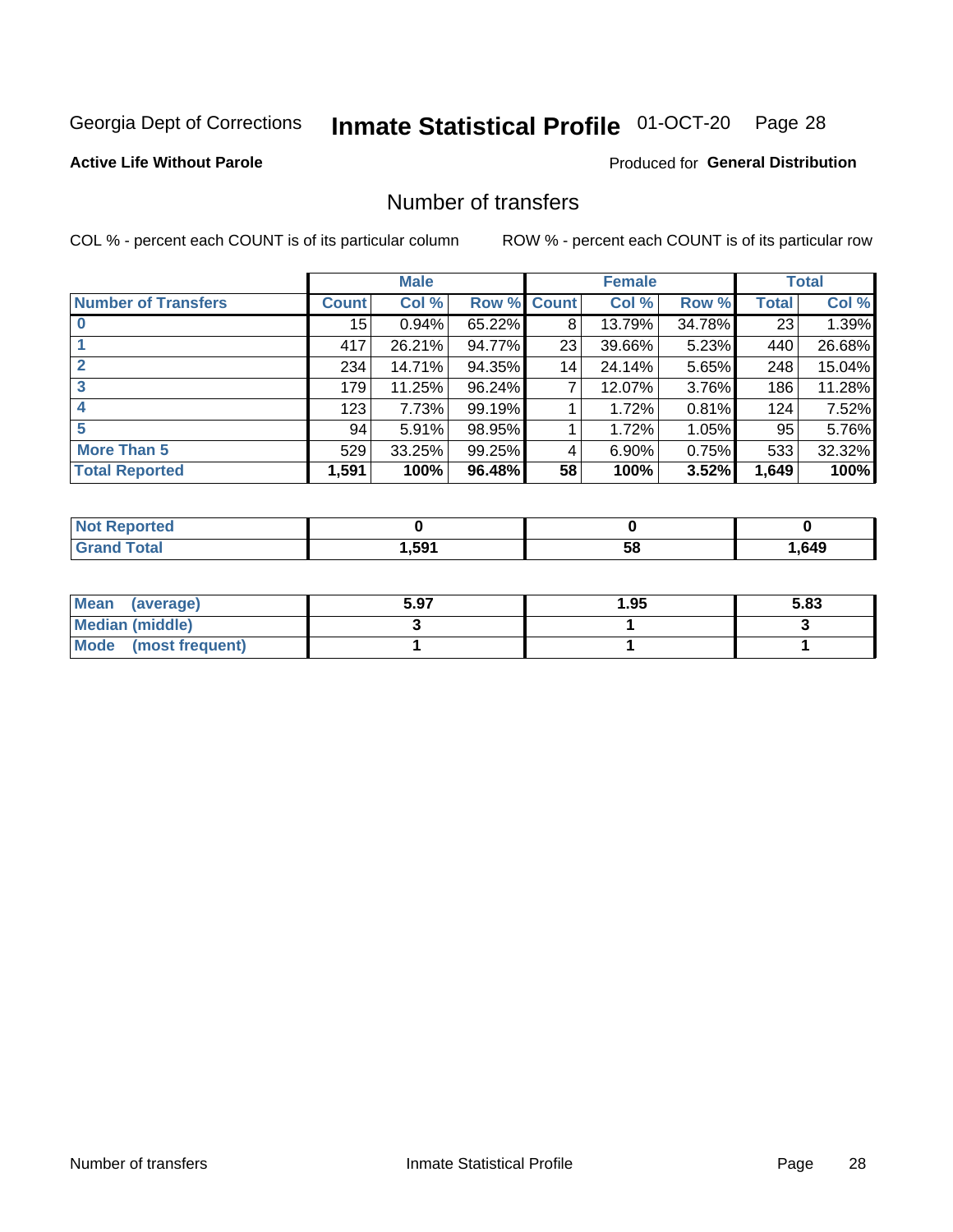## Inmate Statistical Profile 01-OCT-20 Page 29

**Active Life Without Parole** 

Produced for General Distribution

## Number of escapes

COL % - percent each COUNT is of its particular column

|                          | <b>Male</b>  |           |                    | <b>Female</b> |         |          | Total |        |
|--------------------------|--------------|-----------|--------------------|---------------|---------|----------|-------|--------|
| <b>Number of Escapes</b> | <b>Count</b> | Col %     | <b>Row % Count</b> |               | Col %   | Row %    | Total | Col %  |
|                          | .587         | $99.75\%$ | $96.47\%$          | 58            | 100.00% | $3.53\%$ | 1,645 | 99.76% |
|                          |              | 0.13%     | 100.00%            |               |         |          |       | 0.12%  |
|                          |              | 0.13%     | $100.00\%$         |               |         |          |       | 0.12%  |
| <b>Total Reported</b>    | .591         | 100%      | 96.48%             | 58            | 100%    | 3.52%    | 1,649 | 100%   |

| <b>Not Reported</b> |        |    |      |
|---------------------|--------|----|------|
| <b>Grand Total</b>  | 591. ا | 58 | .649 |

| Mean (average)       |  |  |
|----------------------|--|--|
| Median (middle)      |  |  |
| Mode (most frequent) |  |  |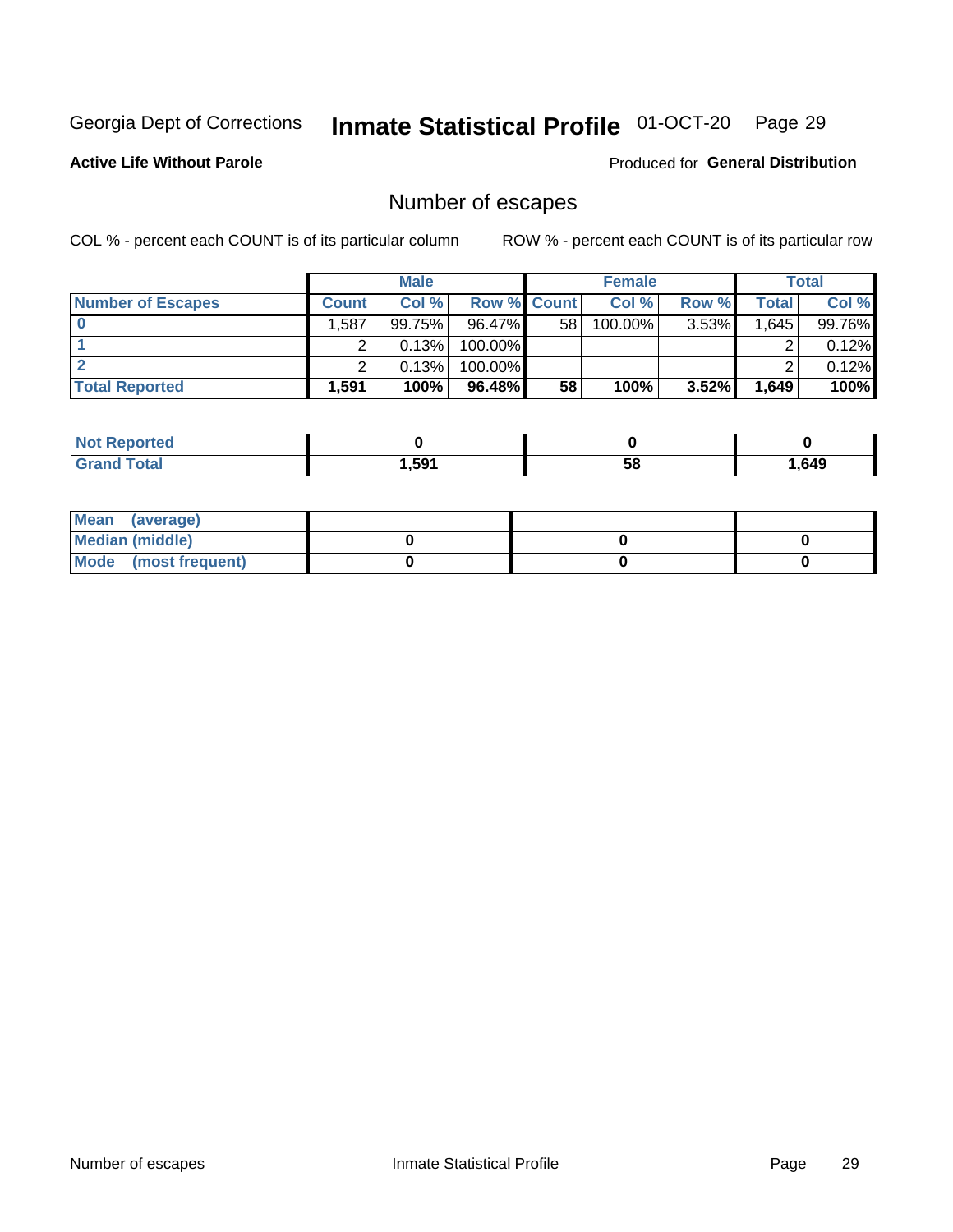#### **Active Life Without Parole**

### Produced for General Distribution

### Time served in current (or last) institution

COL % - percent each COUNT is of its particular column

|                            |              | <b>Male</b> |         | <b>Female</b>  |        |        | <b>Total</b> |        |
|----------------------------|--------------|-------------|---------|----------------|--------|--------|--------------|--------|
| <b>Time In Institution</b> | <b>Count</b> | Col %       | Row %   | <b>Count</b>   | Col %  | Row %  | <b>Total</b> | Col %  |
| 0 to 3 months              | 93           | 5.85%       | 97.89%  | 2              | 3.45%  | 2.11%  | 95           | 5.76%  |
| <b>3.01 to 6 months</b>    | 67           | 4.21%       | 100.00% |                |        |        | 67           | 4.06%  |
| $6.01$ to 9 months         | 90           | 5.66%       | 98.90%  | 1              | 1.72%  | 1.10%  | 91           | 5.52%  |
| 9.01 to 12 months          | 95           | 5.97%       | 97.94%  | $\overline{2}$ | 3.45%  | 2.06%  | 97           | 5.88%  |
| 12.01 to 18 months         | 191          | 12.01%      | 97.95%  | 4              | 6.90%  | 2.05%  | 195          | 11.83% |
| <b>18.01 to 24 months</b>  | 172          | 10.81%      | 93.48%  | 12             | 20.69% | 6.52%  | 184          | 11.16% |
| $2.01$ to 3 years          | 276          | 17.35%      | 98.22%  | 5              | 8.62%  | 1.78%  | 281          | 17.04% |
| 3.01 to 4 years            | 176          | 11.06%      | 98.32%  | 3              | 5.17%  | 1.68%  | 179          | 10.86% |
| $4.01$ to 5 years          | 127          | 7.98%       | 91.37%  | 12             | 20.69% | 8.63%  | 139          | 8.43%  |
| 5.01 to 6 years            | 67           | 4.21%       | 93.06%  | 5              | 8.62%  | 6.94%  | 72           | 4.37%  |
| 6.01 to 7 years            | 54           | 3.39%       | 94.74%  | 3              | 5.17%  | 5.26%  | 57           | 3.46%  |
| 7.01 to 8 years            | 48           | 3.02%       | 92.31%  | 4              | 6.90%  | 7.69%  | 52           | 3.15%  |
| $8.01$ to 9 years          | 33           | 2.07%       | 100.00% |                |        |        | 33           | 2.00%  |
| 9.01 to 10 years           | 26           | 1.63%       | 83.87%  | 5              | 8.62%  | 16.13% | 31           | 1.88%  |
| Over 10 years              | 76           | 4.78%       | 100.00% |                |        |        | 76           | 4.61%  |
| <b>Total Reported</b>      | 1,591        | 100%        | 96.48%  | 58             | 100%   | 3.52%  | 1,649        | 100.0% |

| <b>Not Reported</b> |      |    |      |
|---------------------|------|----|------|
| $f \circ f \circ f$ | .591 | vu | ,649 |

| <b>Mean</b><br>(average) | 39 months | 47 months | 40 months |  |  |
|--------------------------|-----------|-----------|-----------|--|--|
| Median (middle)          | 27 months | 44 months | 27 months |  |  |
| Mode (most frequent)     | 4 months  | 4 months  | ∣ months  |  |  |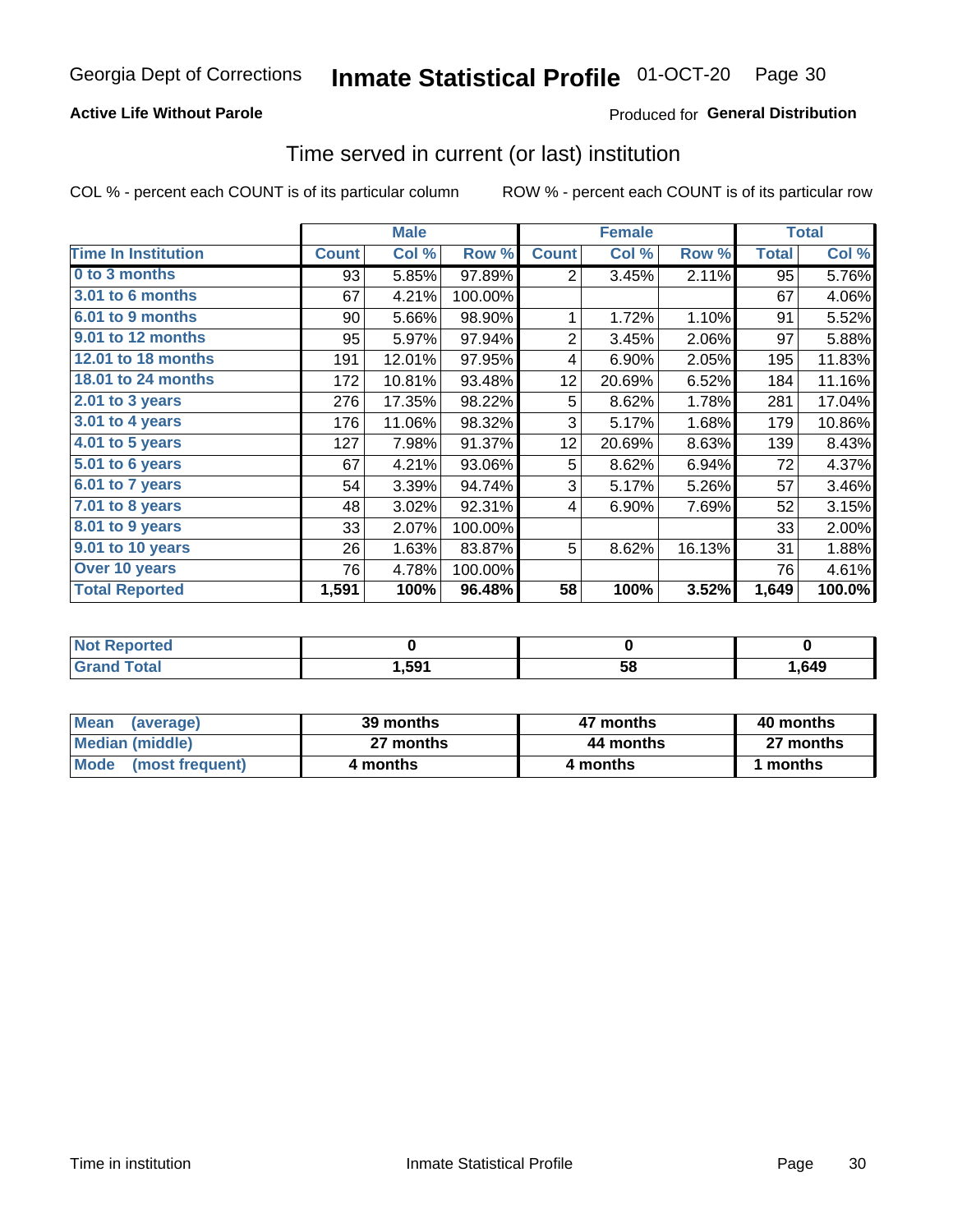#### Inmate Statistical Profile 01-OCT-20 Page 31

#### **Active Life Without Parole**

#### Produced for General Distribution

## Highest grade level attained

COL % - percent each COUNT is of its particular column

|                              |                | <b>Male</b> |         |                 | <b>Female</b> |        |                | <b>Total</b> |
|------------------------------|----------------|-------------|---------|-----------------|---------------|--------|----------------|--------------|
| <b>Grade Level</b>           | <b>Count</b>   | Col %       | Row %   | <b>Count</b>    | Col %         | Row %  | <b>Total</b>   | Col %        |
| No school at all             | 2              | 0.17%       | 100.00% |                 |               |        | $\overline{2}$ | 0.17%        |
| <b>Grade 1</b>               | 1              | 0.08%       | 100.00% |                 |               |        | 1              | 0.08%        |
| <b>Grade 2</b>               | 1              | 0.08%       | 100.00% |                 |               |        | 1              | 0.08%        |
| Grade 3                      | $\overline{2}$ | 0.17%       | 100.00% |                 |               |        | $\overline{2}$ | 0.17%        |
| Grade 4                      | 3              | 0.25%       | 100.00% |                 |               |        | 3              | 0.25%        |
| Grade 5                      | 1              | 0.08%       | 100.00% |                 |               |        | 1              | 0.08%        |
| Grade 6                      | 9              | 0.76%       | 100.00% |                 |               |        | 9              | 0.74%        |
| Grade 7                      | 34             | 2.87%       | 100.00% |                 |               |        | 34             | 2.81%        |
| Grade 8                      | 79             | 6.66%       | 98.75%  | 1               | 3.85%         | 1.25%  | 80             | 6.60%        |
| Grade 9                      | 143            | 12.06%      | 97.95%  | 3               | 11.54%        | 2.05%  | 146            | 12.05%       |
| Grade 10                     | 227            | 19.14%      | 97.42%  | 6               | 23.08%        | 2.58%  | 233            | 19.22%       |
| Grade 11                     | 215            | 18.13%      | 98.62%  | 3               | 11.54%        | 1.38%  | 218            | 17.99%       |
| <b>Grade 12 or GED</b>       | 311            | 26.22%      | 97.49%  | 8               | 30.77%        | 2.51%  | 319            | 26.32%       |
| Some tech school             | 14             | 1.18%       | 93.33%  | 1               | 3.85%         | 6.67%  | 15             | 1.24%        |
| <b>Completed tech school</b> | 17             | 1.43%       | 100.00% |                 |               |        | 17             | 1.40%        |
| College, 1 year              | 38             | 3.20%       | 97.44%  | 1               | 3.85%         | 2.56%  | 39             | 3.22%        |
| College, 2 year              | 42             | 3.54%       | 97.67%  | 1               | 3.85%         | 2.33%  | 43             | 3.55%        |
| College, 3 year              | 19             | 1.60%       | 100.00% |                 |               |        | 19             | 1.57%        |
| <b>Bachelor's degree</b>     | 21             | 1.77%       | 100.00% |                 |               |        | 21             | 1.73%        |
| <b>Master's degree</b>       | 4              | 0.34%       | 80.00%  | 1               | 3.85%         | 20.00% | 5              | 0.41%        |
| Ph.D. degree                 | 1              | 0.08%       | 50.00%  | 1               | 3.85%         | 50.00% | $\overline{2}$ | 0.17%        |
| Law degree                   | $\overline{2}$ | 0.17%       | 100.00% |                 |               |        | $\overline{2}$ | 0.17%        |
| <b>Total Reported</b>        | 1,186          | 100%        | 97.85%  | $\overline{26}$ | 100.0%        | 2.15%  | 1,212          | 100.0%       |

| rtea | <b>ANF</b> | ^^ | ---  |
|------|------------|----|------|
| NO   | TV~        | ◡▵ | ᠇୰   |
| νιαι | 591. ا     | 58 | .649 |

| <b>Mean</b><br>(average) | 10.84           | 11.62           | 10.86           |
|--------------------------|-----------------|-----------------|-----------------|
| <b>Median (middle)</b>   | Grade 11        | Other           | Grade 11        |
| Mode<br>(most frequent)  | Grade 12 or GED | Grade 12 or GED | Grade 12 or GED |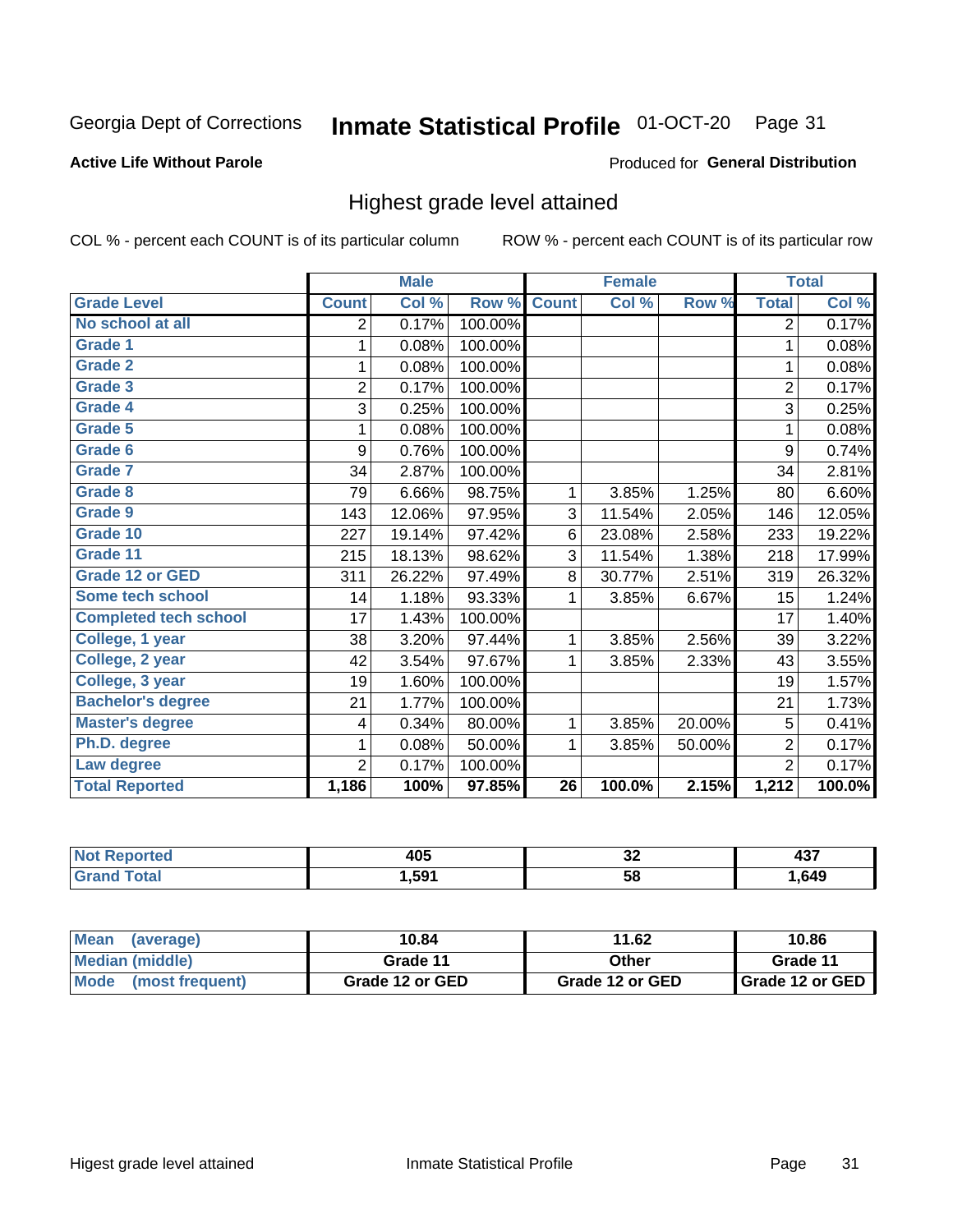#### Inmate Statistical Profile 01-OCT-20 Page 32

#### **Active Life Without Parole**

#### Produced for General Distribution

## Culture fair IQ scores

COL % - percent each COUNT is of its particular column

|                       |                | <b>Male</b> |        |                | <b>Female</b> |          |              | <b>Total</b> |
|-----------------------|----------------|-------------|--------|----------------|---------------|----------|--------------|--------------|
| <b>IQ Scores</b>      | <b>Count</b>   | Col %       | Row %  | <b>Count</b>   | Col %         | Row %    | <b>Total</b> | Col %        |
| $60 - 69$             | 43             | 3.15%       | 97.73% |                | 2.13%         | $2.27\%$ | 44           | 3.11%        |
| $70 - 79$             | 102            | 7.46%       | 97.14% | 3              | 6.38%         | 2.86%    | 105          | 7.43%        |
| $80 - 89$             | 187            | $13.68\%$   | 96.39% | 7              | 14.89%        | $3.61\%$ | 194          | 13.72%       |
| $90 - 99$             | 358            | 26.19%      | 94.96% | 19             | 40.43%        | 5.04%    | 377          | 26.66%       |
| $100 - 109$           | 374            | 27.36%      | 97.65% | 9              | 19.15%        | 2.35%    | 383          | 27.09%       |
| $110 - 119$           | 253            | 18.51%      | 98.06% | 5              | 10.64%        | $1.94\%$ | 258          | 18.25%       |
| $120 - 129$           | 48             | 3.51%       | 96.00% | $\overline{2}$ | 4.26%         | $4.00\%$ | 50           | 3.54%        |
| $130 - 139$           | $\overline{2}$ | 0.15%       | 66.67% | 1              | 2.13%         | 33.33%   | 3            | 0.21%        |
| <b>Total Reported</b> | 1,367          | 100%        | 96.68% | 47             | 100.0%        | 3.32%    | 1,414        | 100.0%       |

| <b>Not Reported</b>  | 206   |    | つイつ<br>2 I J |
|----------------------|-------|----|--------------|
| Not Valid (under 60) | 18    |    | ົ<br>LL      |
| <b>Grand Total</b>   | 1,591 | 58 | 1,649        |

| <b>Mean</b><br>(average) | 98 | 98  | 98 |
|--------------------------|----|-----|----|
| Median (middle)          | 99 | 96  | 99 |
| Mode (most frequent)     | 99 | 102 | 99 |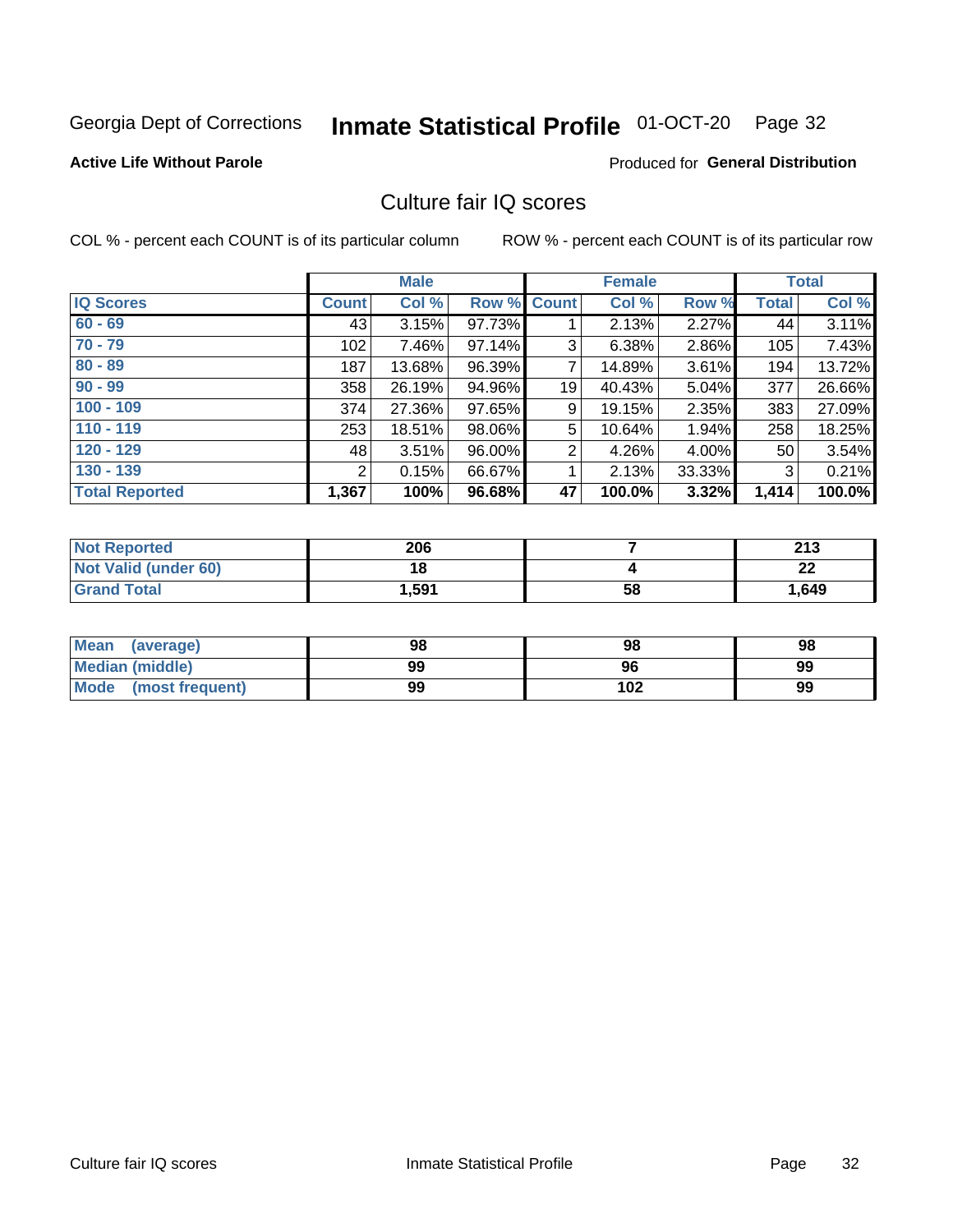#### Inmate Statistical Profile 01-OCT-20 Page 33

#### **Active Life Without Parole**

#### Produced for General Distribution

## Wide Range Achievement Test (WRAT) reading score

COL % - percent each COUNT is of its particular column

|                           |              | <b>Male</b> |         | <b>Female</b>  |        |       | <b>Total</b> |        |
|---------------------------|--------------|-------------|---------|----------------|--------|-------|--------------|--------|
| <b>WRAT Reading Score</b> | <b>Count</b> | Col %       | Row %   | <b>Count</b>   | Col %  | Row % | <b>Total</b> | Col %  |
| $0.1$ to $0.9$            | 27           | 1.84%       | 100.00% |                |        |       | 27           | 1.78%  |
| 1.0 to 1.9                | 23           | 1.57%       | 100.00% |                |        |       | 23           | 1.52%  |
| 2.0 to 2.9                | 49           | 3.34%       | 96.08%  | $\overline{2}$ | 3.92%  | 3.92% | 51           | 3.36%  |
| 3.0 to 3.9                | 88           | 6.00%       | 95.65%  | 4              | 7.84%  | 4.35% | 92           | 6.06%  |
| 4.0 to 4.9                | 112          | 7.63%       | 96.55%  | 4              | 7.84%  | 3.45% | 116          | 7.64%  |
| 5.0 to 5.9                | 138          | 9.41%       | 98.57%  | $\overline{2}$ | 3.92%  | 1.43% | 140          | 9.22%  |
| 6.0 to 6.9                | 118          | 8.04%       | 98.33%  | $\overline{2}$ | 3.92%  | 1.67% | 120          | 7.91%  |
| 7.0 to 7.9                | 46           | 3.14%       | 100.00% |                |        |       | 46           | 3.03%  |
| 8.0 to 8.9                | 127          | 8.66%       | 97.69%  | 3              | 5.88%  | 2.31% | 130          | 8.56%  |
| 9.0 to 9.9                | 71           | 4.84%       | 97.26%  | $\overline{2}$ | 3.92%  | 2.74% | 73           | 4.81%  |
| 10.0 to 10.9              | 86           | 5.86%       | 98.85%  | 1              | 1.96%  | 1.15% | 87           | 5.73%  |
| 11.0 to 11.9              | 142          | 9.68%       | 95.95%  | 6              | 11.76% | 4.05% | 148          | 9.75%  |
| 12.0 to 12.9              | 387          | 26.38%      | 94.62%  | 22             | 43.14% | 5.38% | 409          | 26.94% |
| 13                        | 53           | 3.61%       | 94.64%  | 3              | 5.88%  | 5.36% | 56           | 3.69%  |
| <b>Total Reported</b>     | 1,467        | 100%        | 96.64%  | 51             | 100%   | 3.36% | 1,518        | 100%   |

| <b>Not</b><br><b>Reported</b> | $\ddot{\phantom{1}}$<br>. |    | 1 J I |
|-------------------------------|---------------------------|----|-------|
| <b>otal</b>                   | ,591                      | 58 | 649   |

| <b>Mean</b><br>(average) | 8.69       | 9.88 | 8.73 |
|--------------------------|------------|------|------|
| <b>Median (middle)</b>   | ר ח<br>9.Z | 11.9 | 9.2  |
| Mode (most frequent)     | 12.9       | 12.9 | 12.9 |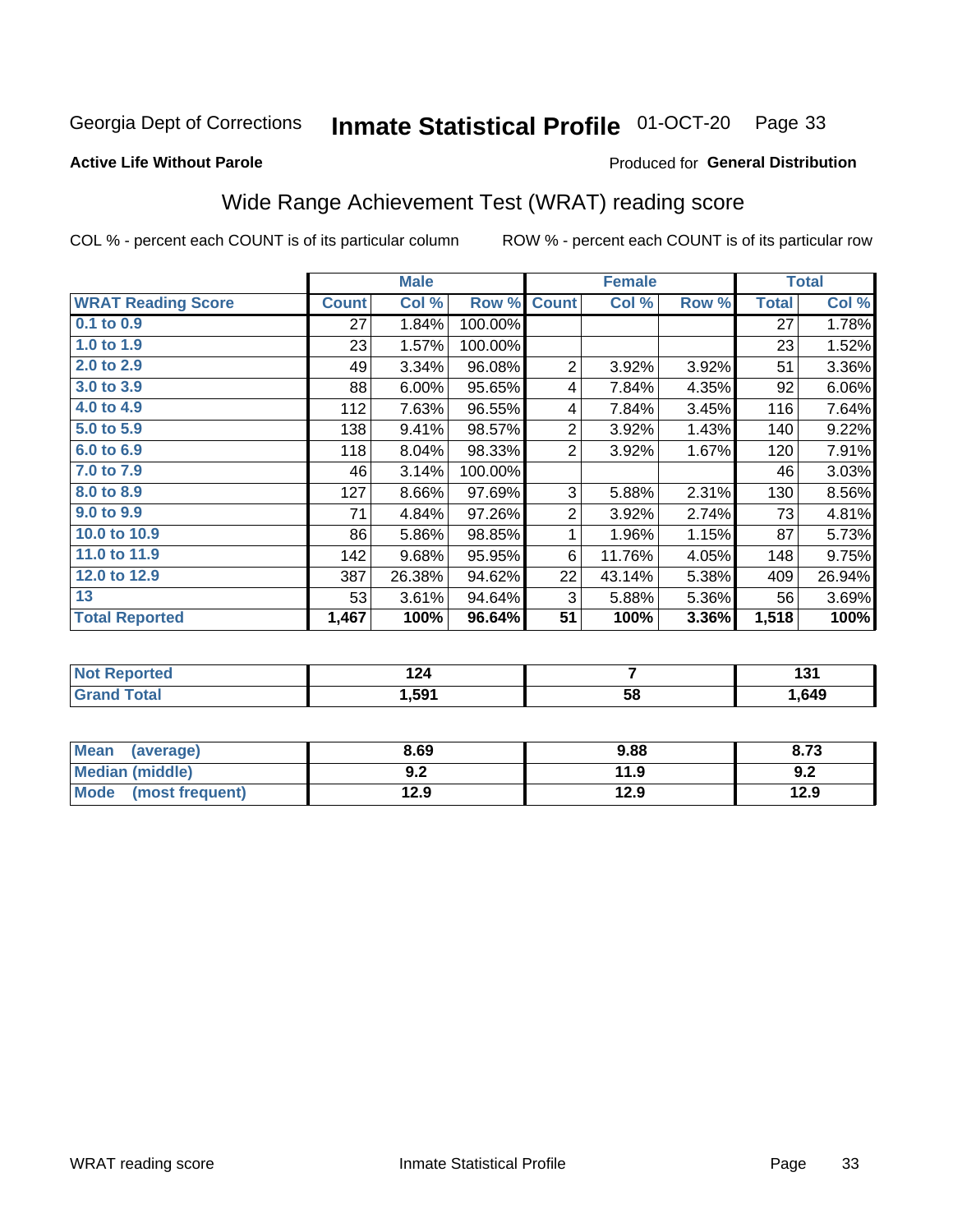#### Inmate Statistical Profile 01-OCT-20 Page 34

#### **Active Life Without Parole**

#### Produced for General Distribution

## Wide Range Achievement Test (WRAT) math score

COL % - percent each COUNT is of its particular column

|                              |              | <b>Male</b> |         |                | <b>Female</b> |        |              | <b>Total</b> |
|------------------------------|--------------|-------------|---------|----------------|---------------|--------|--------------|--------------|
| <b>WRAT Mathematic Score</b> | <b>Count</b> | Col %       | Row %   | <b>Count</b>   | Col %         | Row %  | <b>Total</b> | Col %        |
| $0.1$ to $0.9$               | 5            | 0.34%       | 100.00% |                |               |        | 5            | 0.33%        |
| 1.0 to 1.9                   | 12           | 0.82%       | 100.00% |                |               |        | 12           | 0.79%        |
| 2.0 to 2.9                   | 36           | 2.45%       | 97.30%  | 1              | 1.96%         | 2.70%  | 37           | 2.44%        |
| 3.0 to 3.9                   | 82           | 5.59%       | 97.62%  | $\overline{2}$ | 3.92%         | 2.38%  | 84           | 5.53%        |
| 4.0 to 4.9                   | 165          | 11.25%      | 97.06%  | 5              | 9.80%         | 2.94%  | 170          | 11.20%       |
| 5.0 to 5.9                   | 209          | 14.25%      | 97.66%  | 5              | 9.80%         | 2.34%  | 214          | 14.10%       |
| 6.0 to 6.9                   | 309          | 21.06%      | 97.17%  | 9              | 17.65%        | 2.83%  | 318          | 20.95%       |
| 7.0 to 7.9                   | 133          | 9.07%       | 96.38%  | 5              | 9.80%         | 3.62%  | 138          | 9.09%        |
| 8.0 to 8.9                   | 146          | 9.95%       | 97.99%  | 3              | 5.88%         | 2.01%  | 149          | 9.82%        |
| 9.0 to 9.9                   | 108          | 7.36%       | 95.58%  | 5              | 9.80%         | 4.42%  | 113          | 7.44%        |
| 10.0 to 10.9                 | 31           | 2.11%       | 100.00% |                |               |        | 31           | 2.04%        |
| 11.0 to 11.9                 | 49           | 3.34%       | 96.08%  | $\overline{2}$ | 3.92%         | 3.92%  | 51           | 3.36%        |
| 12.0 to 12.9                 | 176          | 12.00%      | 93.12%  | 13             | 25.49%        | 6.88%  | 189          | 12.45%       |
| 13                           | 6            | 0.41%       | 85.71%  | 1              | 1.96%         | 14.29% | 7            | 0.46%        |
| <b>Total Reported</b>        | 1,467        | 100%        | 96.64%  | 51             | 100%          | 3.36%  | 1,518        | 100%         |
|                              |              |             |         |                |               |        |              |              |

| <b>Not Reported</b> | $\overline{\phantom{a}}$<br>I 44 |    | 1 O<br>י טו |
|---------------------|----------------------------------|----|-------------|
| <b>Grand Total</b>  | 591,ا                            | 58 | . 649.      |

| <b>Mean</b><br>(average)       | 7.33 | 8.40 | 7.36 |
|--------------------------------|------|------|------|
| Median (middle)                | 6.9  |      | 6.9  |
| <b>Mode</b><br>(most frequent) | 12.9 | 12.9 | 12.9 |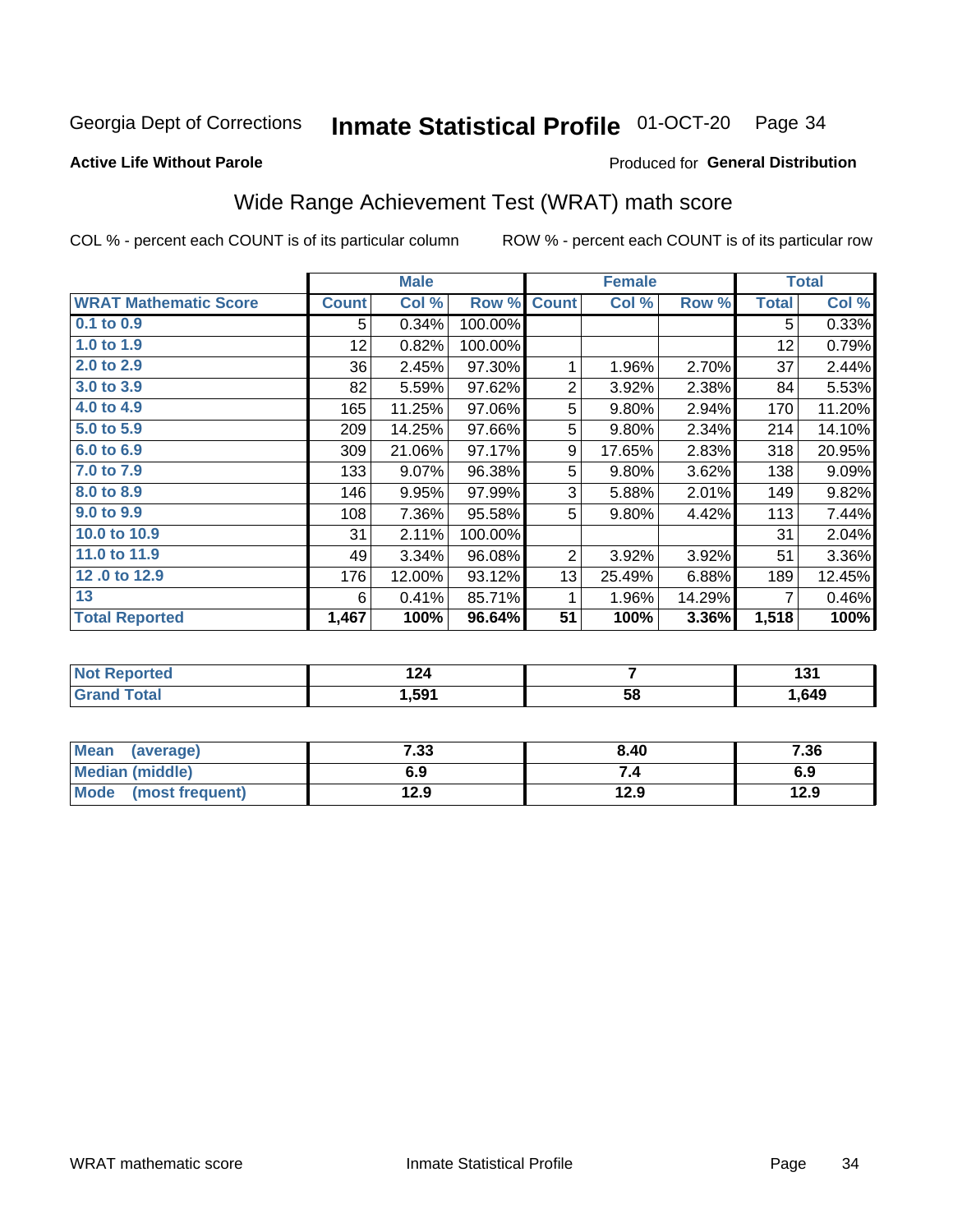#### **Inmate Statistical Profile 01-OCT-20** Page 35

#### **Active Life Without Parole**

#### Produced for General Distribution

## Wide Range Achievement Test (WRAT) spelling score

COL % - percent each COUNT is of its particular column

|                                 |              | <b>Male</b>      |         | <b>Female</b>  |               |       | <b>Total</b> |                  |
|---------------------------------|--------------|------------------|---------|----------------|---------------|-------|--------------|------------------|
| <b>WRAT Spelling Score</b>      | <b>Count</b> | Col %            | Row %   | <b>Count</b>   | Col %         | Row % | Total        | Col %            |
| $0.1$ to $0.9$                  | 26           | 1.77%            | 100.00% |                |               |       | 26           | 1.72%            |
| 1.0 to 1.9                      | 37           | 2.53%            | 100.00% |                |               |       | 37           | 2.44%            |
| 2.0 to 2.9                      | 63           | 4.30%            | 96.92%  | $\overline{2}$ | 3.92%         | 3.08% | 65           | 4.29%            |
| 3.0 to 3.9                      | 87           | 5.94%            | 97.75%  | $\overline{2}$ | 3.92%         | 2.25% | 89           | 5.87%            |
| 4.0 to 4.9                      | 86           | 5.87%            | 97.73%  | 2              | 3.92%         | 2.27% | 88           | 5.80%            |
| 5.0 to 5.9                      | 148          | 10.10%           | 99.33%  | 1              | 1.96%         | 0.67% | 149          | 9.83%            |
| 6.0 to 6.9                      | 130          | 8.87%            | 98.48%  | $\overline{2}$ | 3.92%         | 1.52% | 132          | 8.71%            |
| 7.0 to 7.9                      | 135          | 9.22%            | 97.83%  | 3              | 5.88%         | 2.17% | 138          | 9.10%            |
| 8.0 to 8.9                      | 128          | 8.74%            | 97.71%  | 3              | 5.88%         | 2.29% | 131          | 8.64%            |
| 9.0 to 9.9                      | 80           | 5.46%            | 100.00% |                |               |       | 80           | 5.28%            |
| 10.0 to 10.9                    | 74           | 5.05%            | 100.00% |                |               |       | 74           | 4.88%            |
| 11.0 to 11.9                    | 101          | 6.89%            | 93.52%  | $\overline{7}$ | 13.73%        | 6.48% | 108          | 7.12%            |
| 12.0 to 12.9                    | 340          | 23.21%           | 92.39%  | 28             | 54.90%        | 7.61% | 368          | 24.27%           |
| 13                              | 30           | 2.05%            | 96.77%  | 1              | 1.96%         | 3.23% | 31           | 2.04%            |
| <b>Total Reported</b>           | 1,465        | 100%             | 96.64%  | 51             | 100%          | 3.36% | 1,516        | 100%             |
|                                 |              |                  |         |                |               |       |              |                  |
| <b>INTERNATIONAL CONTRACTOR</b> |              | $\overline{100}$ |         |                | $\rightarrow$ |       |              | $\overline{100}$ |

| оптео | 64<br>74 Q |    | $\sim$<br>⊍ט |
|-------|------------|----|--------------|
|       | .591       | 58 | .649         |

| <b>Mean</b><br>(average)       | 8.24 | 10.55        | 8.31 |
|--------------------------------|------|--------------|------|
| <b>Median (middle)</b>         | 8.3  | 127<br>I 4.I | ი.ა  |
| <b>Mode</b><br>(most frequent) | 12.9 | 12.9         | 12.9 |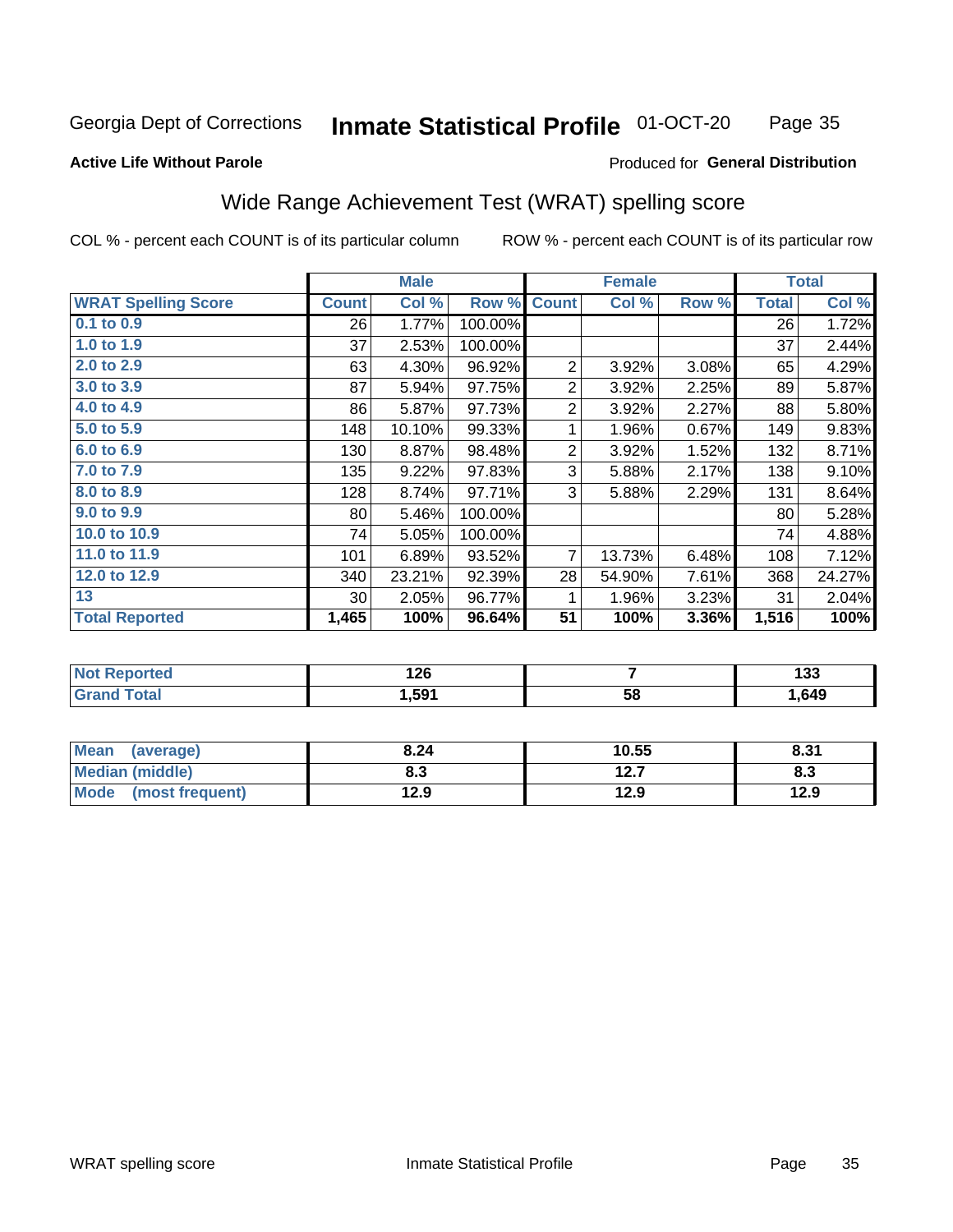## Inmate Statistical Profile 01-OCT-20 Page 36

#### **Active Life Without Parole**

#### Produced for General Distribution

## Current / last mental health treatment level

COL % - percent each COUNT is of its particular column

|                                    |              | <b>Male</b> |         |                    | <b>Female</b> |       |              | <b>Total</b> |
|------------------------------------|--------------|-------------|---------|--------------------|---------------|-------|--------------|--------------|
| <b>Mental Health Treatment Lev</b> | <b>Count</b> | Col %       | Row %   | Count <sup>1</sup> | Col%          | Row % | <b>Total</b> | Col %        |
| 1 No problem at current time       | 281          | 39.14%      | 95.90%  | 12                 | 23.53%        | 4.10% | 293          | 38.10%       |
| 2 Receiving outpatient             | 348          | 48.47%      | 90.16%  | 38                 | 74.51%        | 9.84% | 386          | 50.20%       |
| <b>Treatment</b>                   |              |             |         |                    |               |       |              |              |
| 3 Inpatient, moderate              | 67           | 9.33%       | 98.53%  |                    | 1.96%         | 1.47% | 68           | 8.84%        |
| <b>Treatment</b>                   |              |             |         |                    |               |       |              |              |
| 4 Inpatient, intensive             | 22           | $3.06\%$    | 100.00% |                    |               |       | 22           | 2.86%        |
| <b>Treatment</b>                   |              |             |         |                    |               |       |              |              |
| <b>Total Evaluated</b>             | 718          | 100%        | 93.37%  | 51                 | 100%          | 6.63% | 769          | 100%         |

| Never had MH evaluation | 072<br>o 1 J |    | 880  |
|-------------------------|--------------|----|------|
| $F$ ntal                | . .591       | 58 | .649 |

| <b>Median (middle)</b>         | <b>Receiving outpatient</b><br>treatment | <b>Receiving outpatient</b><br>treatment | <b>Receiving</b><br>outpatient<br>treatment |  |
|--------------------------------|------------------------------------------|------------------------------------------|---------------------------------------------|--|
| <b>Mode</b><br>(most frequent) | <b>Receiving outpatient</b><br>treatment | <b>Receiving outpatient</b><br>treatment | <b>Receiving</b><br>outpatient<br>treatment |  |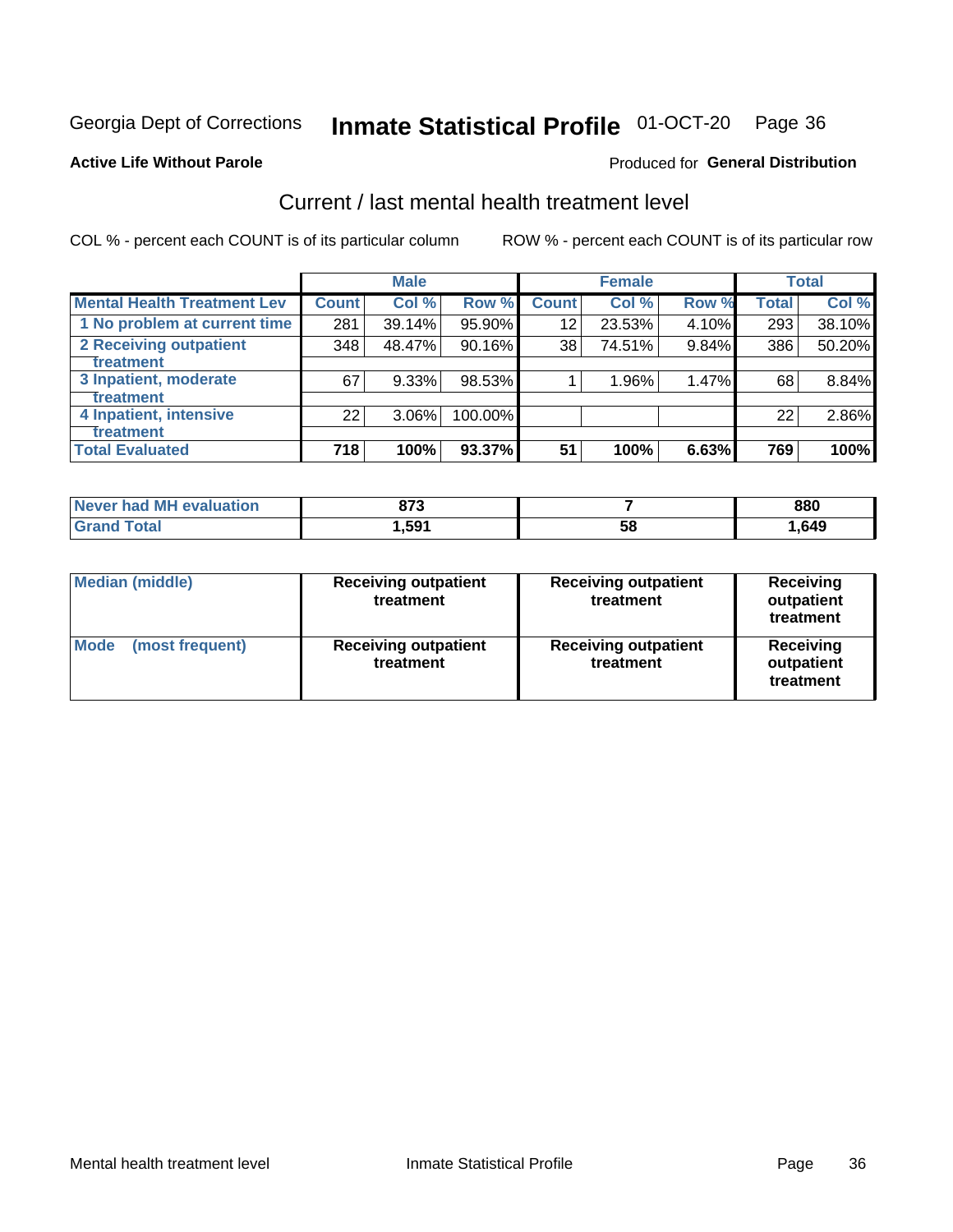#### Inmate Statistical Profile 01-OCT-20 Page 37

#### **Active Life Without Parole**

#### Produced for General Distribution

## PULHESDWIT medical scale - 'P' overall condition ('P'hysical)

COL % - percent each COUNT is of its particular column

|                                  |                | <b>Male</b> |             |    | <b>Female</b> |       |                 | <b>Total</b> |
|----------------------------------|----------------|-------------|-------------|----|---------------|-------|-----------------|--------------|
| 'P' Overall Condition            | <b>Count</b>   | Col %       | Row % Count |    | Col %         | Row % | <b>Total</b>    | Col %        |
| 1 No medical illness             | 1,125          | 75.81%      | 97.32%      | 31 | 53.45%        | 2.68% | 1,156           | 74.97%       |
| 2 Well-controlled chronic        | 321            | 21.63%      | 92.51%      | 26 | 44.83%        | 7.49% | 347             | 22.50%       |
| <b>lillness</b>                  |                |             |             |    |               |       |                 |              |
| 3 Poorly-controlled chronic      | 35             | $2.36\%$    | 97.22%      |    | 1.72%         | 2.78% | 36 <sub>1</sub> | 2.33%        |
| <b>illness</b>                   |                |             |             |    |               |       |                 |              |
| 4 Significant problems requiring | 2 <sub>1</sub> | 0.13%       | 100.00%     |    |               |       | 2               | 0.13%        |
| special housing                  |                |             |             |    |               |       |                 |              |
| 5 Terminal illness, < 6 months   |                | 0.07%       | 100.00%     |    |               |       |                 | 0.06%        |
| to live                          |                |             |             |    |               |       |                 |              |
| <b>Total Reported</b>            | 1,484          | 100%        | 96.24%      | 58 | 100%          | 3.76% | 1,542           | 100%         |

| тео   | 1 A 7 |    | 1 N.T |
|-------|-------|----|-------|
|       | ו טו  |    | 1 V 7 |
| _____ | 591,ا | ၁၀ | ,649  |

|  |  | Mode (most frequent) | 1 No medical illness | 1 No medical illness | 1 No medical<br>illness |
|--|--|----------------------|----------------------|----------------------|-------------------------|
|--|--|----------------------|----------------------|----------------------|-------------------------|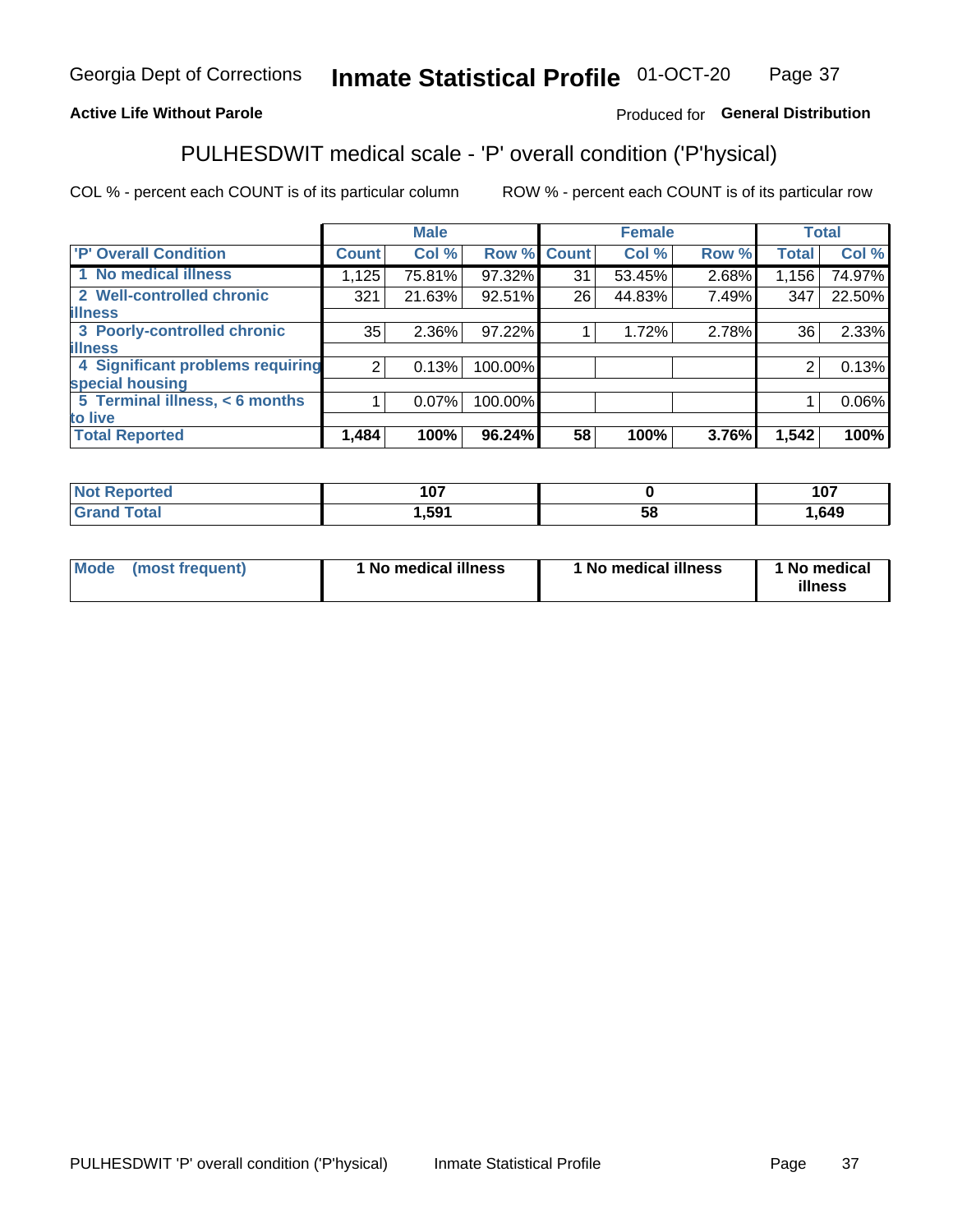#### **Active Life Without Parole**

### Produced for General Distribution

## PULHESDWIT medical scale - 'U' upper body

COL % - percent each COUNT is of its particular column

|                              |                 | <b>Male</b> |         |              | <b>Female</b> |       |              | <b>Total</b> |
|------------------------------|-----------------|-------------|---------|--------------|---------------|-------|--------------|--------------|
| <b>'U' Upper Body</b>        | <b>Count</b>    | Col %       | Row %   | <b>Count</b> | Col %         | Row % | <b>Total</b> | Col %        |
| 1 Upper bones, joints,       | 1,393           | 94.06%      | 96.27%  | 54           | 93.10%        | 3.73% | 1,447        | 94.02%       |
| muscles all OK               |                 |             |         |              |               |       |              |              |
| 2 One or both arms minimally | 73              | 4.93%       | 94.81%  | 4            | 6.90%         | 5.19% | 77           | 5.00%        |
| <b>limited</b>               |                 |             |         |              |               |       |              |              |
| 3 One or both arms           | 12 <sub>2</sub> | 0.81%       | 100.00% |              |               |       | 12           | 0.78%        |
| <b>moderately limited</b>    |                 |             |         |              |               |       |              |              |
| 4 One arm disabled,          | 3               | 0.20%       | 100.00% |              |               |       | 3            | 0.19%        |
| paralyzed, or amputated      |                 |             |         |              |               |       |              |              |
| <b>Total Reported</b>        | 1,481           | 100%        | 96.23%  | 58           | 100%          | 3.77% | 1,539        | 100%         |

| <b>Not Reported</b> | 10    |    | 110  |
|---------------------|-------|----|------|
| <b>Grand Total</b>  | 591,ا | 58 | .649 |

| Mode | (most frequent) | 1 Upper bones, joints,<br>muscles all OK | 1 Upper bones, joints,<br>muscles all OK | 1 Upper bones,<br>ljoints, muscles all<br>ΟK |
|------|-----------------|------------------------------------------|------------------------------------------|----------------------------------------------|
|------|-----------------|------------------------------------------|------------------------------------------|----------------------------------------------|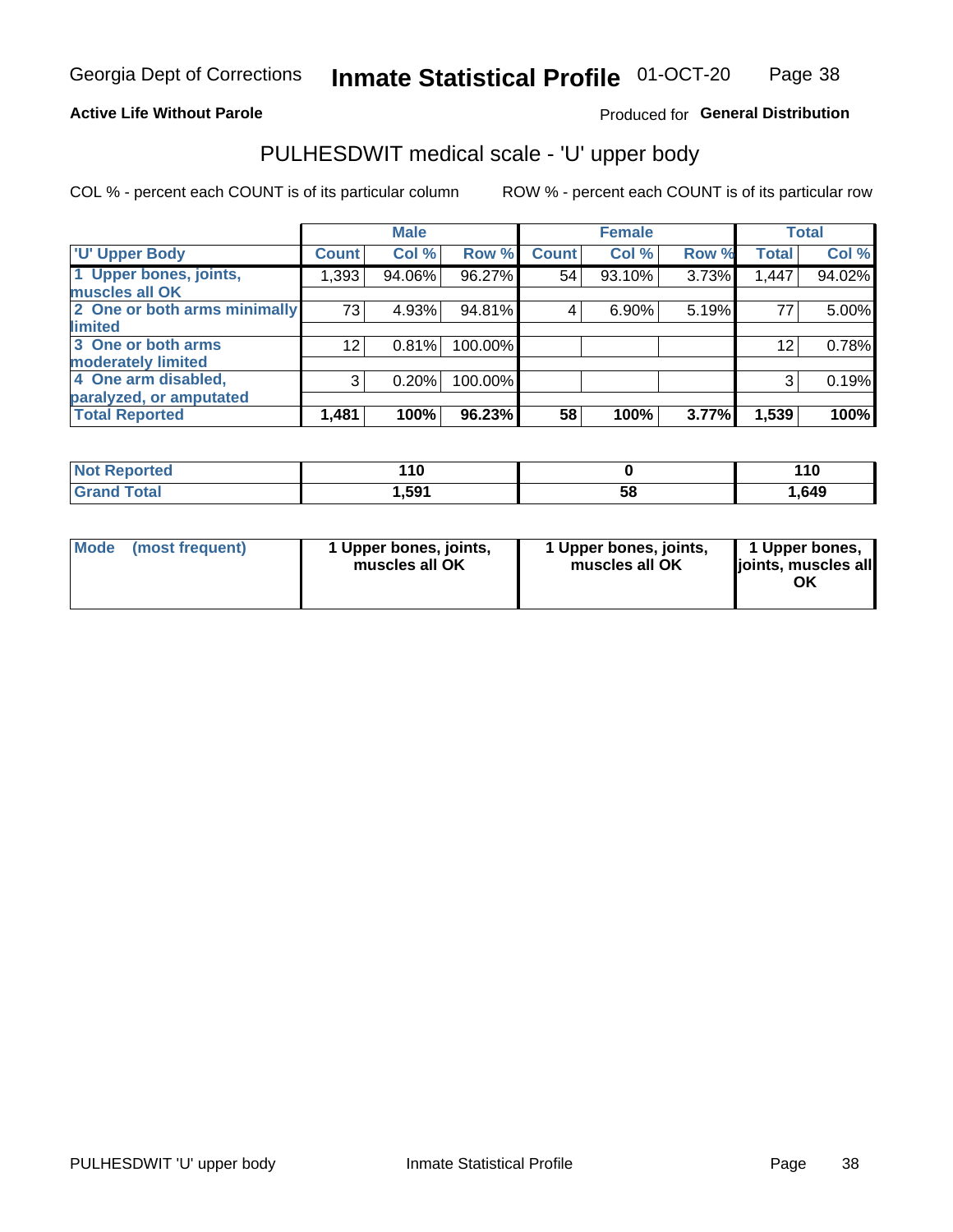#### **Active Life Without Parole**

### Produced for General Distribution

## PULHESDWIT medical scale - 'L' lower body

COL % - percent each COUNT is of its particular column

|                                |              | <b>Male</b> |         |              | <b>Female</b> |       |              | <b>Total</b> |
|--------------------------------|--------------|-------------|---------|--------------|---------------|-------|--------------|--------------|
| 'L' Lower Body                 | <b>Count</b> | Col %       | Row %   | <b>Count</b> | Col %         | Row % | <b>Total</b> | Col %        |
| 1 Lower bones, joints,         | 1,288        | 86.97%      | 96.19%  | 51           | 87.93%        | 3.81% | 1,339        | 87.00%       |
| muscles all OK                 |              |             |         |              |               |       |              |              |
| 2 One or both legs minimally   | 164          | 11.07%      | 95.91%  |              | 12.07%        | 4.09% | 171          | 11.11%       |
| limited                        |              |             |         |              |               |       |              |              |
| 3 One or both legs             | 23           | 1.55%       | 100.00% |              |               |       | 23           | 1.49%        |
| moderately limited             |              |             |         |              |               |       |              |              |
| 4 One leg disabled, paralyzed, | 5            | 0.34%       | 100.00% |              |               |       | 5            | 0.32%        |
| or amputated                   |              |             |         |              |               |       |              |              |
| 5 Both legs disabled,          |              | 0.07%       | 100.00% |              |               |       |              | 0.06%        |
| paralyzed, or amputated        |              |             |         |              |               |       |              |              |
| <b>Total Reported</b>          | 1,481        | 100%        | 96.23%  | 58           | 100%          | 3.77% | 1,539        | 100%         |

| <b>Not Reported</b> | . .<br>. |    | 110  |
|---------------------|----------|----|------|
| <b>Grand Total</b>  | .,591    | 58 | .649 |

| Mode | (most frequent) | 1 Lower bones, joints,<br>muscles all OK | 1 Lower bones, joints,<br>muscles all OK | 1 Lower bones,<br>joints, muscles all<br>ΟK |
|------|-----------------|------------------------------------------|------------------------------------------|---------------------------------------------|
|------|-----------------|------------------------------------------|------------------------------------------|---------------------------------------------|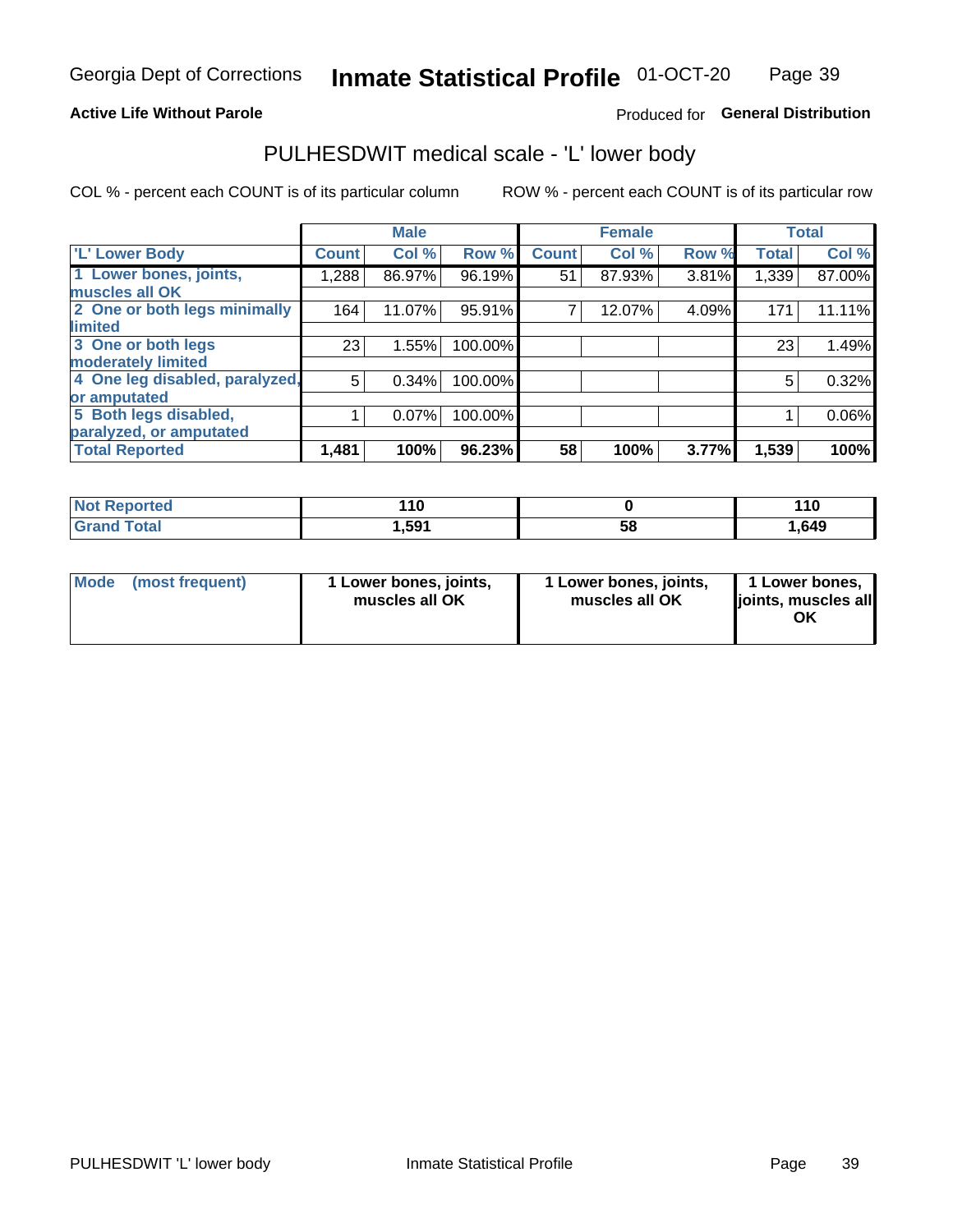#### **Active Life Without Parole**

Produced for General Distribution

## PULHESDWIT medical scale - 'H' hearing

COL % - percent each COUNT is of its particular column

|                                |              | <b>Male</b> |             |    | <b>Female</b> |       | <b>Total</b> |        |
|--------------------------------|--------------|-------------|-------------|----|---------------|-------|--------------|--------|
| <b>H' Hearing</b>              | <b>Count</b> | Col %       | Row % Count |    | Col %         | Row % | <b>Total</b> | Col %  |
| 1 Normal hearing both ears     | 1,460        | 98.85%      | 96.31%      | 56 | 100.00%       | 3.69% | 1,516        | 98.89% |
| 2 Some loss in one ear with    | 12           | 0.81%       | 100.00%     |    |               |       | 12           | 0.78%  |
| other OK, or mild loss in both |              |             |             |    |               |       |              |        |
| 3 Total loss in one ear with   | 4            | 0.27%       | 100.00%     |    |               |       | 4            | 0.26%  |
| mild loss in other             |              |             |             |    |               |       |              |        |
| 4 Severe loss in both ears     |              | $0.07\%$    | 100.00%     |    |               |       |              | 0.07%  |
| <b>Total Reported</b>          | 1,477        | 100%        | 96.35%      | 56 | 100%          | 3.65% | 1,533        | 100%   |

| ported<br><b>NOT</b> | . .<br>14 |                   | . A C<br>טוו |
|----------------------|-----------|-------------------|--------------|
| $\sim$ 10<br>______  | 501       | - 62<br><b>JQ</b> | 649, ا       |

| Mode (most frequent) | 1 Normal hearing both ears 1 Normal hearing both ears 1 Normal hearing | both ears |
|----------------------|------------------------------------------------------------------------|-----------|
|                      |                                                                        |           |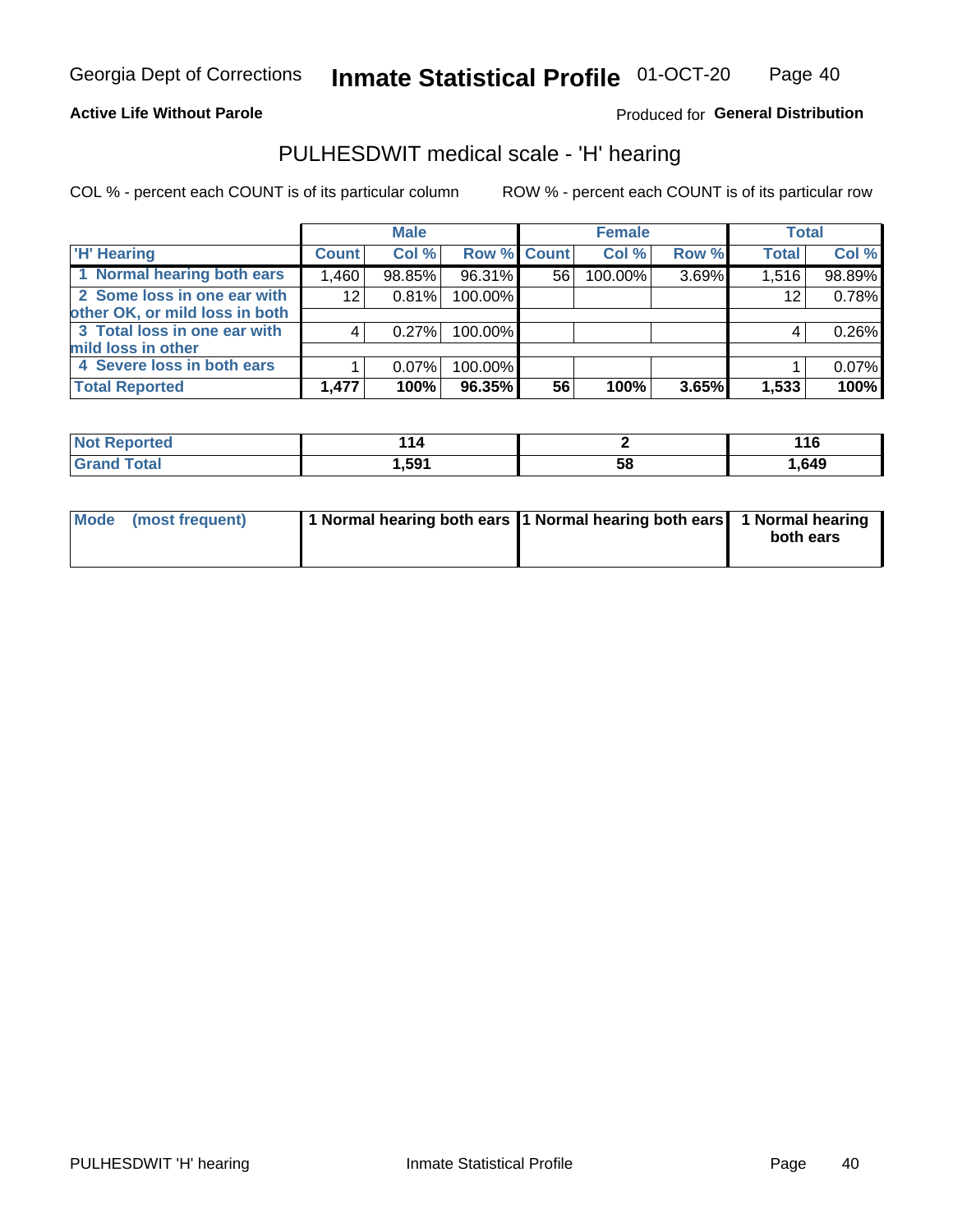#### **Active Life Without Parole**

#### Produced for General Distribution

## PULHESDWIT medical scale - 'E' vision

COL % - percent each COUNT is of its particular column

|                                 |              | <b>Male</b> |             |    | <b>Female</b> |       |              | <b>Total</b> |
|---------------------------------|--------------|-------------|-------------|----|---------------|-------|--------------|--------------|
| <b>E' Vision</b>                | <b>Count</b> | Col %       | Row % Count |    | Col %         | Row % | <b>Total</b> | Col %        |
| 1 Correctable to 20/40 in both  | 1,058        | 73.63%      | 97.06%      | 32 | 56.14%        | 2.94% | 1,090        | 72.96%       |
| eyes                            |              |             |             |    |               |       |              |              |
| 2 Correctable to 20/70 in one   | 314          | 21.85%      | 92.63%      | 25 | 43.86%        | 7.37% | 339          | 22.69%       |
| eye, may be blind in other      |              |             |             |    |               |       |              |              |
| 3 Correctable to 20/200 in one  | 59           | 4.11%       | 100.00%     |    |               |       | 59           | 3.95%        |
| eye, may be blind in other      |              |             |             |    |               |       |              |              |
| 4 One eye not correctable to    | 5            | 0.35%       | 100.00%     |    |               |       | 5            | 0.33%        |
| 20/200, other may be blind      |              |             |             |    |               |       |              |              |
| 5 Blind in both eyes, requiring |              | 0.07%       | 100.00%     |    |               |       |              | 0.07%        |
| special housing                 |              |             |             |    |               |       |              |              |
| <b>Total Reported</b>           | 1,437        | 100%        | 96.18%      | 57 | 100%          | 3.82% | 1,494        | 100%         |

| <b>orted</b><br>NOT<br>sem | 154   |    | 155  |
|----------------------------|-------|----|------|
| $\mathop{\mathsf{total}}$  | .,591 | 58 | ,649 |

| Mode (most frequent) | 1 Correctable to 20/40 in both<br>eves | 1 Correctable to 20/40 in   1 Correctable to  <br>both eyes | 20/40 in both eyes |
|----------------------|----------------------------------------|-------------------------------------------------------------|--------------------|
|                      |                                        |                                                             |                    |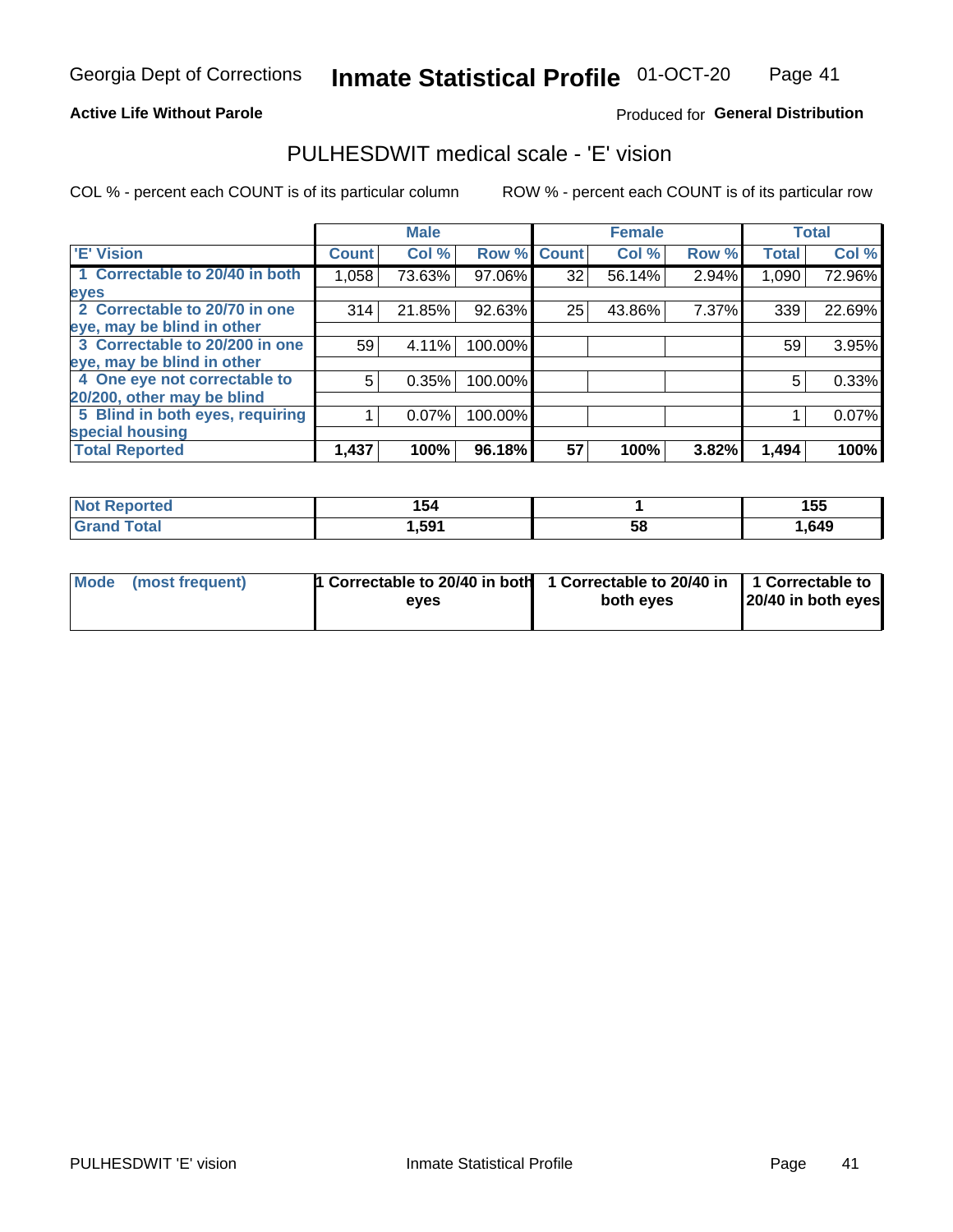#### **Active Life Without Parole**

### Produced for General Distribution

## PULHESDWIT medical scale - 'S' pSychiatric

COL % - percent each COUNT is of its particular column

|                                 |              | <b>Male</b> |         |             | <b>Female</b> |        |              | <b>Total</b> |
|---------------------------------|--------------|-------------|---------|-------------|---------------|--------|--------------|--------------|
| 'S' pSychiatric                 | <b>Count</b> | Col %       |         | Row % Count | Col %         | Row %  | <b>Total</b> | Col %        |
| 1 No impairment or disorders    | 1,224        | 82.81%      | 98.63%  | 17          | 32.69%        | 1.37%  | 1,241        | 81.11%       |
| 2 Stable, or in remission, or   | 201          | 13.60%      | 85.53%  | 34          | 65.38%        | 14.47% | 235          | 15.36%       |
| mild impairment or retardation  |              |             |         |             |               |        |              |              |
| 3 Requires moderate inpatient   | 40           | 2.71%       | 97.56%  |             | 1.92%         | 2.44%  | 41           | 2.68%        |
| treatment                       |              |             |         |             |               |        |              |              |
| 4 Requires intensive inpatient  | 12           | 0.81%       | 100.00% |             |               |        | 12           | 0.78%        |
| <b>treatment</b>                |              |             |         |             |               |        |              |              |
| 5 Requires Crisis Stabilization |              | 0.07%       | 100.00% |             |               |        |              | 0.07%        |
| Unit (CSU) inpatient care       |              |             |         |             |               |        |              |              |
| <b>Total Reported</b>           | 1,478        | 100%        | 96.60%  | 52          | 100%          | 3.40%  | 1,530        | 100%         |

| <b>Not Reported</b> | 44c<br>. . |    | 119      |
|---------------------|------------|----|----------|
| <b>Grand Total</b>  | ,591       | 58 | . 649، ، |

| Mode (most frequent) | <b>1 No impairment or disorders</b> 2 Stable, or in remission, 11 No impairment or |                       |           |
|----------------------|------------------------------------------------------------------------------------|-----------------------|-----------|
|                      |                                                                                    | or mild impairment or | disorders |
|                      |                                                                                    | retardation           |           |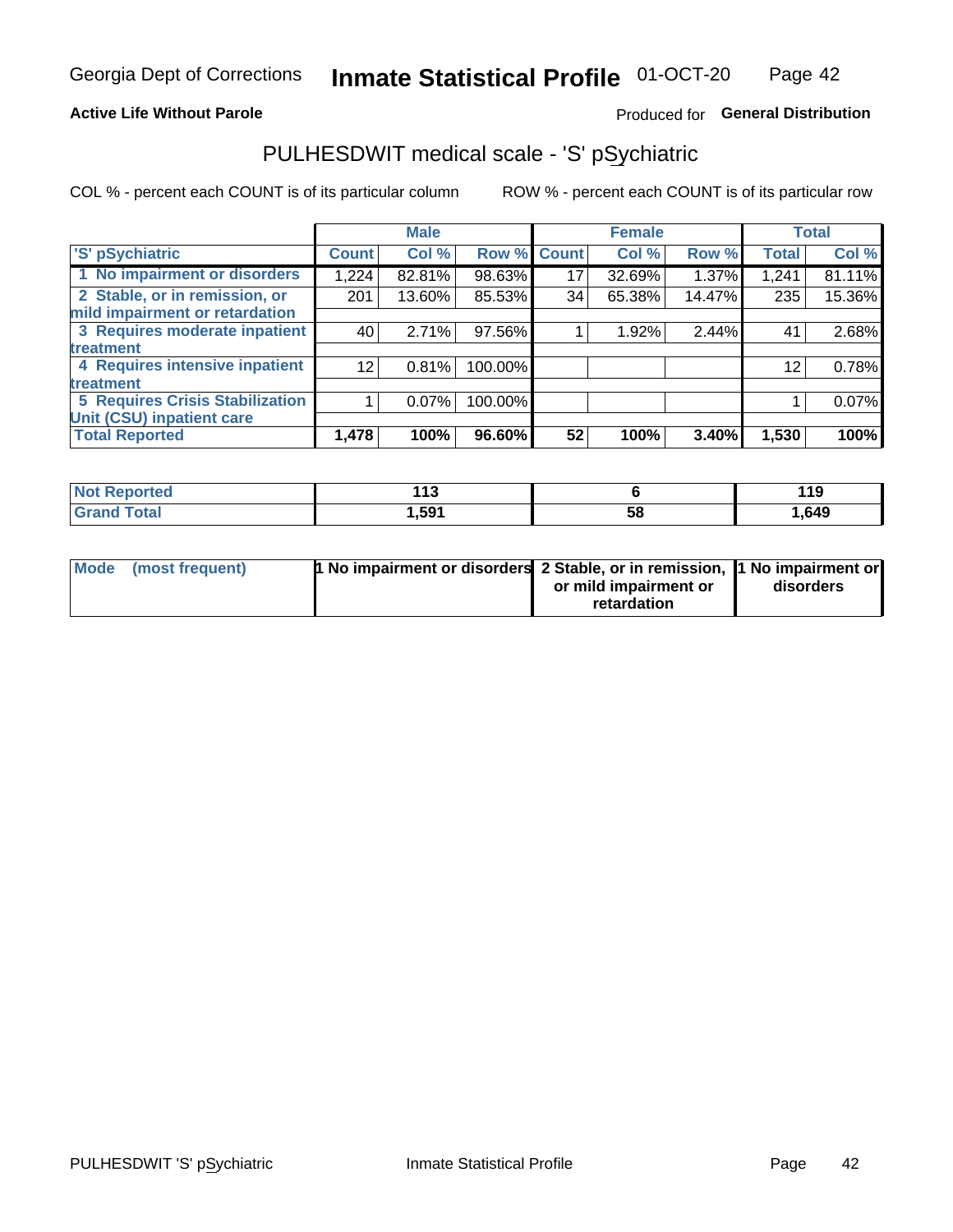#### **Active Life Without Parole**

#### Produced for General Distribution

## PULHESDWIT medical scale - 'D' dental

COL % - percent each COUNT is of its particular column

|                                 |              | <b>Male</b> |         |              | <b>Female</b> |       |              | <b>Total</b> |
|---------------------------------|--------------|-------------|---------|--------------|---------------|-------|--------------|--------------|
| <b>D'</b> Dental                | <b>Count</b> | Col %       | Row %   | <b>Count</b> | Col %         | Row % | <b>Total</b> | Col %        |
| 1 Minimal routine dental health | 1,053        | 76.53%      | 95.47%  | 50           | 94.34%        | 4.53% | 1,103        | 77.19%       |
| <b>needs</b>                    |              |             |         |              |               |       |              |              |
| 2 Moderate cavities and/or gum  | 282          | 20.49%      | 99.30%  | 2            | 3.77%         | 0.70% | 284          | 19.87%       |
| disease                         |              |             |         |              |               |       |              |              |
| 3 Extensive gum disease         | 40           | 2.91%       | 97.56%  |              | 1.89%         | 2.44% | 41           | 2.87%        |
| and/or widespread decay         |              |             |         |              |               |       |              |              |
| 4 Urgent need for dental        |              | $0.07\%$    | 100.00% |              |               |       |              | 0.07%        |
| <b>services</b>                 |              |             |         |              |               |       |              |              |
| <b>Total Reported</b>           | 1,376        | 100%        | 96.29%  | 53           | 100%          | 3.71% | 1,429        | 100%         |

| ాorted<br><b>NOT REDO</b><br>. | 24F<br>4 I J |    | ה מ<br>ZZU |
|--------------------------------|--------------|----|------------|
| Total                          | ,591         | 58 | .649       |

| <b>Mode</b> | (most frequent) | <b>Minimal routine dental</b><br>health needs | 1 Minimal routine dental<br>health needs | <b>11 Minimal routine I</b><br>dental health<br>needs |
|-------------|-----------------|-----------------------------------------------|------------------------------------------|-------------------------------------------------------|
|-------------|-----------------|-----------------------------------------------|------------------------------------------|-------------------------------------------------------|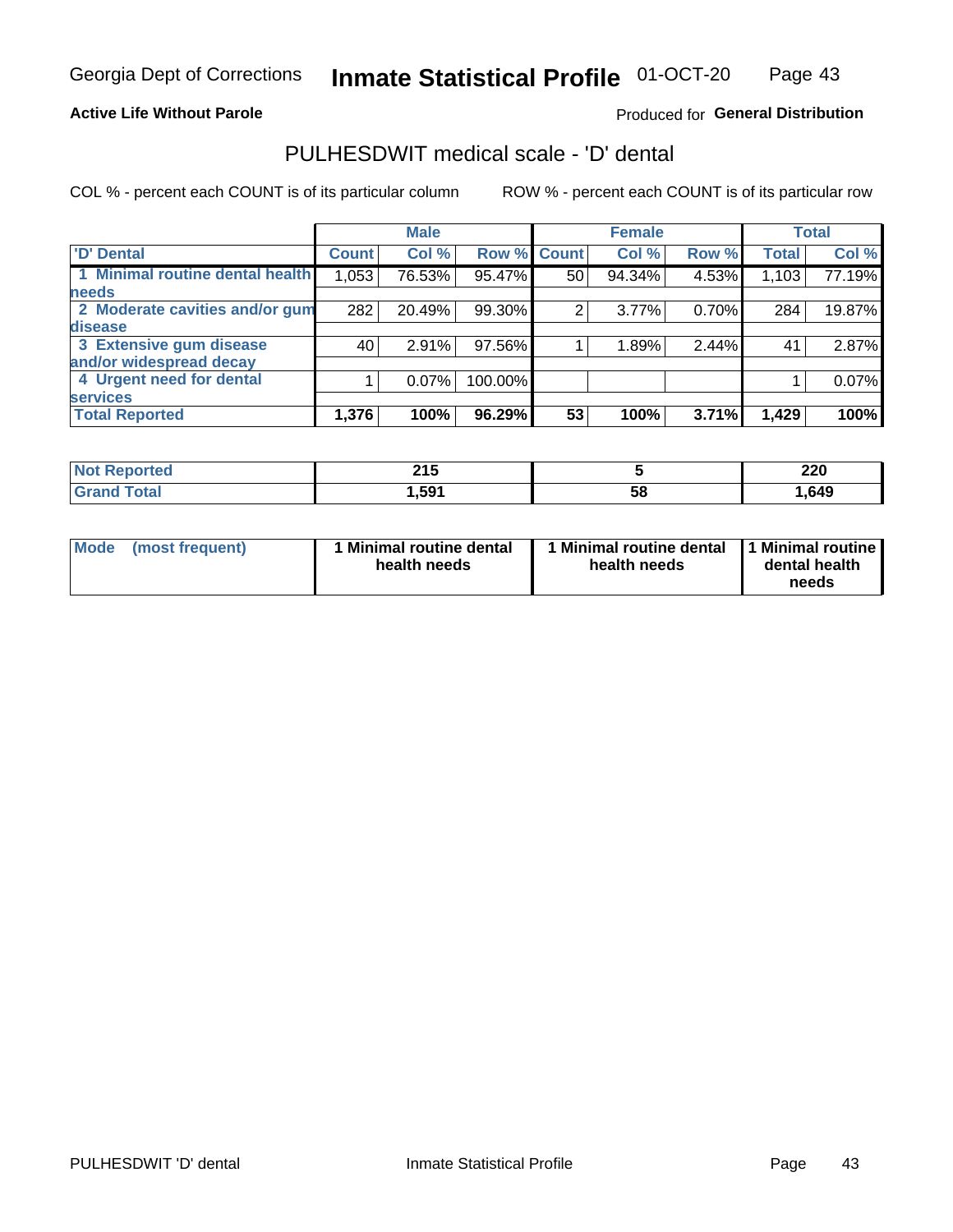#### **Active Life Without Parole**

### Produced for General Distribution

### PULHESDWIT medical scale - 'W' work ability

COL % - percent each COUNT is of its particular column

|                                 |                    | <b>Male</b> |         |             | <b>Female</b> |       |              | <b>Total</b> |
|---------------------------------|--------------------|-------------|---------|-------------|---------------|-------|--------------|--------------|
| <b>W' work ability</b>          | Count <sup>'</sup> | Col %       |         | Row % Count | Col %         | Row % | <b>Total</b> | Col %        |
| 1 Unrestricted work or activity | 1,233              | 83.25%      | 96.55%  | 44          | 75.86%        | 3.45% | 1,277        | 82.98%       |
| 2 Minor restrictions on type of | 192                | 12.96%      | 93.20%  | 14          | 24.14%        | 6.80% | 206          | 13.39%       |
| <b>work</b>                     |                    |             |         |             |               |       |              |              |
| 3 Moderate restrictions on type | 38                 | 2.57%       | 100.00% |             |               |       | 38           | 2.47%        |
| lof work                        |                    |             |         |             |               |       |              |              |
| 4 Major restrictions on type of | 11                 | 0.74%       | 100.00% |             |               |       | 11           | 0.71%        |
| <b>work</b>                     |                    |             |         |             |               |       |              |              |
| 5 Cannot work under any         |                    | 0.47%       | 100.00% |             |               |       |              | 0.45%        |
| <b>circumstances</b>            |                    |             |         |             |               |       |              |              |
| <b>Total Reported</b>           | 1,481              | 100%        | 96.23%  | 58          | 100%          | 3.77% | 1,539        | 100%         |

| <b>Not Reported</b> | .           |    | <b>440</b><br>. . u |
|---------------------|-------------|----|---------------------|
| <b>Grand Total</b>  | <b>.591</b> | 58 | 649، ا              |

| Mode            | 1 Unrestricted work or | 1 Unrestricted work or | 1 Unrestricted   |
|-----------------|------------------------|------------------------|------------------|
| (most frequent) | activity               | activity               | work or activity |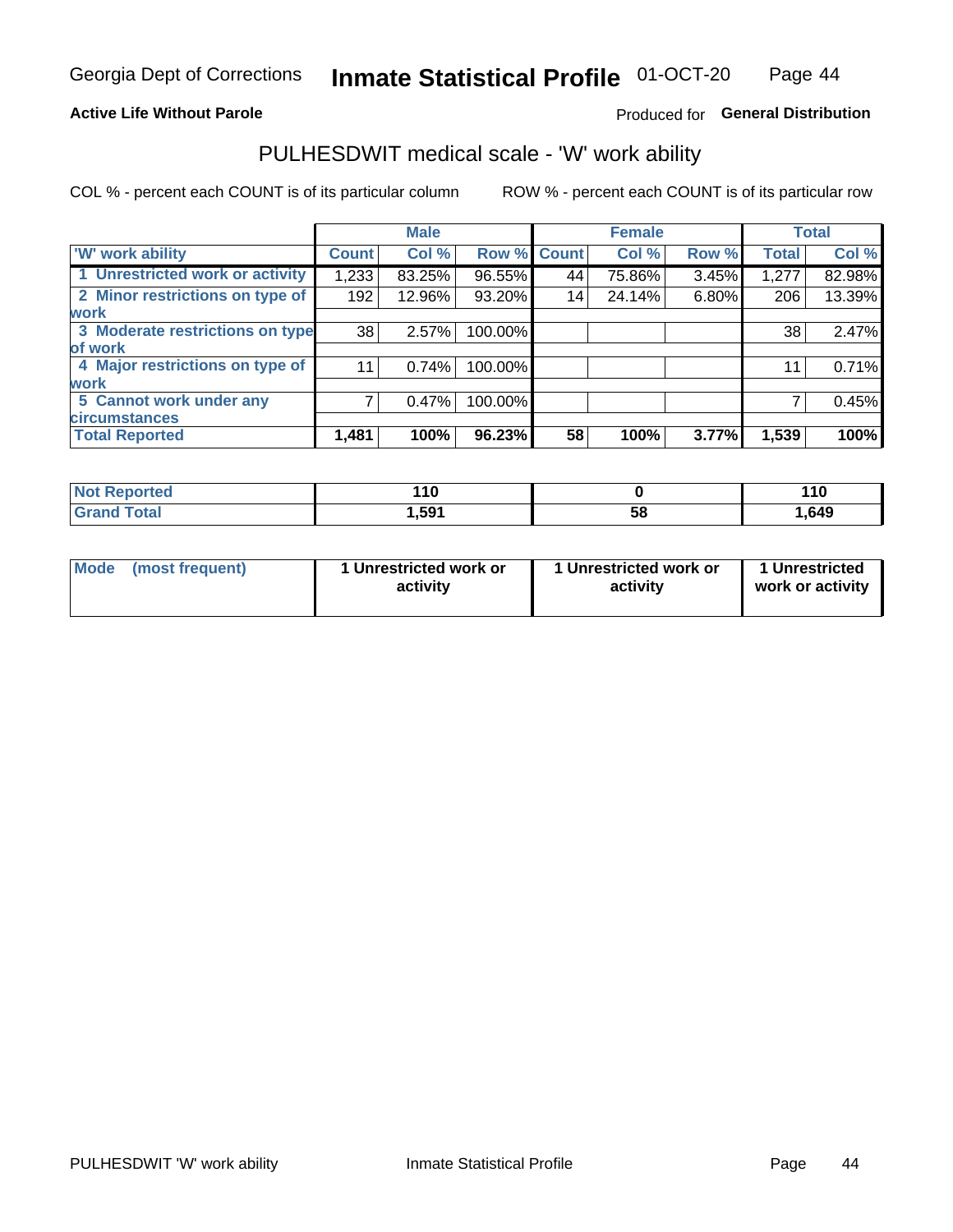#### **Active Life Without Parole**

#### Produced for General Distribution

## PULHESDWIT medical scale - 'I' impairment

|                                   |              | <b>Male</b> |             |    | <b>Female</b> |       |              | <b>Total</b> |
|-----------------------------------|--------------|-------------|-------------|----|---------------|-------|--------------|--------------|
| <b>T' Impairment</b>              | <b>Count</b> | Col %       | Row % Count |    | Col %         | Row % | <b>Total</b> | Col %        |
| 1 No impairments or               | 1,454        | 98.38%      | 96.16%      | 58 | 100.00%       | 3.84% | 1,512        | 98.44%       |
| disabilities                      |              |             |             |    |               |       |              |              |
| 2 Wheelchair-bound but            | 11           | 0.74%       | 100.00%     |    |               |       | 11           | 0.72%        |
| otherwise OK                      |              |             |             |    |               |       |              |              |
| <b>3 Needs low-level Assisted</b> | 2            | 0.14%       | 100.00%     |    |               |       |              | 0.13%        |
| Living (level I)                  |              |             |             |    |               |       |              |              |
| 4 Needs moderate Assisted         |              | 0.07%       | 100.00%     |    |               |       |              | 0.07%        |
| Living (level II)                 |              |             |             |    |               |       |              |              |
| <b>5 Needs maximal Assisted</b>   | 10           | 0.68%       | 100.00%     |    |               |       | 10           | 0.65%        |
| Living (level III)                |              |             |             |    |               |       |              |              |
| <b>Total Reported</b>             | 1,478        | 100%        | 96.22%      | 58 | 100%          | 3.78% | 1,536        | 100.0%       |

| Reported     | 442<br>. |    | 44C<br>. |
|--------------|----------|----|----------|
| <b>Total</b> | 591.ا    | 58 | 1,649    |

| Mode | (most frequent) | 1 No impairments or<br>disabilities | 1 No impairments or<br>disabilities | 1 No impairments<br>or disabilities |
|------|-----------------|-------------------------------------|-------------------------------------|-------------------------------------|
|------|-----------------|-------------------------------------|-------------------------------------|-------------------------------------|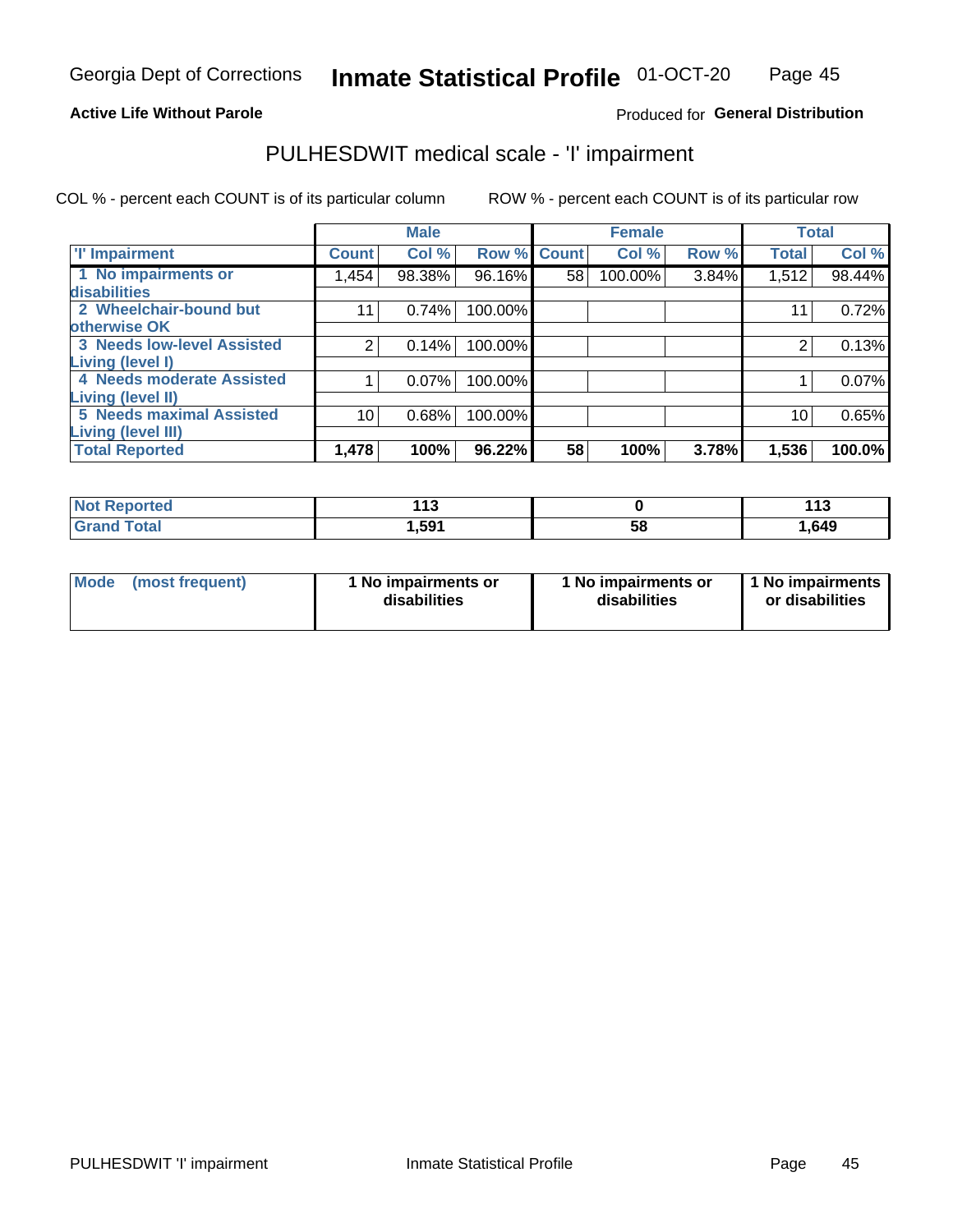#### **Active Life Without Parole**

### Produced fo General Distribution

## PULHESDWIT medical scale - 'T' transportability

COL % - percent each COUNT is of its particular column

|                              |              | <b>Male</b> |             |    | <b>Female</b> |       |              | <b>Total</b> |
|------------------------------|--------------|-------------|-------------|----|---------------|-------|--------------|--------------|
| <b>T' Transportability</b>   | <b>Count</b> | Col %       | Row % Count |    | Col %         | Row % | <b>Total</b> | Col %        |
| 1 Can be transported in any  | 1,470        | 98.79%      | 96.27%      | 57 | 100.00%       | 3.73% | 1,527        | 98.83%       |
| ordinary approved vehicle    |              |             |             |    |               |       |              |              |
| 2 Wheelchair-bound, not      | 8            | 0.54%       | 100.00%     |    |               |       |              | 0.52%        |
| needing special vehicle      |              |             |             |    |               |       |              |              |
| 3 Wheelchair-bound, requires |              | 0.13%       | 100.00%     |    |               |       |              | 0.13%        |
| special vehicle              |              |             |             |    |               |       |              |              |
| 5 Requires ambulance         | 8            | 0.54%       | 100.00%     |    |               |       |              | 0.52%        |
| transport                    |              |             |             |    |               |       |              |              |
| <b>Total Reported</b>        | 1,488        | 100%        | 96.31%      | 57 | 100%          | 3.69% | 1,545        | 100%         |

| orted        | 103   |    | 104    |
|--------------|-------|----|--------|
| <b>Total</b> | 591.ا | 58 | 649، ا |

| <b>Mode</b> | (most frequent) | 1 Can be transported in any 1 Can be transported in any | ordinary approved vehicle   ordinary approved vehicle   transported in any | 1 Can be<br>  ordinary approved  <br>vehicle |
|-------------|-----------------|---------------------------------------------------------|----------------------------------------------------------------------------|----------------------------------------------|
|-------------|-----------------|---------------------------------------------------------|----------------------------------------------------------------------------|----------------------------------------------|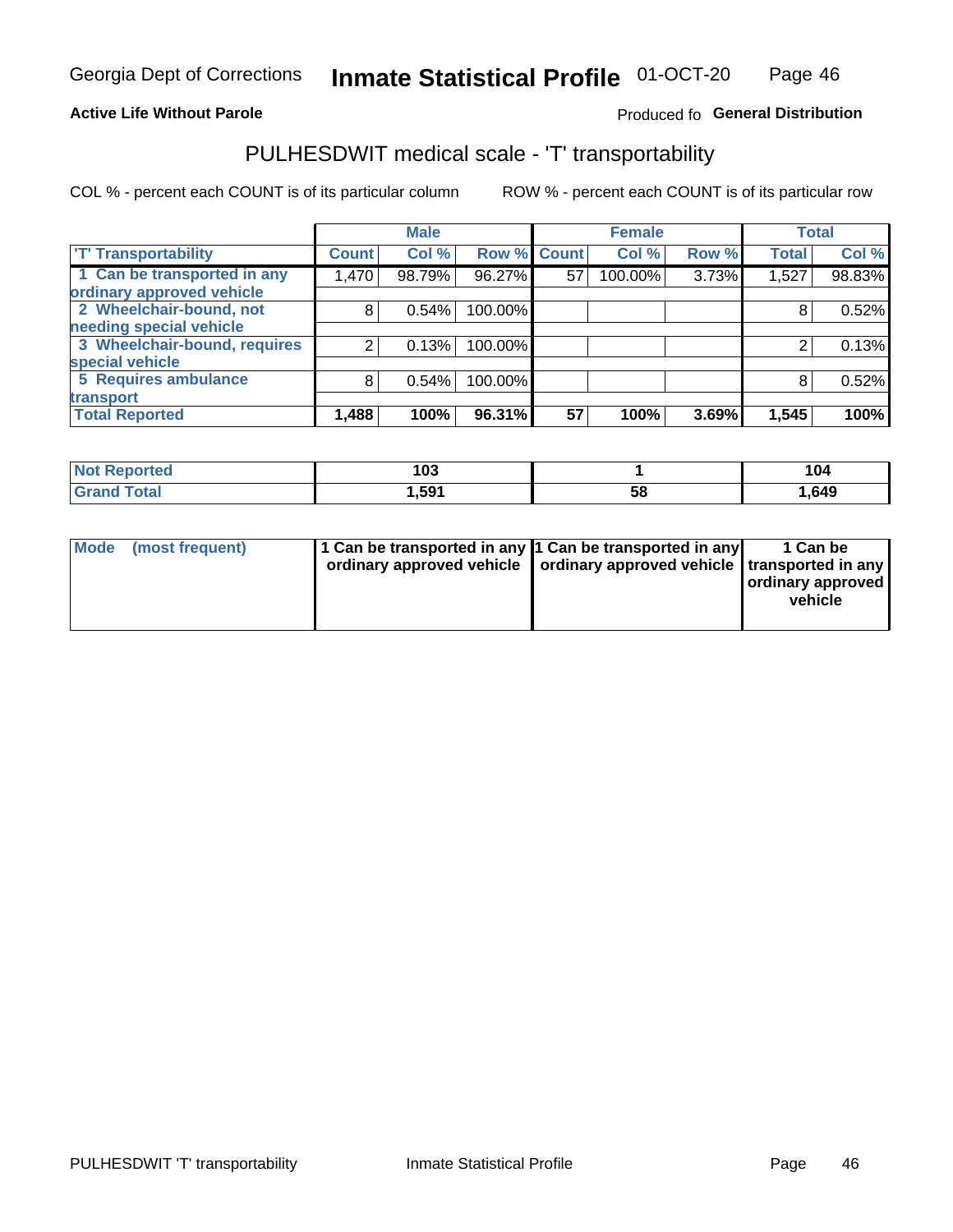## Inmate Statistical Profile 01-OCT-20 Page 47

#### **Active Life Without Parole**

#### Produced for General Distribution

## Number of prior Georgia incarcerations

COL % - percent each COUNT is of its particular column

|                                       |              | <b>Male</b> |             |    | <b>Female</b> |       |       | <b>Total</b> |
|---------------------------------------|--------------|-------------|-------------|----|---------------|-------|-------|--------------|
| <b>Num of Prior GA Incarcerations</b> | <b>Count</b> | Col %       | Row % Count |    | Col %         | Row % | Total | Col %        |
|                                       | 811          | 50.97%      | 94.52%      | 47 | 81.03%        | 5.48% | 858   | 52.03%       |
|                                       | 314          | 19.74%      | 98.13%      | 6  | 10.34%        | 1.88% | 320   | 19.41%       |
|                                       | 197          | 12.38%      | 98.99%      | 2  | 3.45%         | 1.01% | 199   | 12.07%       |
| 3                                     | 128          | 8.05%       | 98.46%      | 2  | 3.45%         | 1.54% | 130   | 7.88%        |
| 4                                     | 68           | 4.27%       | 100.00%     |    |               |       | 68    | 4.12%        |
| 5                                     | 41           | 2.58%       | 100.00%     |    |               |       | 41    | 2.49%        |
| <b>More Than 5</b>                    | 32           | 2.01%       | 96.97%      |    | 1.72%         | 3.03% | 33    | 2.00%        |
| <b>Total Reported</b>                 | 1,591        | 100%        | 96.48%      | 58 | 100%          | 3.52% | 1,649 | 100%         |

| <b>orted</b><br>NI 6             |        |            |        |
|----------------------------------|--------|------------|--------|
| <b>Total</b><br>$\mathbf{v}$ and | 591. ا | - 12<br>JL | 649، ا |

| Mean (average)       | 1 1 J | .40 | 1.09 |
|----------------------|-------|-----|------|
| Median (middle)      |       |     |      |
| Mode (most frequent) |       |     |      |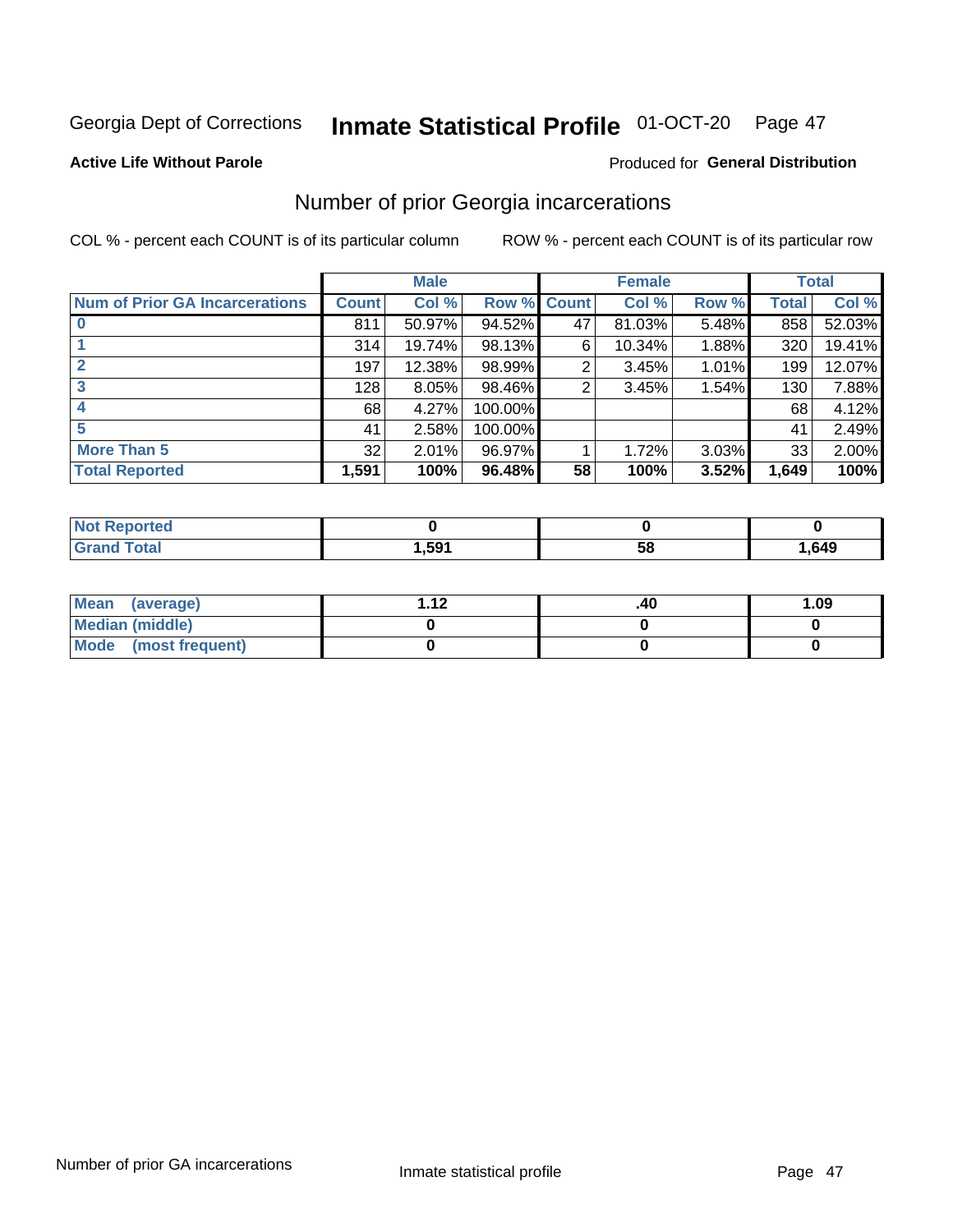#### Inmate Statistical Profile 01-OCT-20 Page 48

**Active Life Without Parole** 

Produced for General Distribution

### Prison sentence in years

COL % - percent each COUNT is of its particular column

ROW % - percent each COUNT is of its particular row

|                                 |              | <b>Male</b> |                    |    | <b>Female</b> |          |       | Total    |
|---------------------------------|--------------|-------------|--------------------|----|---------------|----------|-------|----------|
| <b>Prison Sentence In Years</b> | <b>Count</b> | Col %       | <b>Row % Count</b> |    | Col %         | Row %    | Total | Col %    |
| <b>Life Without Parole</b>      | .590'        | 99.94%      | 96.48%             | 58 | 100.00%       | 3.52%    | 1.648 | 99.94%   |
| <b>Death</b>                    |              | 0.06%       | 100.00%            |    |               |          |       | $0.06\%$ |
| <b>Total Reported</b>           | 1.591        | 100%        | 96.48%             | 58 | 100%          | $3.52\%$ | 1.649 | 100%     |

| <b>Reported</b><br><b>NOT</b> |       |    |       |
|-------------------------------|-------|----|-------|
| <b>Total</b>                  | .,591 | Эč | 1,649 |

#### **Determinate (numeric) sentences only**

| 1112211 | <b>Mean</b> | Ane <sup>*</sup> |  |  |
|---------|-------------|------------------|--|--|

All sentences (including determinate), with life, life without parole, and death sentences figured at 45 years

| l Mea<br>חר<br> | ᠇៶<br>$\sim$ | $\sim$ | ╌ |
|-----------------|--------------|--------|---|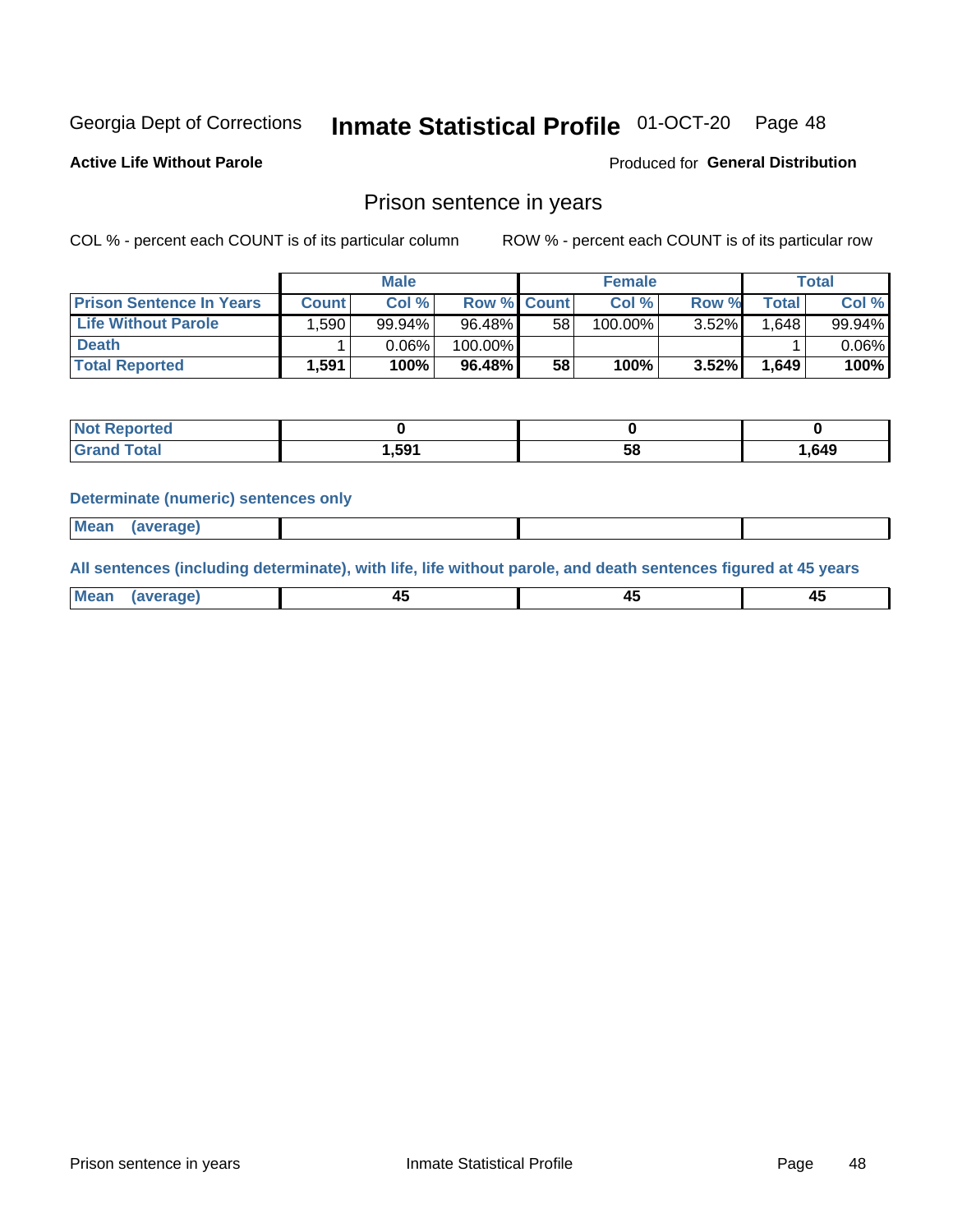#### Inmate Statistical Profile 01-OCT-20 Georgia Dept of Corrections Page 49

#### **Active Life Without Parole**

#### Produced for General Distribution

## Primary offense, broken out into felonies vs misdemeanors

COL % - percent each COUNT is of its particular column

|                                  |              | <b>Male</b> |                    |      | <b>Female</b> |          |              | Total      |
|----------------------------------|--------------|-------------|--------------------|------|---------------|----------|--------------|------------|
| <b>Felonies and Misdemeanors</b> | <b>Count</b> | Col%        | <b>Row % Count</b> |      | Col%          | Row %    | <b>Total</b> | Col %      |
| <b>Felonies</b>                  | 1,583        | 100.00%     | $96.58\%$          | 56 I | 100.00%       | $3.42\%$ | 1,639        | $100.00\%$ |
| <b>Total Reported</b>            | .583         | 100%        | 96.58%             | 56   | 100%          | 3.42%    | 1,639        | 100%       |

| <b>Not Reported</b>          |       |      | 10    |
|------------------------------|-------|------|-------|
| <b>Total</b><br><b>Grand</b> | .,591 | ,585 | . 649 |

| Mode (most frequent)<br>elonies | Felonies | Felonies |
|---------------------------------|----------|----------|
|---------------------------------|----------|----------|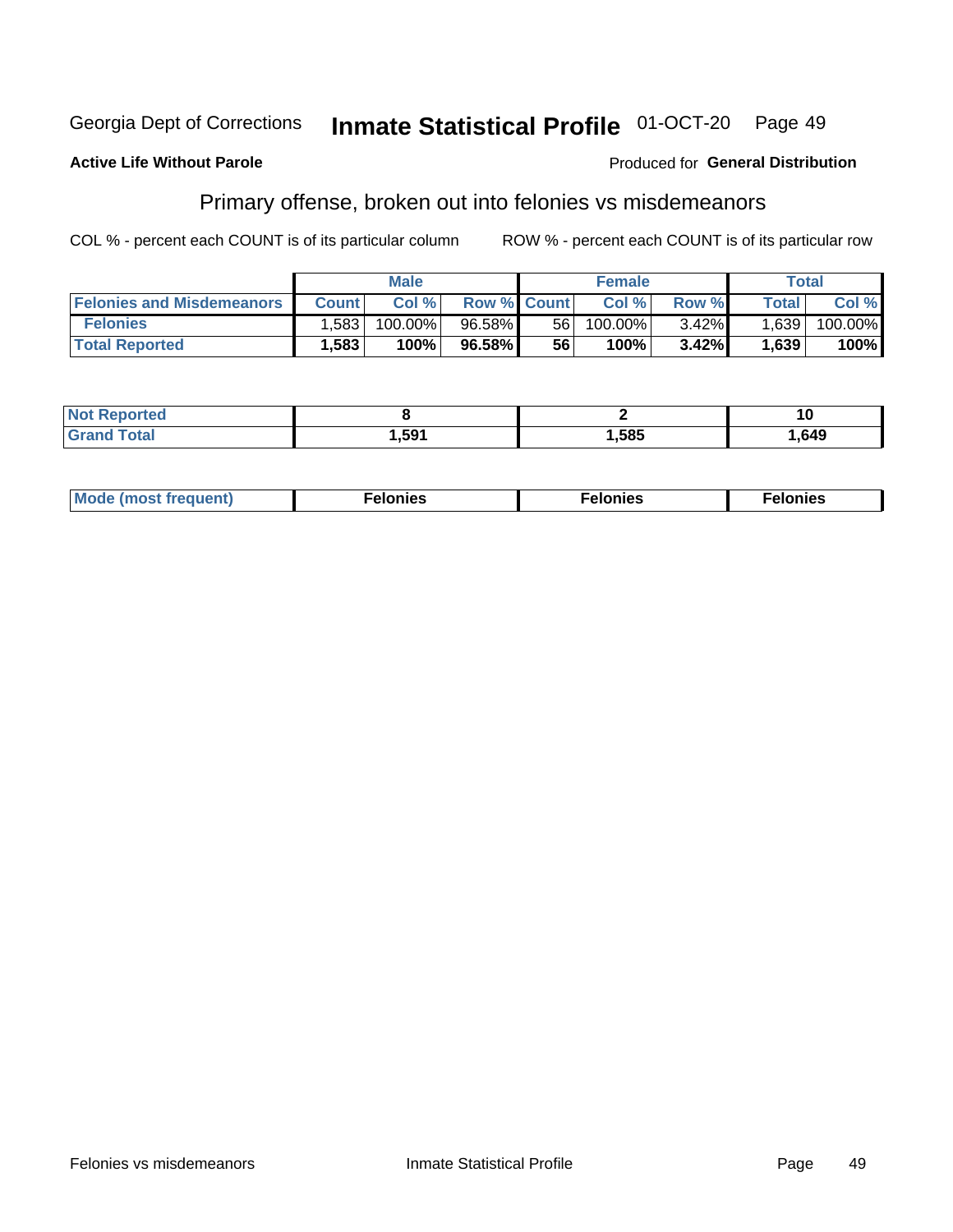#### Inmate Statistical Profile 01-OCT-20 Page 50

#### **Active Life Without Parole**

#### Produced for General Distribution

## Primary offense, broken out into six broad crime categories

COL % - percent each COUNT is of its particular column

|                         |              | <b>Male</b> |                    |    | <b>Female</b> |       |              | Total   |
|-------------------------|--------------|-------------|--------------------|----|---------------|-------|--------------|---------|
| <b>Crime Categories</b> | <b>Count</b> | Col%        | <b>Row % Count</b> |    | Col %         | Row % | <b>Total</b> | Col %   |
| <b>Violent</b>          | .382         | 86.86%      | 96.04%             | 57 | 98.28%        | 3.96% | 1,439        | 87.27%  |
| <b>Sex Crime</b>        | 203          | 12.76%      | $99.51\%$          |    | 1.72%         | .49%  | 204          | 12.37%  |
| <b>Drug</b>             | 6            | .38%        | 100.00%            |    | .00%          |       | 6            | $.36\%$ |
| <b>Total Reported</b>   | 1,591        | 100%        | 96.48%             | 58 | 100%          | 3.52% | 1,649        | 100%    |

| _____ | 501 | E O<br>-<br>Ju | ,649 |
|-------|-----|----------------|------|

| Mo<br>quenti | .<br>iolent<br>ΊΙ. | --<br>olent | .<br>'ent |
|--------------|--------------------|-------------|-----------|
|              |                    |             |           |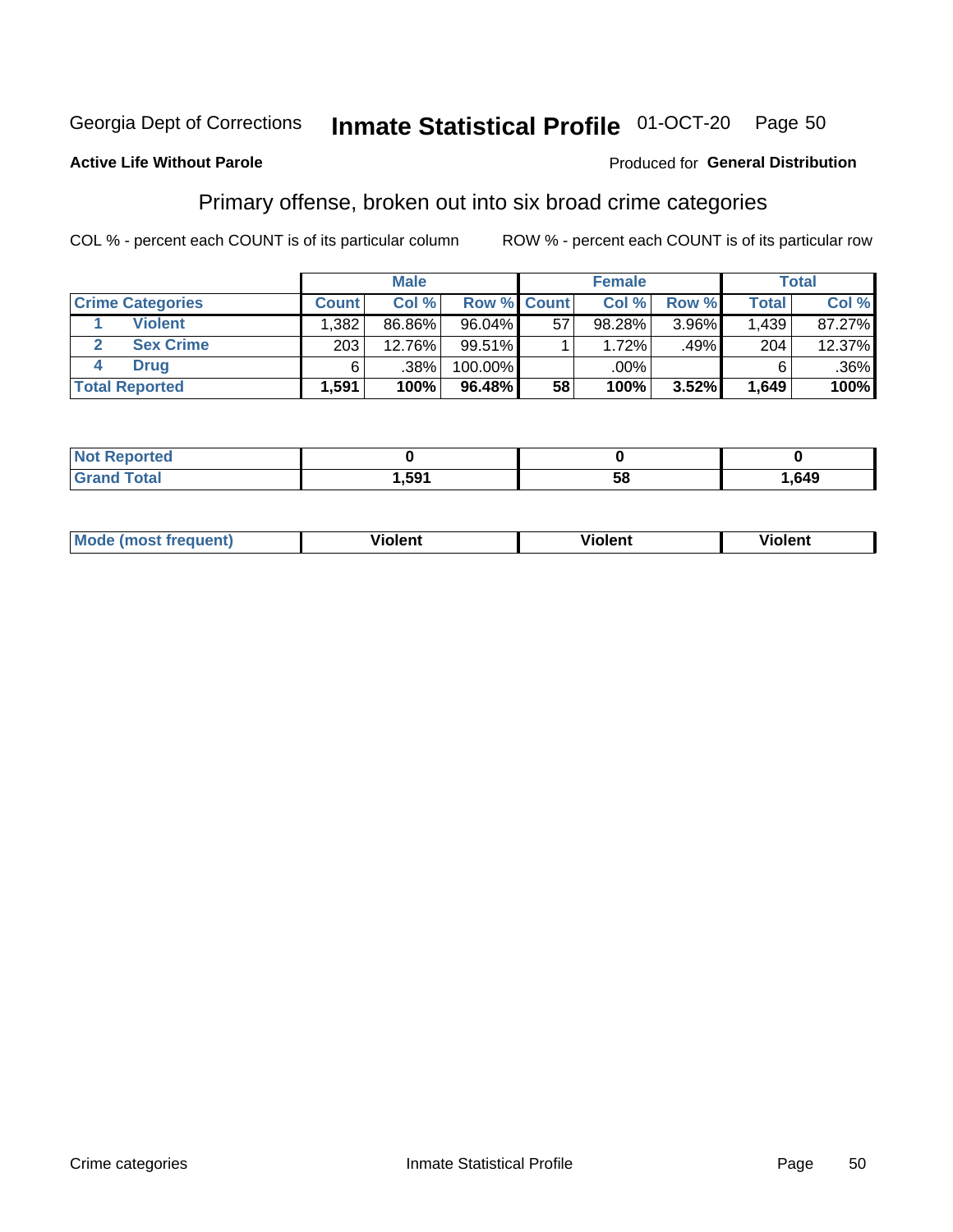## Inmate Statistical Profile 01-OCT-20 Page 51

#### **Active Life Without Parole**

#### Produced for General Distribution

## Primary offense, detailed offense code

COL % - percent each COUNT is of its particular column

|                                         |              | <b>Male</b>                |         |              | <b>Female</b> |        |                | <b>Total</b> |
|-----------------------------------------|--------------|----------------------------|---------|--------------|---------------|--------|----------------|--------------|
| <b>Primary Offense</b>                  | <b>Count</b> | $\overline{\text{Col }^9}$ | Row %   | <b>Count</b> | Col %         | Row %  | <b>Total</b>   | Col %        |
| <b>Agg Sex Battery Atmpt (2099)</b>     |              | .06%                       | 100.00% |              |               |        | 1              | .06%         |
| <b>Aggrav Assault (1302)</b>            | 2            | .13%                       | 66.67%  | 1            | 1.72%         | 33.33% | 3              | .18%         |
| <b>Aggrav Battery (1305)</b>            |              | .06%                       | 100.00% |              |               |        |                | .06%         |
| <b>Aggrav Child Molestation (2021)</b>  | 26           | 1.63%                      | 100.00% |              |               |        | 26             | 1.58%        |
| <b>Aggrav Sexual Battery (2009)</b>     |              | .44%                       | 100.00% |              |               |        | $\overline{7}$ | .42%         |
| <b>Aggrav Sodomy (2003)</b>             | 12           | .75%                       | 100.00% |              |               |        | 12             | .73%         |
| <b>Armed Robbery (1902)</b>             | 162          | 10.18%                     | 99.39%  | 1            | 1.72%         | .61%   | 163            | 9.88%        |
| <b>Child Molestation (2019)</b>         | 5            | .31%                       | 100.00% |              |               |        | 5              | .30%         |
| <b>False Imprisonment (1308)</b>        |              | .06%                       | 100.00% |              |               |        |                | .06%         |
| <b>Hijacking Motor Vehicle (1911)</b>   |              | .06%                       | 100.00% |              |               |        |                | .06%         |
| Kidnapping (1311)                       | 91           | 5.72%                      | 100.00% |              |               |        | 91             | 5.52%        |
| <b>Murder (1101)</b>                    | 1,121        | 70.46%                     | 95.32%  | 55           | 94.83%        | 4.68%  | 1,176          | 71.32%       |
| <b>Poss Of Firearm Dur Crime</b>        | 2            | .13%                       | 100.00% |              |               |        | 2              | .12%         |
| (2910)                                  |              |                            |         |              |               |        |                |              |
| Rape (2001)                             | 152          | 9.55%                      | 99.35%  |              | 1.72%         | .65%   | 153            | 9.28%        |
| S/D Cocaine (4021)                      |              | .06%                       | 100.00% |              |               |        |                | .06%         |
| S/D Cont Sub Public (4017)              |              | .06%                       | 100.00% |              |               |        |                | .06%         |
| S/D Cont Sub School (4018)              |              | .06%                       | 100.00% |              |               |        | 1              | .06%         |
| <b>Traf Cocaine 401+ Gm (4103)</b>      |              | .06%                       | 100.00% |              |               |        | 1              | .06%         |
| <b>Traf Methamph 28-199 Gm</b>          |              | .06%                       | 100.00% |              |               |        | 1              | .06%         |
| (4140)                                  |              |                            |         |              |               |        |                |              |
| Traf Narcotic 29+ Gm (4113)             |              | .06%                       | 100.00% |              |               |        |                | .06%         |
| <b>Traffick Sexual Servitude (1331)</b> |              | .06%                       | 100.00% |              |               |        |                | .06%         |
| <b>Total Rported</b>                    | 1,591        | 100%                       | 96.48%  | 58           | 100%          | 3.52%  | 1,649          | 100%         |

| <b>Not</b><br><b>orted</b><br>₹еос |      |    |      |
|------------------------------------|------|----|------|
| <b>Total</b>                       | ,591 | 58 | .649 |

| Mode (most frequent) | 1101 Murder | 1101 Murder | 1101 Murder |
|----------------------|-------------|-------------|-------------|
|----------------------|-------------|-------------|-------------|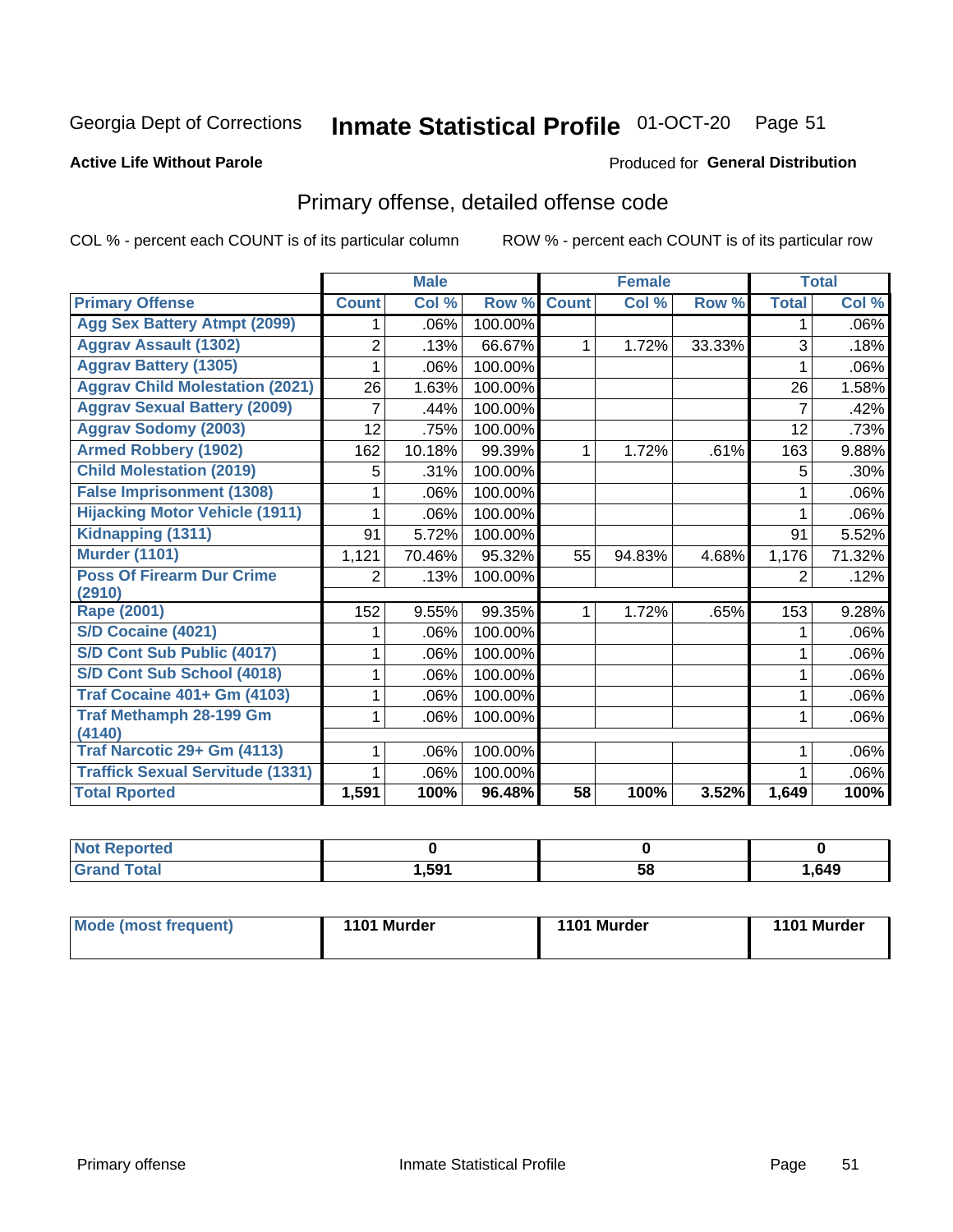## Inmate Statistical Profile 01-OCT-20 Page 52

#### **Active Life Without Parole**

#### Produced for General Distribution

## County of conviction of primary offense

COL % - percent each COUNT is of its particular column

|                                |                  | <b>Male</b> |         |                | <b>Female</b> |        |                | <b>Total</b> |
|--------------------------------|------------------|-------------|---------|----------------|---------------|--------|----------------|--------------|
| <b>County of Conviction</b>    | <b>Count</b>     | Col%        | Row %   | <b>Count</b>   | Col %         | Row %  | <b>Total</b>   | Col %        |
| 000<br><b>Unknown</b>          | 8                | .50%        | 80.00%  | $\overline{2}$ | 3.45%         | 20.00% | 10             | .61%         |
| <b>Appling County</b><br>001   | 4                | .25%        | 100.00% |                |               |        | 4              | .24%         |
| <b>Atkinson County</b><br>002  | 3                | .19%        | 100.00% |                |               |        | 3              | .18%         |
| <b>Bacon County</b><br>003     | 5                | .31%        | 100.00% |                |               |        | 5              | .30%         |
| <b>Baker County</b><br>004     | 1                | .06%        | 100.00% |                |               |        | 1              | .06%         |
| <b>Baldwin County</b><br>005   | 5                | .31%        | 100.00% |                |               |        | 5              | .30%         |
| <b>Banks County</b><br>006     | 3                | .19%        | 100.00% |                |               |        | 3              | .18%         |
| <b>Barrow County</b><br>007    | $\overline{7}$   | .44%        | 100.00% |                |               |        | $\overline{7}$ | .42%         |
| <b>Bartow County</b><br>008    | $\boldsymbol{9}$ | .57%        | 90.00%  | 1              | 1.72%         | 10.00% | 10             | .61%         |
| <b>Ben Hill County</b><br>009  | 8                | .50%        | 100.00% |                |               |        | 8              | .49%         |
| <b>Berrien County</b><br>010   | $\overline{c}$   | .13%        | 100.00% |                |               |        | $\overline{2}$ | .12%         |
| <b>Bibb County</b><br>011      | 45               | 2.83%       | 95.74%  | $\overline{2}$ | 3.45%         | 4.26%  | 47             | 2.85%        |
| <b>Bleckley County</b><br>012  | 1                | .06%        | 100.00% |                |               |        | 1              | .06%         |
| <b>Brantley County</b><br>013  | $\overline{2}$   | .13%        | 100.00% |                |               |        | $\overline{2}$ | .12%         |
| <b>Brooks County</b><br>014    | $\overline{c}$   | .13%        | 100.00% |                |               |        | $\overline{2}$ | .12%         |
| <b>Bryan County</b><br>015     | $\mathbf{1}$     | .06%        | 100.00% |                |               |        | $\mathbf{1}$   | .06%         |
| <b>Bulloch County</b><br>016   | $\overline{7}$   | .44%        | 87.50%  | 1              | 1.72%         | 12.50% | 8              | .49%         |
| <b>Burke County</b><br>017     | 13               | .82%        | 100.00% |                |               |        | 13             | .79%         |
| <b>Butts County</b><br>018     | 4                | .25%        | 100.00% |                |               |        | 4              | .24%         |
| <b>Calhoun County</b><br>019   | 3                | .19%        | 100.00% |                |               |        | $\sqrt{3}$     | .18%         |
| <b>Camden County</b><br>020    | 6                | .38%        | 100.00% |                |               |        | 6              | .36%         |
| <b>Candler County</b><br>021   | 3                | .19%        | 100.00% |                |               |        | 3              | .18%         |
| <b>Carroll County</b><br>022   | 5                | .31%        | 100.00% |                |               |        | 5              | .30%         |
| <b>Catoosa County</b><br>023   | 4                | .25%        | 80.00%  | 1              | 1.72%         | 20.00% | 5              | .30%         |
| <b>Chatham County</b><br>025   | 66               | 4.15%       | 97.06%  | $\overline{2}$ | 3.45%         | 2.94%  | 68             | 4.12%        |
| <b>Chattooga County</b><br>027 | $\overline{2}$   | .13%        | 100.00% |                |               |        | $\overline{2}$ | .12%         |
| <b>Cherokee County</b><br>028  | $\boldsymbol{9}$ | .57%        | 100.00% |                |               |        | 9              | .55%         |
| <b>Clarke County</b><br>029    | 25               | 1.57%       | 96.15%  | 1              | 1.72%         | 3.85%  | 26             | 1.58%        |
| <b>Clay County</b><br>030      | $\mathbf{1}$     | .06%        | 100.00% |                |               |        | $\mathbf 1$    | .06%         |
| <b>Clayton County</b><br>031   | 73               | 4.59%       | 93.59%  | 5              | 8.62%         | 6.41%  | 78             | 4.73%        |
| <b>Clinch County</b><br>032    | 1                | .06%        | 100.00% |                |               |        | 1              | .06%         |
| <b>Cobb County</b><br>033      | 70               | 4.40%       | 97.22%  | 2              | 3.45%         | 2.78%  | 72             | 4.37%        |
| <b>Coffee County</b><br>034    | 12               | .75%        | 85.71%  | $\overline{2}$ | 3.45%         | 14.29% | 14             | .85%         |
| 035<br><b>Colquitt County</b>  | $\sqrt{3}$       | .19%        | 100.00% |                |               |        | $\sqrt{3}$     | .18%         |
| <b>Columbia County</b><br>036  | 10               | .63%        | 83.33%  | $\overline{2}$ | 3.45%         | 16.67% | 12             | .73%         |
| <b>Cook County</b><br>037      | 5                | .31%        | 100.00% |                |               |        | 5              | .30%         |
| <b>Coweta County</b><br>038    | $\boldsymbol{9}$ | .57%        | 100.00% |                |               |        | 9              | .55%         |
| <b>Crisp County</b><br>040     | 6                | .38%        | 100.00% |                |               |        | 6              | .36%         |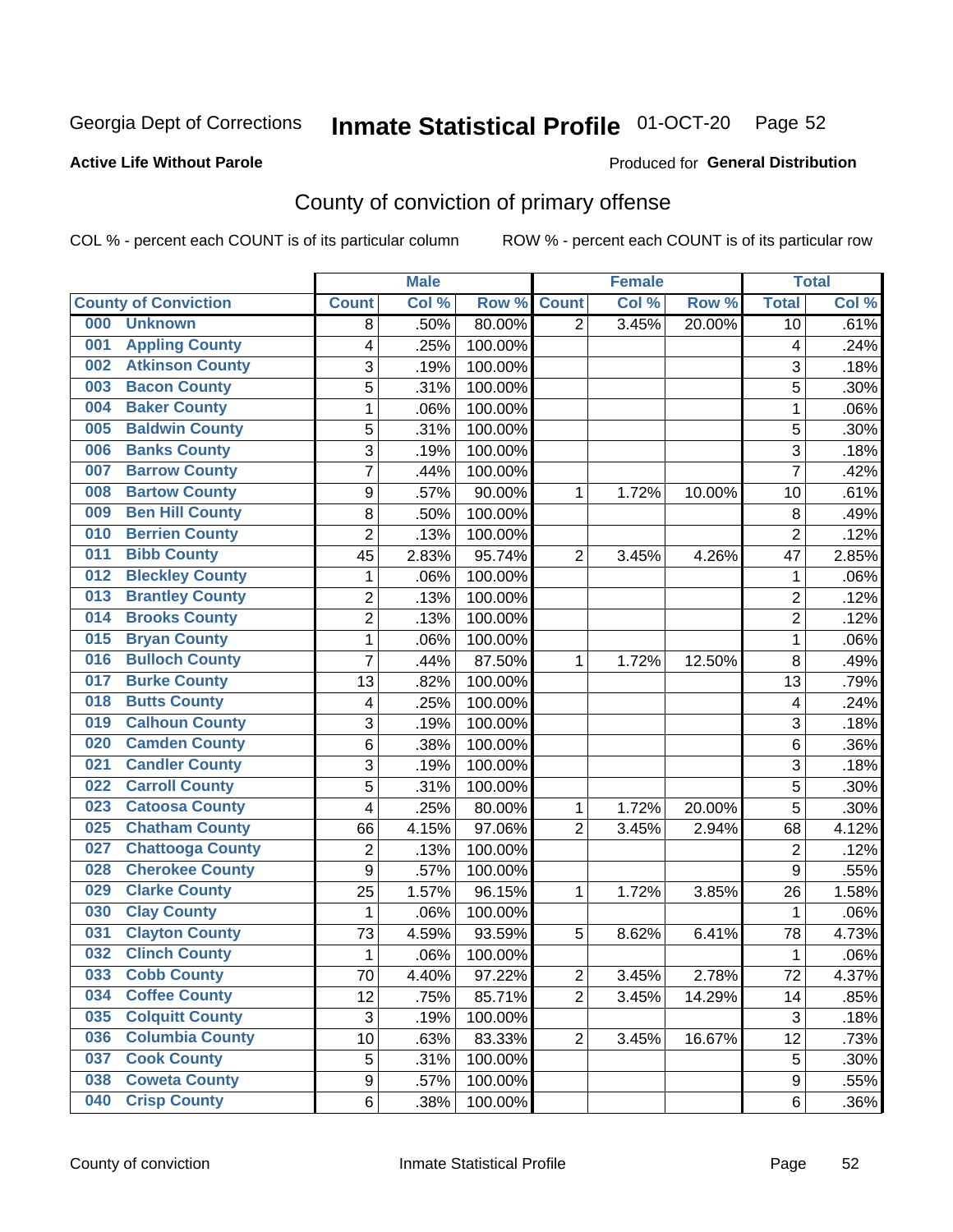## Inmate Statistical Profile 01-OCT-20 Page 53

#### **Active Life Without Parole**

#### Produced for General Distribution

## County of conviction of primary offense

COL % - percent each COUNT is of its particular column

|     |                             |                  | <b>Male</b> |         |                | <b>Female</b> |        |                | <b>Total</b> |
|-----|-----------------------------|------------------|-------------|---------|----------------|---------------|--------|----------------|--------------|
|     | <b>County of Conviction</b> | <b>Count</b>     | Col %       | Row %   | <b>Count</b>   | Col %         | Row %  | <b>Total</b>   | Col %        |
| 041 | <b>Dade County</b>          | 1                | .06%        | 100.00% |                |               |        | 1              | .06%         |
| 042 | <b>Dawson County</b>        | $\overline{2}$   | .13%        | 100.00% |                |               |        | $\overline{2}$ | .12%         |
| 043 | <b>Decatur County</b>       | 6                | .38%        | 100.00% |                |               |        | 6              | .36%         |
| 044 | <b>Dekalb County</b>        | 141              | 8.86%       | 97.24%  | 4              | 6.90%         | 2.76%  | 145            | 8.79%        |
| 046 | <b>Dooly County</b>         | $\overline{2}$   | .13%        | 100.00% |                |               |        | $\overline{2}$ | .12%         |
| 047 | <b>Dougherty County</b>     | 33               | 2.07%       | 97.06%  | 1              | 1.72%         | 2.94%  | 34             | 2.06%        |
| 048 | <b>Douglas County</b>       | 39               | 2.45%       | 95.12%  | $\overline{2}$ | 3.45%         | 4.88%  | 41             | 2.49%        |
| 049 | <b>Early County</b>         | $\mathbf 2$      | .13%        | 100.00% |                |               |        | $\overline{2}$ | .12%         |
| 051 | <b>Effingham County</b>     | 7                | .44%        | 100.00% |                |               |        | $\overline{7}$ | .42%         |
| 052 | <b>Elbert County</b>        | $\overline{2}$   | .13%        | 66.67%  | 1              | 1.72%         | 33.33% | 3              | .18%         |
| 053 | <b>Emanuel County</b>       | 12               | .75%        | 100.00% |                |               |        | 12             | .73%         |
| 056 | <b>Fayette County</b>       | $\boldsymbol{9}$ | .57%        | 100.00% |                |               |        | 9              | .55%         |
| 057 | <b>Floyd County</b>         | 33               | 2.07%       | 97.06%  | $\mathbf{1}$   | 1.72%         | 2.94%  | 34             | 2.06%        |
| 058 | <b>Forsyth County</b>       | 4                | .25%        | 80.00%  | 1              | 1.72%         | 20.00% | 5              | .30%         |
| 059 | <b>Franklin County</b>      | 6                | .38%        | 85.71%  | 1              | 1.72%         | 14.29% | $\overline{7}$ | .42%         |
| 060 | <b>Fulton County</b>        | 216              | 13.58%      | 98.63%  | 3              | 5.17%         | 1.37%  | 219            | 13.28%       |
| 061 | <b>Gilmer County</b>        | $\overline{2}$   | .13%        | 100.00% |                |               |        | $\overline{2}$ | .12%         |
| 063 | <b>Glynn County</b>         | 22               | 1.38%       | 100.00% |                |               |        | 22             | 1.33%        |
| 064 | <b>Gordon County</b>        | 8                | .50%        | 100.00% |                |               |        | 8              | .49%         |
| 065 | <b>Grady County</b>         | 3                | .19%        | 100.00% |                |               |        | 3              | .18%         |
| 066 | <b>Greene County</b>        | $\overline{2}$   | .13%        | 100.00% |                |               |        | $\overline{2}$ | .12%         |
| 067 | <b>Gwinnett County</b>      | 74               | 4.65%       | 94.87%  | 4              | 6.90%         | 5.13%  | 78             | 4.73%        |
| 068 | <b>Habersham County</b>     | 4                | .25%        | 100.00% |                |               |        | 4              | .24%         |
| 069 | <b>Hall County</b>          | 23               | 1.45%       | 85.19%  | 4              | 6.90%         | 14.81% | 27             | 1.64%        |
| 070 | <b>Hancock County</b>       | 5                | .31%        | 100.00% |                |               |        | 5              | .30%         |
| 071 | <b>Haralson County</b>      | 5                | .31%        | 100.00% |                |               |        | 5              | .30%         |
| 072 | <b>Harris County</b>        | $\overline{c}$   | .13%        | 100.00% |                |               |        | $\overline{2}$ | .12%         |
| 073 | <b>Hart County</b>          | 3                | .19%        | 100.00% |                |               |        | $\overline{3}$ | .18%         |
| 075 | <b>Henry County</b>         | 18               | 1.13%       | 94.74%  | $\mathbf{1}$   | 1.72%         | 5.26%  | 19             | 1.15%        |
| 076 | <b>Houston County</b>       | 26               | 1.63%       | 100.00% |                |               |        | 26             | 1.58%        |
| 077 | <b>Irwin County</b>         | $\overline{c}$   | .13%        | 100.00% |                |               |        | $\overline{2}$ | .12%         |
| 078 | <b>Jackson County</b>       | 11               | .69%        | 100.00% |                |               |        | 11             | $.67\%$      |
| 079 | <b>Jasper County</b>        | $\mathbf{1}$     | .06%        | 100.00% |                |               |        | $\mathbf{1}$   | .06%         |
| 080 | <b>Jeff Davis County</b>    | 1                | .06%        | 100.00% |                |               |        | $\mathbf{1}$   | .06%         |
| 081 | <b>Jefferson County</b>     | 6                | .38%        | 100.00% |                |               |        | 6              | .36%         |
| 082 | <b>Jenkins County</b>       | $\overline{2}$   | .13%        | 100.00% |                |               |        | $\overline{2}$ | .12%         |
| 083 | <b>Johnson County</b>       | $\mathbf 1$      | .06%        | 100.00% |                |               |        | $\mathbf 1$    | .06%         |
| 084 | <b>Jones County</b>         | $\mathbf 1$      | .06%        | 50.00%  | 1              | 1.72%         | 50.00% | $\overline{2}$ | .12%         |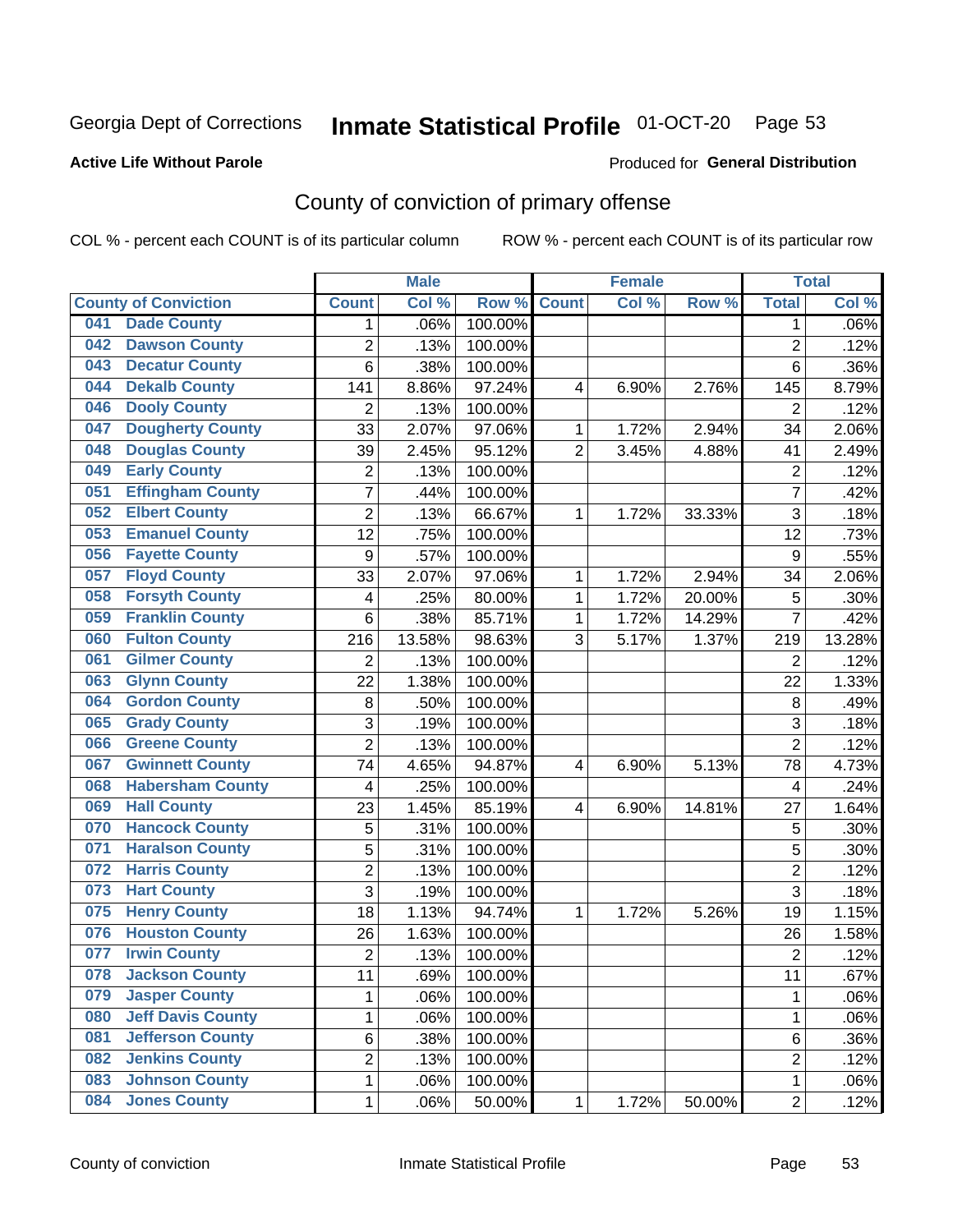## Inmate Statistical Profile 01-OCT-20 Page 54

#### **Active Life Without Parole**

#### Produced for General Distribution

## County of conviction of primary offense

COL % - percent each COUNT is of its particular column

|                                        |                 | <b>Male</b> |         |                | <b>Female</b> |        |                 | <b>Total</b> |
|----------------------------------------|-----------------|-------------|---------|----------------|---------------|--------|-----------------|--------------|
| <b>County of Conviction</b>            | <b>Count</b>    | Col %       | Row %   | <b>Count</b>   | Col %         | Row %  | <b>Total</b>    | Col %        |
| 085 Lamar County                       | 1               | .06%        | 100.00% |                |               |        | 1               | .06%         |
| <b>Lanier County</b><br>086            | $\overline{2}$  | .13%        | 100.00% |                |               |        | $\overline{2}$  | .12%         |
| <b>Laurens County</b><br>087           | 4               | .25%        | 100.00% |                |               |        | 4               | .24%         |
| <b>Lee County</b><br>088               | 4               | .25%        | 100.00% |                |               |        | 4               | .24%         |
| <b>Liberty County</b><br>089           | 7               | .44%        | 100.00% |                |               |        | 7               | .42%         |
| <b>Long County</b><br>091              | 5               | .31%        | 100.00% |                |               |        | 5               | .30%         |
| <b>Lowndes County</b><br>092           | 9               | .57%        | 100.00% |                |               |        | 9               | .55%         |
| <b>Lumpkin County</b><br>093           | $\mathbf{1}$    | .06%        | 100.00% |                |               |        | 1               | .06%         |
| <b>Madison County</b><br>095           | 3               | .19%        | 100.00% |                |               |        | 3               | .18%         |
| <b>Marion County</b><br>096            | 1               | .06%        | 100.00% |                |               |        | 1               | .06%         |
| <b>Mcduffie County</b><br>097          | 3               | .19%        | 100.00% |                |               |        | 3               | .18%         |
| <b>Meriwether County</b><br>099        | $\overline{2}$  | .13%        | 100.00% |                |               |        | $\overline{2}$  | .12%         |
| <b>Miller County</b><br>100            | 1               | .06%        | 100.00% |                |               |        | 1               | .06%         |
| <b>Mitchell County</b><br>101          | 3               | .19%        | 100.00% |                |               |        | 3               | .18%         |
| <b>Monroe County</b><br>102            | 7               | .44%        | 100.00% |                |               |        | $\overline{7}$  | .42%         |
| <b>Morgan County</b><br>104            | 1               | .06%        | 100.00% |                |               |        | 1               | .06%         |
| <b>Murray County</b><br>105            | 5               | .31%        | 100.00% |                |               |        | 5               | .30%         |
| <b>Muscogee County</b><br>106          | 46              | 2.89%       | 97.87%  | 1              | 1.72%         | 2.13%  | 47              | 2.85%        |
| <b>Newton County</b><br>107            | 15              | .94%        | 88.24%  | $\overline{2}$ | 3.45%         | 11.76% | 17              | 1.03%        |
| <b>Oconee County</b><br>108            | 1               | .06%        | 100.00% |                |               |        | 1               | .06%         |
| <b>Oglethorpe County</b><br>109        | 2               | .13%        | 100.00% |                |               |        | $\overline{2}$  | .12%         |
| <b>Paulding County</b><br>110          | 6               | .38%        | 100.00% |                |               |        | 6               | .36%         |
| <b>Peach County</b><br>111             | 4               | .25%        | 100.00% |                |               |        | 4               | .24%         |
| <b>Pickens County</b><br>112           | $\overline{2}$  | .13%        | 100.00% |                |               |        | $\overline{2}$  | .12%         |
| <b>Pierce County</b><br>113            | $\overline{2}$  | .13%        | 100.00% |                |               |        | 2               | .12%         |
| <b>Pike County</b><br>$\overline{114}$ | 3               | .19%        | 60.00%  | $\overline{2}$ | 3.45%         | 40.00% | 5               | .30%         |
| <b>Polk County</b><br>$\overline{115}$ | 6               | .38%        | 100.00% |                |               |        | 6               | .36%         |
| <b>Pulaski County</b><br>116           | 1               | .06%        | 100.00% |                |               |        | 1               | .06%         |
| <b>Putnam County</b><br>117            | 7               | .44%        | 100.00% |                |               |        | 7               | .42%         |
| <b>Rabun County</b><br>119             | 1               | .06%        | 100.00% |                |               |        | 1               | .06%         |
| <b>Randolph County</b><br>120          | $\overline{2}$  | .13%        | 100.00% |                |               |        | $\overline{2}$  | .12%         |
| <b>121 Richmond County</b>             | $\overline{78}$ | 4.90%       | 96.30%  | З              | 5.17%         | 3.70%  | $\overline{81}$ | 4.91%        |
| <b>Rockdale County</b><br>122          | 10              | .63%        | 100.00% |                |               |        | 10              | .61%         |
| $125$<br><b>Seminole County</b>        | $\overline{2}$  | .13%        | 100.00% |                |               |        | $\overline{2}$  | .12%         |
| <b>Spalding County</b><br>126          | 14              | .88%        | 100.00% |                |               |        | 14              | .85%         |
| <b>Stephens County</b><br>127          | 3               | .19%        | 100.00% |                |               |        | 3               | .18%         |
| <b>Stewart County</b><br>128           | 1               | .06%        | 100.00% |                |               |        | 1               | .06%         |
| <b>Sumter County</b><br>129            | 6               | .38%        | 100.00% |                |               |        | 6               | $.36\%$      |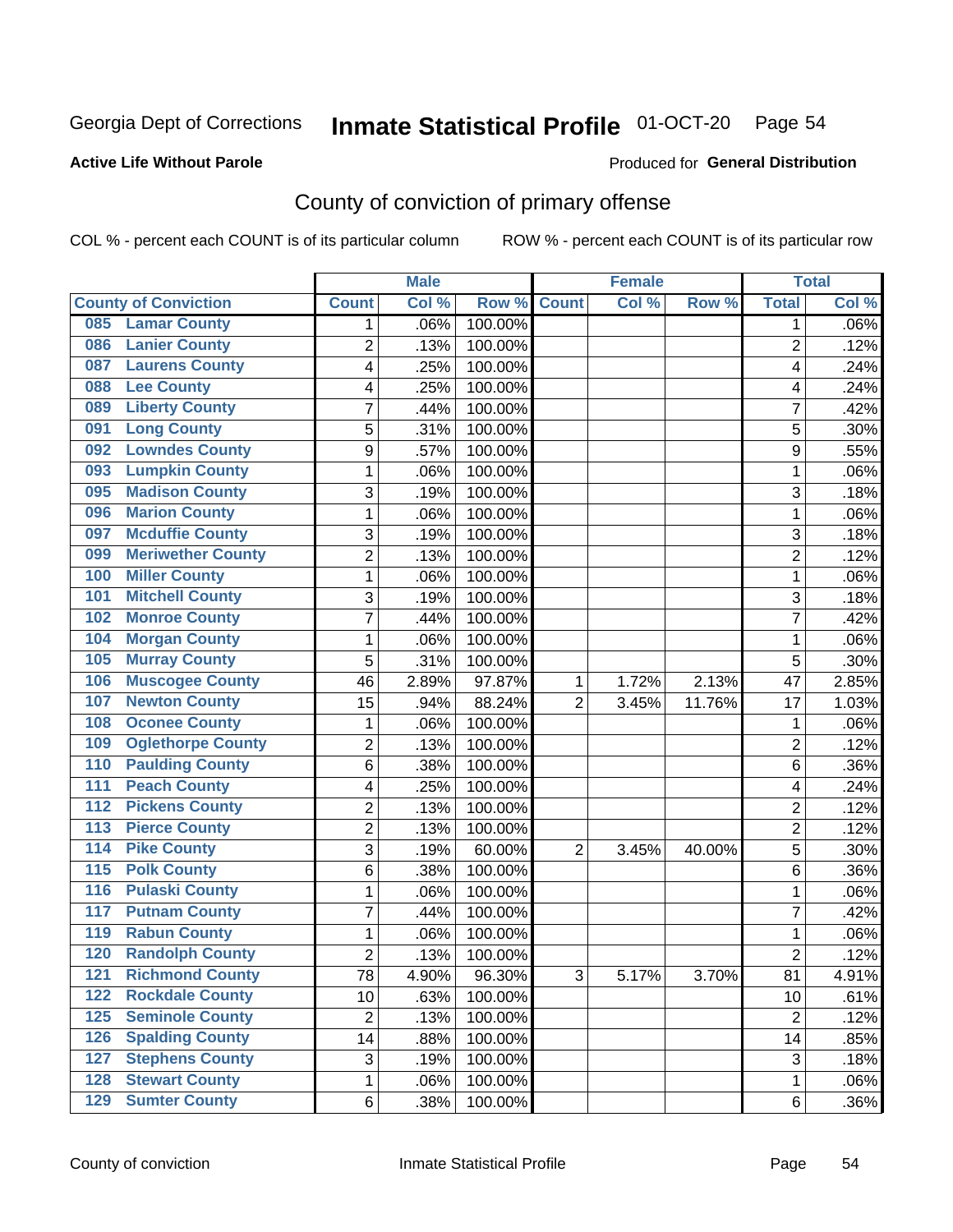## Inmate Statistical Profile 01-OCT-20 Page 55

#### **Active Life Without Parole**

#### Produced for General Distribution

## County of conviction of primary offense

COL % - percent each COUNT is of its particular column

|                                 |                | <b>Male</b> |         |                 | <b>Female</b> |        | <b>Total</b>   |       |
|---------------------------------|----------------|-------------|---------|-----------------|---------------|--------|----------------|-------|
| <b>County of Conviction</b>     | <b>Count</b>   | Col %       | Row %   | <b>Count</b>    | Col %         | Row %  | <b>Total</b>   | Col % |
| <b>Taliaferro County</b><br>131 | 1              | .06%        | 100.00% |                 |               |        | 1              | .06%  |
| <b>Tattnall County</b><br>132   | $\overline{2}$ | .13%        | 66.67%  | 1               | 1.72%         | 33.33% | 3              | .18%  |
| <b>Taylor County</b><br>133     | 1              | .06%        | 100.00% |                 |               |        | 1              | .06%  |
| <b>Terrell County</b><br>135    | 3              | .19%        | 100.00% |                 |               |        | 3              | .18%  |
| <b>Thomas County</b><br>136     | 5              | .31%        | 100.00% |                 |               |        | 5              | .30%  |
| <b>Tift County</b><br>137       | 10             | .63%        | 100.00% |                 |               |        | 10             | .61%  |
| <b>Toombs County</b><br>138     | 10             | .63%        | 100.00% |                 |               |        | 10             | .61%  |
| <b>Towns County</b><br>139      | 1              | .06%        | 100.00% |                 |               |        | 1              | .06%  |
| <b>Treutlen County</b><br>140   | 5              | .31%        | 100.00% |                 |               |        | 5              | .30%  |
| <b>Troup County</b><br>141      | 10             | .63%        | 90.91%  | 1               | 1.72%         | 9.09%  | 11             | .67%  |
| <b>Turner County</b><br>142     | $\overline{2}$ | .13%        | 100.00% |                 |               |        | $\overline{2}$ | .12%  |
| <b>Twiggs County</b><br>143     | 1              | .06%        | 100.00% |                 |               |        | 1              | .06%  |
| <b>Upson County</b><br>145      | 5              | .31%        | 100.00% |                 |               |        | 5              | .30%  |
| <b>Walker County</b><br>146     | 9              | .57%        | 90.00%  | 1               | 1.72%         | 10.00% | 10             | .61%  |
| <b>Walton County</b><br>147     | 21             | 1.32%       | 100.00% |                 |               |        | 21             | 1.27% |
| <b>Ware County</b><br>148       | 16             | 1.01%       | 100.00% |                 |               |        | 16             | .97%  |
| <b>Warren County</b><br>149     | 3              | .19%        | 75.00%  | 1               | 1.72%         | 25.00% | 4              | .24%  |
| <b>Washington County</b><br>150 | 6              | .38%        | 100.00% |                 |               |        | 6              | .36%  |
| <b>Wayne County</b><br>151      | 12             | .75%        | 100.00% |                 |               |        | 12             | .73%  |
| <b>White County</b><br>154      | 1              | .06%        | 100.00% |                 |               |        | 1              | .06%  |
| <b>Whitfield County</b><br>155  | 13             | .82%        | 92.86%  | 1               | 1.72%         | 7.14%  | 14             | .85%  |
| <b>Wilkes County</b><br>157     | 2              | .13%        | 100.00% |                 |               |        | $\overline{2}$ | .12%  |
| <b>Worth County</b><br>159      | 1              | .06%        | 100.00% |                 |               |        |                | .06%  |
| <b>Total Rported</b>            | 1,591          | 100%        | 96.48%  | $\overline{58}$ | 100%          | 3.52%  | 1,649          | 100%  |

| τeα |     |    |      |
|-----|-----|----|------|
|     | 591 | ວດ | ,649 |

| Mode (most frequent) | <b>Fulton County</b> | <b>Clayton County</b> | <b>Fulton County</b> |
|----------------------|----------------------|-----------------------|----------------------|
|----------------------|----------------------|-----------------------|----------------------|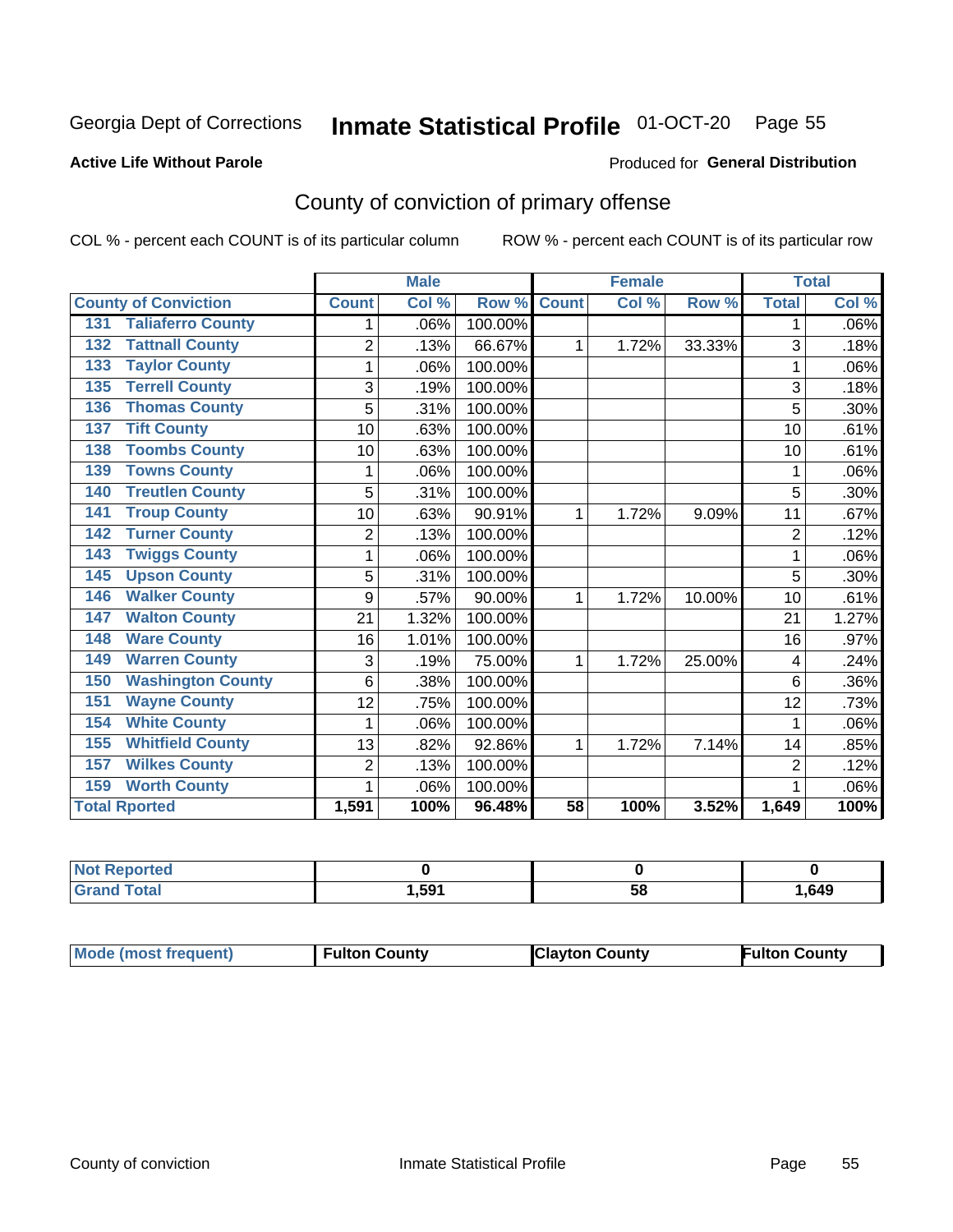### Georgia Dept of Corrections **Active Life Without Parole**

## Inmate Statistical Profile 01-OCT-20 Page 56

Produced for General Distribution

## Circuit of conviction of primary offense

|                         |                                 |                  | <b>Male</b> |         |                          | <b>Female</b> |        |                  | <b>Total</b> |
|-------------------------|---------------------------------|------------------|-------------|---------|--------------------------|---------------|--------|------------------|--------------|
|                         | <b>Circuit of Conviction</b>    | <b>Count</b>     | Col %       | Row %   | <b>Count</b>             | Col %         | Row %  | <b>Total</b>     | Col %        |
| 1                       | <b>Alapaha Circuit</b>          | $\overline{13}$  | .82%        | 100.00% |                          |               |        | 13               | .79%         |
| $\overline{2}$          | <b>Alcovy Circuit</b>           | 36               | 2.27%       | 94.74%  | $\overline{2}$           | 3.57%         | 5.26%  | 38               | 2.32%        |
| $\overline{\mathbf{3}}$ | <b>Atlanta Circuit</b>          | 216              | 13.64%      | 98.63%  | 3                        | 5.36%         | 1.37%  | 219              | 13.36%       |
| 4                       | <b>Atlantic Circuit</b>         | 15               | .95%        | 93.75%  | $\mathbf 1$              | 1.79%         | 6.25%  | 16               | .98%         |
| 5                       | <b>Augusta Circuit</b>          | 101              | 6.38%       | 95.28%  | 5                        | 8.93%         | 4.72%  | 106              | 6.47%        |
| $\overline{6}$          | <b>Blue Ridge Circuit</b>       | $\boldsymbol{9}$ | .57%        | 100.00% |                          |               |        | $\boldsymbol{9}$ | .55%         |
| 7                       | <b>Brunswick Circuit</b>        | 45               | 2.84%       | 100.00% |                          |               |        | 45               | 2.75%        |
| 8                       | <b>Chattahoochee Circuit</b>    | 50               | 3.16%       | 98.04%  | 1                        | 1.79%         | 1.96%  | 51               | 3.11%        |
| $\overline{9}$          | <b>Cherokee Circuit</b>         | 17               | 1.07%       | 94.44%  | 1                        | 1.79%         | 5.56%  | 18               | 1.10%        |
| 10                      | <b>Clayton Circuit</b>          | 73               | 4.61%       | 93.59%  | $\sqrt{5}$               | 8.93%         | 6.41%  | 78               | 4.76%        |
| $\overline{11}$         | <b>Cobb Circuit</b>             | 70               | 4.42%       | 97.22%  | $\overline{c}$           | 3.57%         | 2.78%  | 72               | 4.39%        |
| 12                      | <b>Conasauga Circuit</b>        | 18               | 1.14%       | 94.74%  | $\mathbf{1}$             | 1.79%         | 5.26%  | 19               | 1.16%        |
| 13                      | <b>Cordele Circuit</b>          | 16               | 1.01%       | 100.00% |                          |               |        | 16               | .98%         |
| $\overline{14}$         | <b>Coweta Circuit</b>           | 26               | 1.64%       | 96.30%  | $\mathbf{1}$             | 1.79%         | 3.70%  | 27               | 1.65%        |
| $\overline{15}$         | <b>Dougherty Circuit</b>        | 33               | 2.08%       | 97.06%  | $\mathbf 1$              | 1.79%         | 2.94%  | 34               | 2.07%        |
| 16                      | <b>Dublin Circuit</b>           | 11               | .69%        | 100.00% |                          |               |        | 11               | .67%         |
| 17                      | <b>Eastern Circuit</b>          | 66               | 4.17%       | 97.06%  | $\overline{2}$           | 3.57%         | 2.94%  | 68               | 4.15%        |
| 18                      | <b>Flint Circuit</b>            | 18               | 1.14%       | 94.74%  | $\mathbf{1}$             | 1.79%         | 5.26%  | 19               | 1.16%        |
| 19                      | <b>Griffin Circuit</b>          | 31               | 1.96%       | 93.94%  | $\overline{2}$           | 3.57%         | 6.06%  | 33               | 2.01%        |
| $\overline{20}$         | <b>Gwinnett Circuit</b>         | 74               | 4.67%       | 94.87%  | 4                        | 7.14%         | 5.13%  | 78               | 4.76%        |
| $\overline{21}$         | <b>Houston Circuit</b>          | 26               | 1.64%       | 100.00% |                          |               |        | 26               | 1.59%        |
| $\overline{22}$         | <b>Lookout Mountain Circuit</b> | 16               | 1.01%       | 88.89%  | $\overline{2}$           | 3.57%         | 11.11% | 18               | 1.10%        |
| 23                      | <b>Macon Circuit</b>            | 49               | 3.10%       | 96.08%  | $\overline{2}$           | 3.57%         | 3.92%  | 51               | 3.11%        |
| $\overline{24}$         | <b>Middle Circuit</b>           | 37               | 2.34%       | 100.00% |                          |               |        | 37               | 2.26%        |
| $\overline{25}$         | <b>Mountain Circuit</b>         | 8                | .51%        | 100.00% |                          |               |        | 8                | .49%         |
| 26                      | <b>Northeastern Circuit</b>     | 25               | 1.58%       | 86.21%  | $\overline{\mathcal{A}}$ | 7.14%         | 13.79% | 29               | 1.77%        |
| $\overline{27}$         | <b>Northern Circuit</b>         | 16               | 1.01%       | 88.89%  | $\overline{c}$           | 3.57%         | 11.11% | 18               | 1.10%        |
| 28                      | <b>Ocmulgee Circuit</b>         | 22               | 1.39%       | 95.65%  | $\mathbf{1}$             | 1.79%         | 4.35%  | 23               | 1.40%        |
| 29                      | <b>Oconee Circuit</b>           | $\overline{2}$   | .13%        | 100.00% |                          |               |        | $\overline{2}$   | .12%         |
| 30                      | <b>Ogeechee Circuit</b>         | 16               | 1.01%       | 94.12%  | 1                        | 1.79%         | 5.88%  | 17               | 1.04%        |
| $\overline{31}$         | <b>Pataula Circuit</b>          | 11               | .69%        | 100.00% |                          |               |        | 11               | .67%         |
| 32                      | <b>Piedmont Circuit</b>         | 21               | 1.33%       | 100.00% |                          |               |        | 21               | 1.28%        |
| 33                      | <b>Rome Circuit</b>             | 33               | 2.08%       | 97.06%  | $\mathbf{1}$             | 1.79%         | 2.94%  | 34               | 2.07%        |
| 34                      | <b>South Georgia Circuit</b>    | 16               | 1.01%       | 100.00% |                          |               |        | 16               | .98%         |
| 35                      | <b>Southern Circuit</b>         | 19               | 1.20%       | 100.00% |                          |               |        | 19               | 1.16%        |
| 36                      | <b>Southwestern Circuit</b>     | 11               | .69%        | 100.00% |                          |               |        | 11               | .67%         |
| 37                      | <b>Stone Mountain Circuit</b>   | 141              | 8.91%       | 97.24%  | 4                        | 7.14%         | 2.76%  | 145              | 8.85%        |
| 38                      | <b>Tallapoosa Circuit</b>       | 11               | .69%        | 100.00% |                          |               |        | 11               | .67%         |
| 39                      | <b>Tifton Circuit</b>           | 15               | .95%        | 100.00% |                          |               |        | 15               | .92%         |
| 40                      | <b>Toombs Circuit</b>           | 9                | .57%        | 90.00%  | $\mathbf{1}$             | 1.79%         | 10.00% | 10 <sub>1</sub>  | .61%         |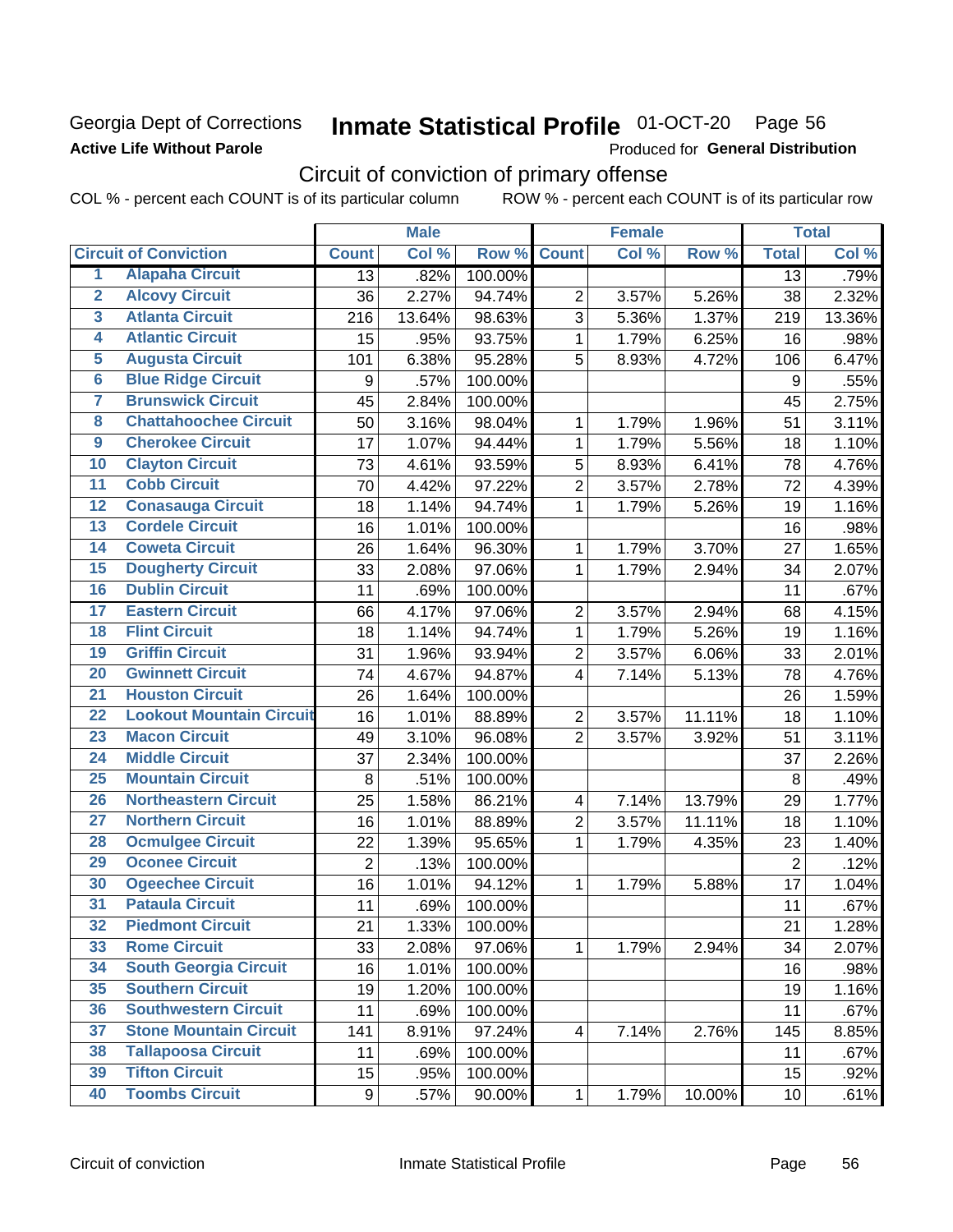## Georgia Dept of Corrections **Active Life Without Parole**

#### Inmate Statistical Profile 01-OCT-20 Page 57

Produced for General Distribution

## Circuit of conviction of primary offense

|    |                                  |              | <b>Male</b>    |         |                | <b>Female</b> |        |              | <b>Total</b>   |
|----|----------------------------------|--------------|----------------|---------|----------------|---------------|--------|--------------|----------------|
|    | <b>Circuit of Conviction</b>     | <b>Count</b> | Col %          | Row %   | <b>Count</b>   | Col %         | Row %  | <b>Total</b> | Col %          |
| 41 | <b>Waycross Circuit</b>          | 37           | 2.34%          | 94.87%  | 2              | 3.57%         | 5.13%  | 39           | 2.38%          |
| 42 | <b>Western Circuit</b>           | 26           | 1.64%          | 96.30%  |                | 1.79%         | 3.70%  | 27           | 1.65%          |
| 43 | <b>Rockdale Circuit</b>          | 10           | .63%           | 100.00% |                |               |        | 10           | .61%           |
| 44 | <b>Douglas Circuit</b>           | 39           | 2.46%          | 95.12%  | $\overline{2}$ | 3.57%         | 4.88%  | 41           | 2.50%          |
| 45 | <b>Appalachian Circuit</b>       | 4            | .25%           | 100.00% |                |               |        | 4            | .24%           |
| 46 | <b>Enotah Circuit</b>            | 3            | .19%           | 100.00% |                |               |        | 3            | .18%           |
| 47 | <b>Bell-Forsyth J.C.</b>         | 4            | .25%           | 80.00%  |                | 1.79%         | 20.00% | 5            | .31%           |
| 48 | <b>Towaliga Judicial Circuit</b> | 12           | .76%           | 100.00% |                |               |        | 12           | .73%           |
| 49 | <b>Paulding Circuit</b>          | 6            | .38%           | 100.00% |                |               |        | 6            | .37%           |
|    | <b>Total Rported</b>             | 1,583        | 100%           | 96.58%  | 56             | 100%          | 3.42%  | 1,639        | 100%           |
|    | <b>Not Reported</b>              |              | 8              |         |                | $\mathbf{2}$  |        |              | 10             |
|    | <b>Grand Total</b>               |              | 1,591          |         |                | 58            |        |              | 1,649          |
|    | <b>Mode (most frequent)</b>      |              | <b>Atlanta</b> |         |                | Augusta       |        |              | <b>Atlanta</b> |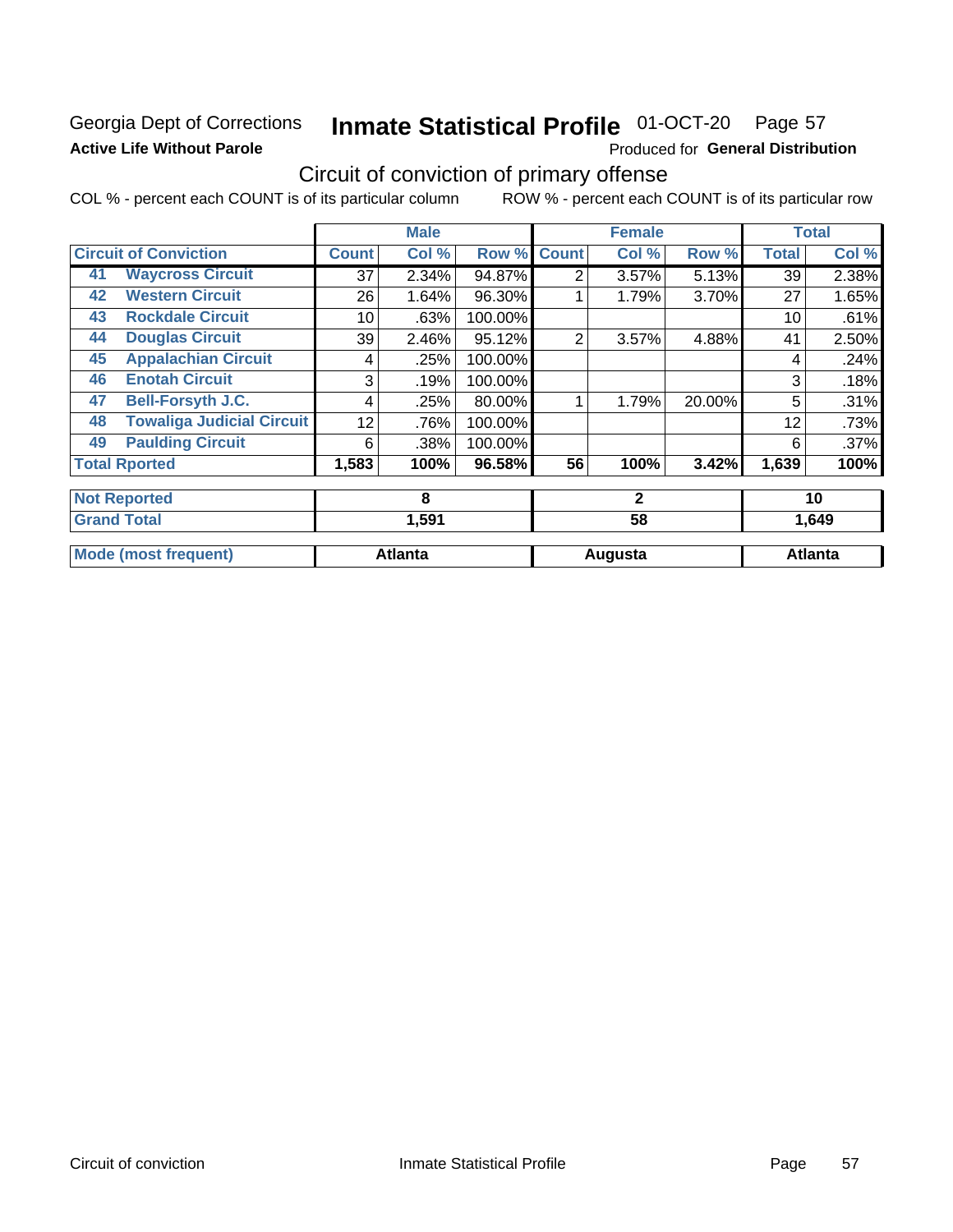#### **Active Life Without Parole**

### **Produced for General Distribution**

## Years served (jail + prison) in this incarceration

COL % - percent each COUNT is of its particular column

|                        |              | <b>Male</b> |         | <b>Female</b>   |        |        |                 | <b>Total</b> |
|------------------------|--------------|-------------|---------|-----------------|--------|--------|-----------------|--------------|
| <b>Years Served</b>    | <b>Count</b> | Col %       | Row %   | <b>Count</b>    | Col %  | Row %  | <b>Total</b>    | Col %        |
| Less than one year     | 15           | 0.94%       | 100.00% |                 |        |        | $\overline{15}$ | 0.91%        |
| 1 to 1.99 years        | 44           | 2.77%       | 100.00% |                 |        |        | 44              | 2.67%        |
| 2 to 2.99 years        | 90           | 5.66%       | 94.74%  | 5               | 8.62%  | 5.26%  | 95              | 5.76%        |
| 3 to 3.99 years        | 86           | 5.41%       | 98.85%  | 1               | 1.72%  | 1.15%  | 87              | 5.28%        |
| 4 to 4.99 years        | 135          | 8.49%       | 94.41%  | 8               | 13.79% | 5.59%  | 143             | 8.67%        |
| 5 to 5.99 years        | 106          | 6.66%       | 97.25%  | 3               | 5.17%  | 2.75%  | 109             | 6.61%        |
| 6 to 6.99 years        | 120          | 7.54%       | 94.49%  | $\overline{7}$  | 12.07% | 5.51%  | 127             | 7.70%        |
| 7 to 7.99 years        | 130          | 8.17%       | 92.86%  | 10              | 17.24% | 7.14%  | 140             | 8.49%        |
| <b>8 to 8.99 years</b> | 93           | 5.85%       | 94.90%  | 5               | 8.62%  | 5.10%  | 98              | 5.94%        |
| 9 to 9.99 years        | 97           | 6.10%       | 96.04%  | 4               | 6.90%  | 3.96%  | 101             | 6.12%        |
| 10 to 10.99 years      | 60           | 3.77%       | 95.24%  | 3               | 5.17%  | 4.76%  | 63              | 3.82%        |
| 11 to 11.99 years      | 50           | 3.14%       | 98.04%  | 1               | 1.72%  | 1.96%  | 51              | 3.09%        |
| 12 to 12.99 years      | 42           | 2.64%       | 97.67%  | 1               | 1.72%  | 2.33%  | 43              | 2.61%        |
| 13 to 13.99 years      | 41           | 2.58%       | 100.00% |                 |        |        | 41              | 2.49%        |
| 14 to 14.99 years      | 25           | 1.57%       | 89.29%  | 3               | 5.17%  | 10.71% | 28              | 1.70%        |
| 15 to 15.99 years      | 33           | 2.07%       | 100.00% |                 |        |        | 33              | 2.00%        |
| 16 to 16.99 years      | 41           | 2.58%       | 100.00% |                 |        |        | 41              | 2.49%        |
| 17 to 17.99 years      | 32           | 2.01%       | 94.12%  | 2               | 3.45%  | 5.88%  | 34              | 2.06%        |
| 18 to 18.99 years      | 40           | 2.51%       | 93.02%  | 3               | 5.17%  | 6.98%  | 43              | 2.61%        |
| 19 to 19.99 years      | 40           | 2.51%       | 100.00% |                 |        |        | 40              | 2.43%        |
| 20 to 20.99 years      | 44           | 2.77%       | 100.00% |                 |        |        | 44              | 2.67%        |
| 21 to 21.99 years      | 26           | 1.63%       | 96.30%  | 1               | 1.72%  | 3.70%  | 27              | 1.64%        |
| 22 to 22.99 years      | 36           | 2.26%       | 100.00% |                 |        |        | 36              | 2.18%        |
| 23 to 23.99 years      | 44           | 2.77%       | 97.78%  | 1               | 1.72%  | 2.22%  | 45              | 2.73%        |
| 24 to 24.99 years      | 31           | 1.95%       | 100.00% |                 |        |        | 31              | 1.88%        |
| 25 to 25.99 years      | 28           | 1.76%       | 100.00% |                 |        |        | 28              | 1.70%        |
| 26 to 26.99 years      | 20           | 1.26%       | 100.00% |                 |        |        | 20              | 1.21%        |
| 27 to 27.99 years      | 11           | 0.69%       | 100.00% |                 |        |        | 11              | 0.67%        |
| 28 to 28.99 years      | 3            | 0.19%       | 100.00% |                 |        |        | 3               | 0.18%        |
| 29 to 29.99 years      | 5            | 0.31%       | 100.00% |                 |        |        | 5               | 0.30%        |
| Thirty + years         | 23           | 1.45%       | 100.00% |                 |        |        | 23              | 1.39%        |
| <b>Total Reported</b>  | 1,591        | 100%        | 96.48%  | $\overline{58}$ | 100%   | 3.52%  | 1,649           | 100%         |

| <b>Not Reported</b>             |       |      |       |
|---------------------------------|-------|------|-------|
| <b>Grand Total</b>              | 1,591 | 58   | 1,649 |
|                                 |       |      |       |
| <b>Mean</b><br><i>(average)</i> | 11 19 | 8.63 | 44    |

| <b>I</b> Mean (average) | 11.19           | გ.ხპ              | 11.1            |
|-------------------------|-----------------|-------------------|-----------------|
| Median (middle)         | 8.8             | 7.585             | 8.66            |
| Mode (most frequent)    | 5 to 5.99 years | 10 to 10.99 years | 7 to 7.99 years |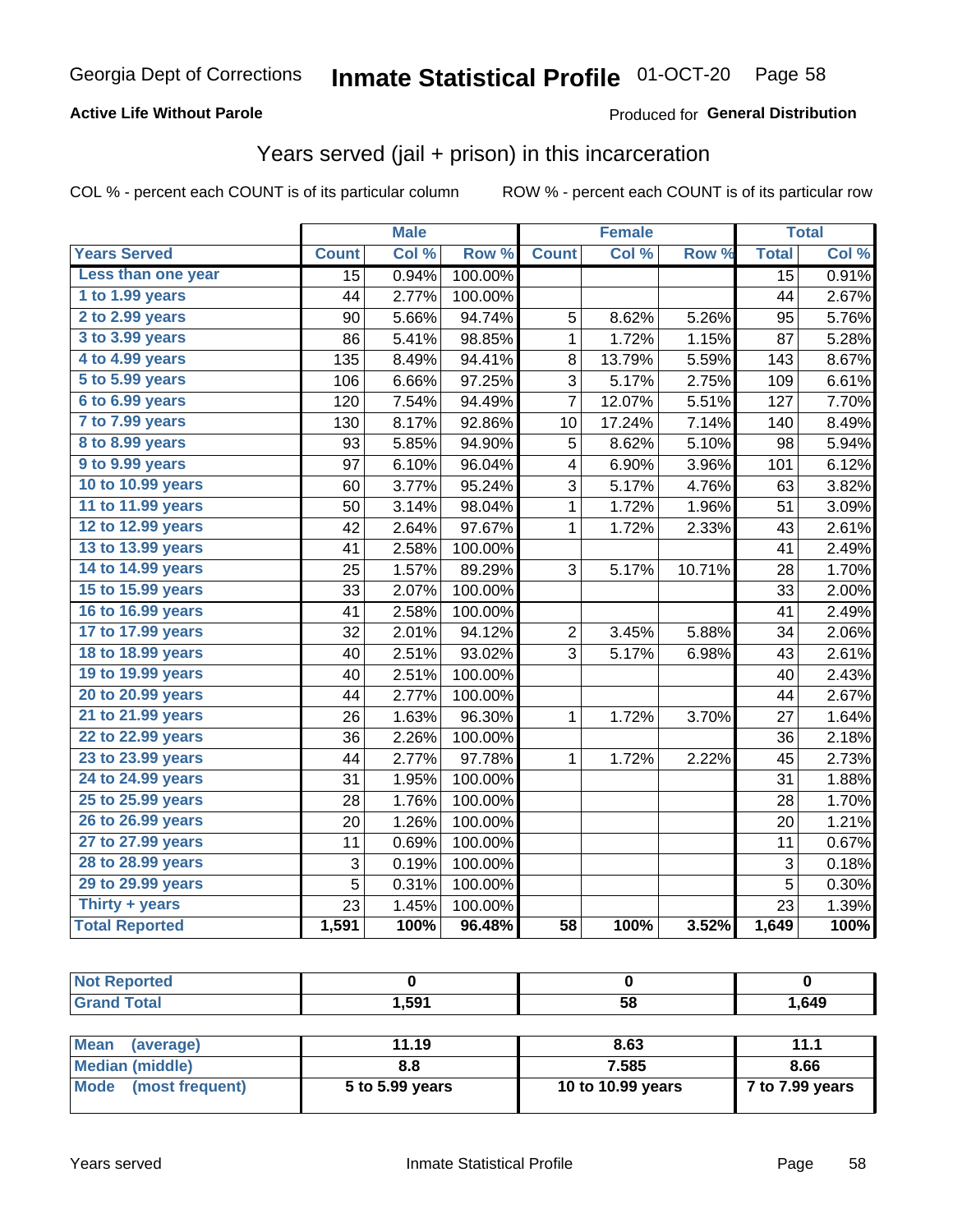#### Inmate Statistical Profile 01-OCT-20 Page 59

#### **Active Life Without Parole**

Produced for General Distribution

## Results of most recent HIV tests

COL % - percent each COUNT is of its particular column

|                         | <b>Male</b>  |        |        | <b>Female</b> |           |          | Total |        |
|-------------------------|--------------|--------|--------|---------------|-----------|----------|-------|--------|
| <b>HIV Test Results</b> | <b>Count</b> | Col %  | Row %I | <b>Count</b>  | Col %     | Row %    | Total | Col %  |
| <b>Positive</b>         | 12           | 0.79%  | 92.31% |               | .89%      | 7.69%    | 13    | 0.82%  |
| <b>Negative</b>         | .516'        | 99.21% | 96.68% | 52            | $98.11\%$ | $3.32\%$ | .568  | 99.18% |
| <b>Total Reported</b>   | .528         | 100%   | 96.65% | 53            | 100%      | 3.35%    | 1,581 | 100%   |

| <b>Not Reported</b>         | ^^<br>uj |    | 68   |
|-----------------------------|----------|----|------|
| <b>Total</b><br><b>Gran</b> | 591.ا    | 58 | ,649 |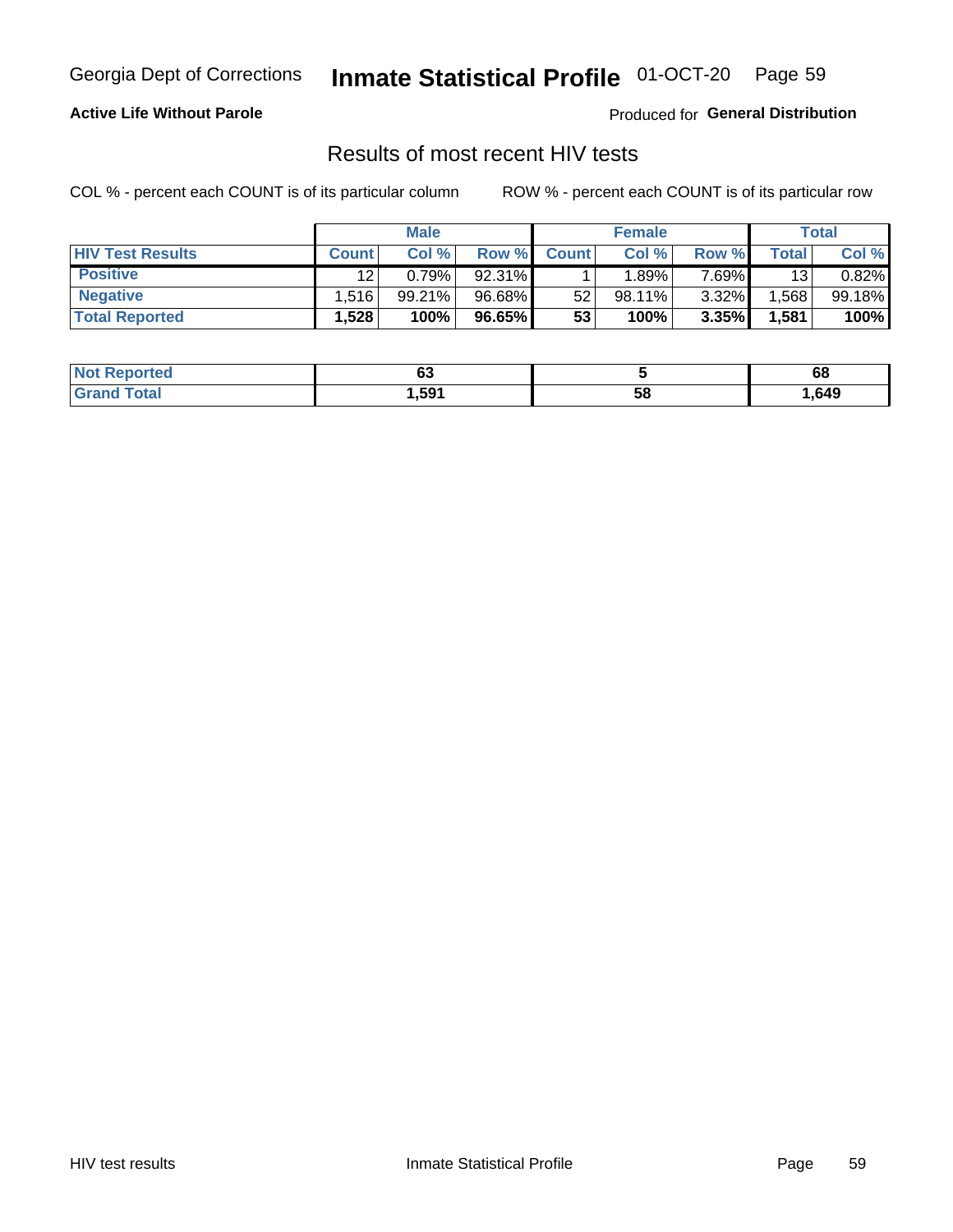## Georgia Dept of Corrections **Inmate Statistical Profile** 01-OCT-20 Page 60

#### **Active Life Without Parole**

Produced for **General Distribution**

## Results of most recent tuberculosis test

|                                  |              | <b>Male</b> |           |              | <b>Female</b> |          |       | Total  |
|----------------------------------|--------------|-------------|-----------|--------------|---------------|----------|-------|--------|
| <b>Tuberculosis Test Results</b> | <b>Count</b> | Col%        | Row %     | <b>Count</b> | Col %         | Row %    | Total | Col %  |
| <b>Positive on current test</b>  | 289          | 18.34%      | $99.31\%$ |              | 3.57%         | $0.69\%$ | 291   | 17.83% |
| <b>Negative</b>                  | .287         | 81.66%      | 95.97%    | 54           | 96.43%        | 4.03%    | 1,341 | 82.17% |
| <b>Total Reported</b>            | .576'        | 100%        | 96.57%    | 56           | 100%          | 3.43%    | 1,632 | 100%   |

| <b>Not Reported</b> |       |    |      |
|---------------------|-------|----|------|
| <b>Grand Total</b>  | 591.ا | 58 | ,649 |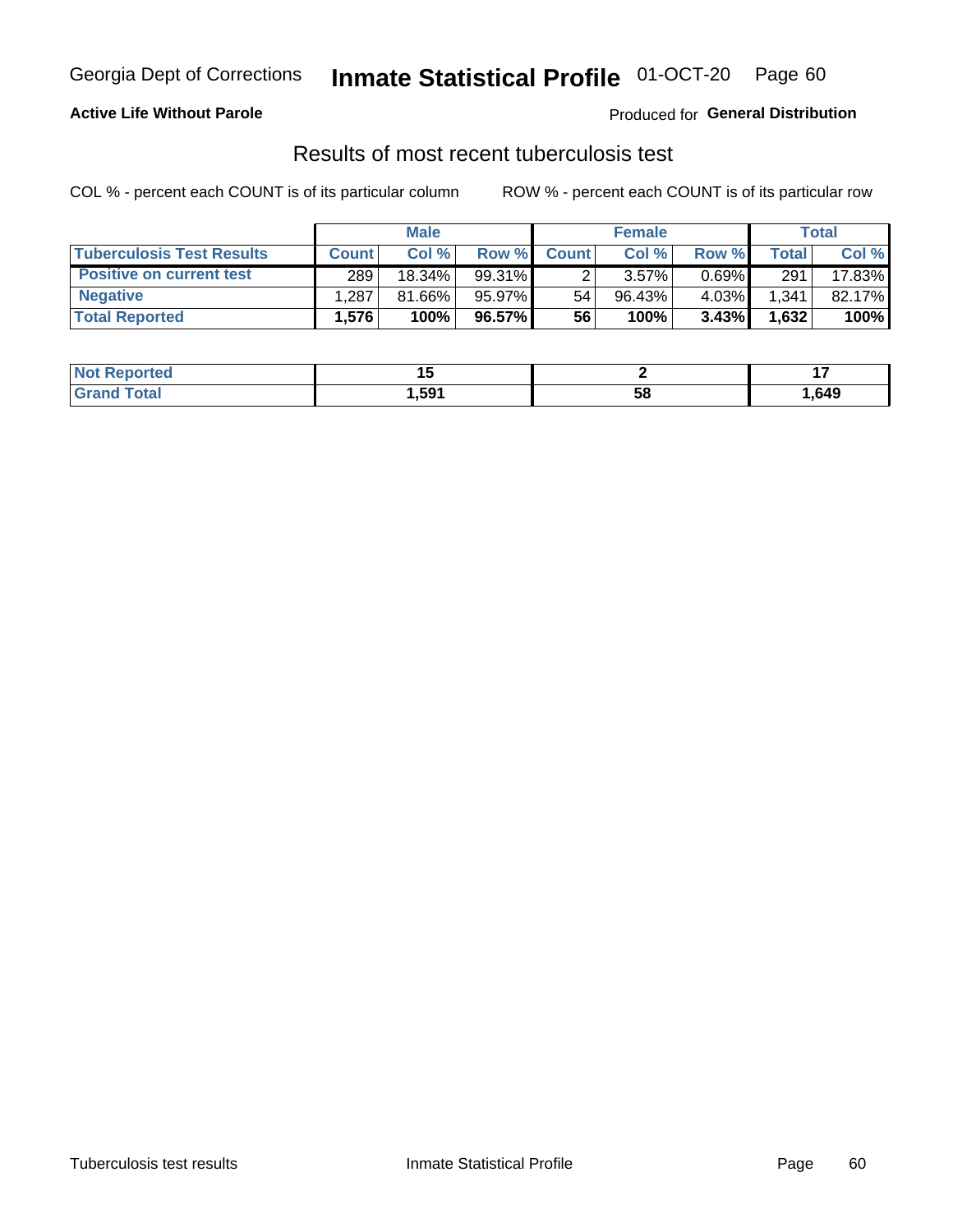## Georgia Dept of Corrections **Inmate Statistical Profile** 01-OCT-20 Page 61

#### **Active Life Without Parole**

Produced for **General Distribution**

### Results of most recent syphilis test

|                                 |              | <b>Male</b> |          |                 | <b>Female</b> |          |             | Total  |
|---------------------------------|--------------|-------------|----------|-----------------|---------------|----------|-------------|--------|
| <b>Syphilis Test Results</b>    | <b>Count</b> | Col%        | Row %    | <b>Count</b>    | Col %         | Row %I   | $\tau$ otal | Col %  |
| <b>Positive on current test</b> | 15           | 2.59%       | 93.75%   |                 | 9.09%         | $6.25\%$ | 16          | 2.71%  |
| <b>Negative</b>                 | 565          | $97.41\%$   | 98.26%   | 10 <sup>1</sup> | $90.91\%$     | 1.74%    | 575         | 97.29% |
| <b>Total Reported</b>           | 580          | 100%        | 98.14% L | 11              | 100%          | $1.86\%$ | 591         | 100%   |

| <b>Not Reported</b> | 1.011 | . .<br>−. | 1,058 |
|---------------------|-------|-----------|-------|
| <b>Grand Total</b>  | i,591 | 58        | ,649  |